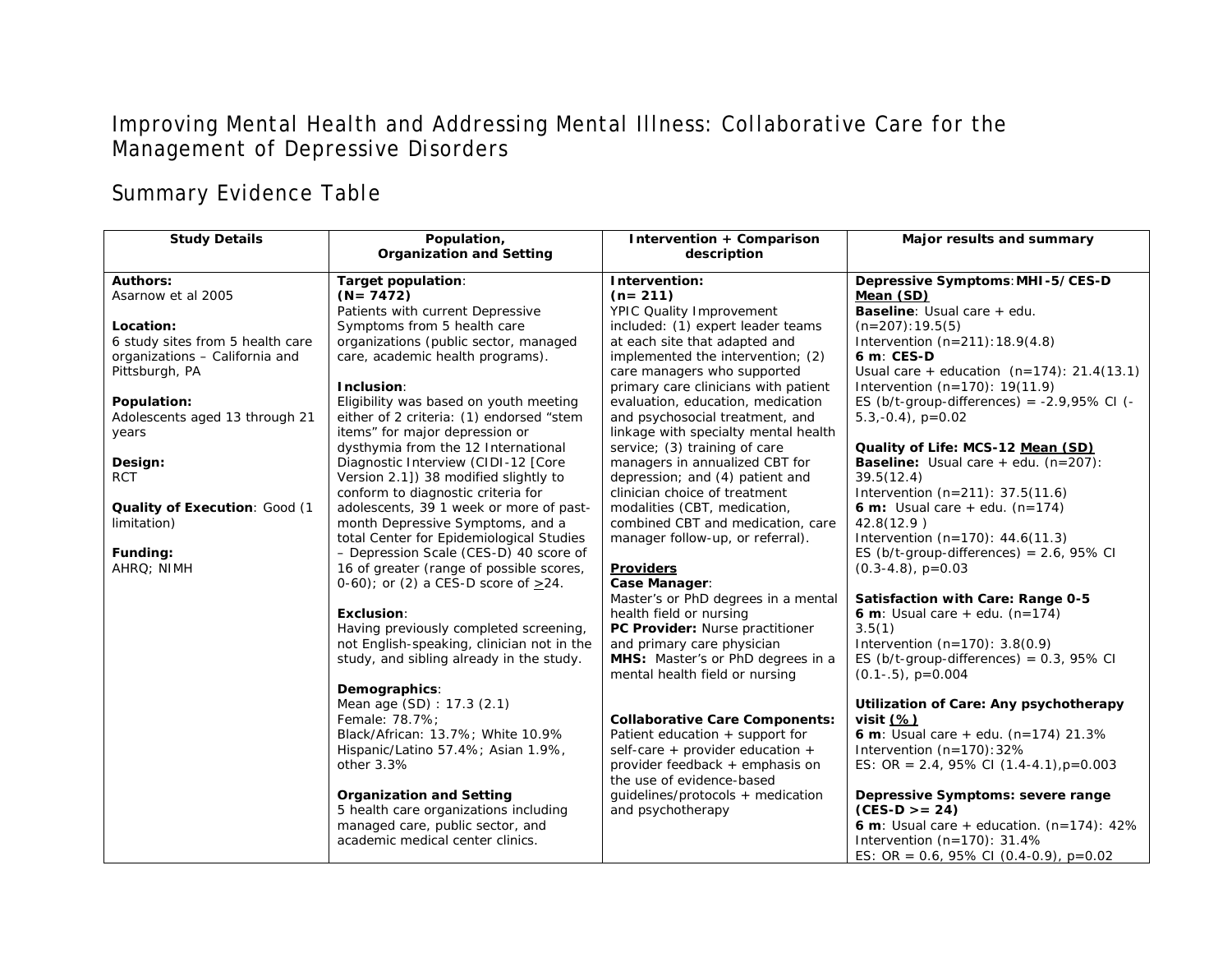| <b>Study Details</b>                                                                                                                                                                                                                                                                                                                                                                           | Population,<br><b>Organization and Setting</b>                                                                                                                                                                                                                                                                                                                                                                                                                                                                                                                                                                                                                  | Intervention + Comparison<br>description                                                                                                                                                                                                                                                                                                                                                                                                                                                                                                                                                                                                                                                                                    | Major results and summary                                                                                                                                                                                                                                                                                                                                                                                                                                                                                                                                                                                                                                                                                                |
|------------------------------------------------------------------------------------------------------------------------------------------------------------------------------------------------------------------------------------------------------------------------------------------------------------------------------------------------------------------------------------------------|-----------------------------------------------------------------------------------------------------------------------------------------------------------------------------------------------------------------------------------------------------------------------------------------------------------------------------------------------------------------------------------------------------------------------------------------------------------------------------------------------------------------------------------------------------------------------------------------------------------------------------------------------------------------|-----------------------------------------------------------------------------------------------------------------------------------------------------------------------------------------------------------------------------------------------------------------------------------------------------------------------------------------------------------------------------------------------------------------------------------------------------------------------------------------------------------------------------------------------------------------------------------------------------------------------------------------------------------------------------------------------------------------------------|--------------------------------------------------------------------------------------------------------------------------------------------------------------------------------------------------------------------------------------------------------------------------------------------------------------------------------------------------------------------------------------------------------------------------------------------------------------------------------------------------------------------------------------------------------------------------------------------------------------------------------------------------------------------------------------------------------------------------|
| See Previous                                                                                                                                                                                                                                                                                                                                                                                   | See Previous                                                                                                                                                                                                                                                                                                                                                                                                                                                                                                                                                                                                                                                    | Usual Care + Education<br>$(n=207)$<br>The usual care condition was<br>enhanced by providing primary care<br>clinicians with training and<br>educational materials on depression<br>evaluation and treatment. Patients<br>receiving usual care had access to<br>usual treatment at the site but not<br>to the specific mental health<br>provider trained in the CBT and<br>care management services used in<br>the study.                                                                                                                                                                                                                                                                                                   | Summary:<br>Depression and quality-of-life was<br>improved.<br>Limitations:<br>A portion of the targeted sample was<br>$\bullet$<br>lost during<br>screening/recruitment/enrollment<br>procedures, compromising the<br>generalizability of study findings.<br>It may not be generalizable across all<br>$\bullet$<br>ethnic groups, geographic locations, and<br>practice setting.                                                                                                                                                                                                                                                                                                                                       |
| <b>Authors:</b><br>Baldwin 2004<br>Location:<br>4 acute medical wards of<br>Tameside General Hospital,<br>Ashton-underLyne, a semi-rural<br>area of Northern England<br>Population:<br>Older people aged 65 and over<br>with depression and/or cognitive<br>impairment<br>Design:<br><b>RCT</b><br><b>Quality of Execution:</b><br>Fair (2 limitations)<br>Funding:<br>North West Research and | <b>Target Population:</b><br>$(N=264)$<br>Older people over 65 with depression<br>and/or cognitive impairment in 4 acute<br>medical wards of Tameside General<br>Hospital, Ashton-under-Lyne, a semi-<br>rural area of Northern England<br>Inclusion:<br>Score of 2 or above on the GDS4<br>(Geriatric Depression Scale) and/or<br>above 10 on the OMC (Orientation-<br>Memory Concentration Test)<br><b>Exclusion:</b><br>Discharge within 3 days of admission,<br>inability to complete research schedule<br>due to medical instability or profound<br>sensory loss, or acute risk of self-harm<br><b>Baseline Demographics:</b><br>Mean Age (SD): 80.6 (7.2) | <b>Intervention (Nurse-led mental</b><br>health liaison services):<br>$(n=77)$<br>There were 3 components involved:<br>assessment (including risk), direct<br>interventions, and liaison support.<br>Depression interventions included<br>medication concordance, enhanced<br>self-esteem, managing anxiety,<br>problem-solving, addressing role<br>transitions and adjusting to loss.<br>Research nurse discussed with the<br>relevant medical team, Liaison<br>support comprised encouragement<br>of person-centered care, education<br>about mental disorders, nutrition<br>and safety issues, and sign-posting<br>to relevant services.<br>Providers<br>Case Manager: Mental Health RN<br>PC Provider: Mental Health RN | <b>Depression symptoms: Geriatric</b><br>Depression Scale (GDS): Mean (SD)<br><b>Baseline:</b><br>usual care $(n=73)$ : 14 $(6.6)$<br>Intervention $(n=73)$ : 14.4 (6.8)<br><b>2 m</b> : usual care $(n=60)$ : 14 $(6.6)$<br>Intervention $(n=54)$ : 12.2 (6.2)<br>ES: adjusted mean difference = $-2$ , 95%<br>$CI(-4,-0.1)$<br>Depression symptoms: Standardized<br><b>Mini-Mental State Examination Score:</b><br>Mean (SD)<br><b>Baseline:</b><br>usual care (n=76): 18.8 (6.9)<br>Intervention $(n=75)$ : 18.2 (6.4)<br><b>2 m</b> : usual care $(n=61)$ : 21.8 $(6.6)$<br>Intervention $(n=57)$ : 20.3 (7.3)<br>ES: adjusted mean difference = $-0.4$<br>95% CI(-2.1,1.3)<br>Quality of Life: Health of the Nation |
| Development arm of the<br>Department of Health, UK                                                                                                                                                                                                                                                                                                                                             | Female: 70.1%<br>Male: 29.9%<br><b>Organization and Setting:</b><br>In-patient hospital in a managed care<br>organization.                                                                                                                                                                                                                                                                                                                                                                                                                                                                                                                                      | Relevant Medical Team<br><b>MHS:</b> Mental Health RN<br><b>Collaborative Care Components:</b><br>Patient education + support for<br>self-care + provider feedback +                                                                                                                                                                                                                                                                                                                                                                                                                                                                                                                                                        | <b>Outcome Scale for Older People</b><br>$(HoNOS65+)$ : Mean $(SD)$<br><b>Baseline:</b><br>usual care $(n=74)$ : 12.6 $(5.4)$<br>Intervention $(n=74):12.4(5.7)$<br><b>2 m</b> : usual care $(n=59)$ : 11.5 $(4.3)$<br>Intervention $(n=58):11.5(5.3)$<br>ES: adjusted mean difference = $-0.04$<br>95% CI(-1.4, 1.3)                                                                                                                                                                                                                                                                                                                                                                                                    |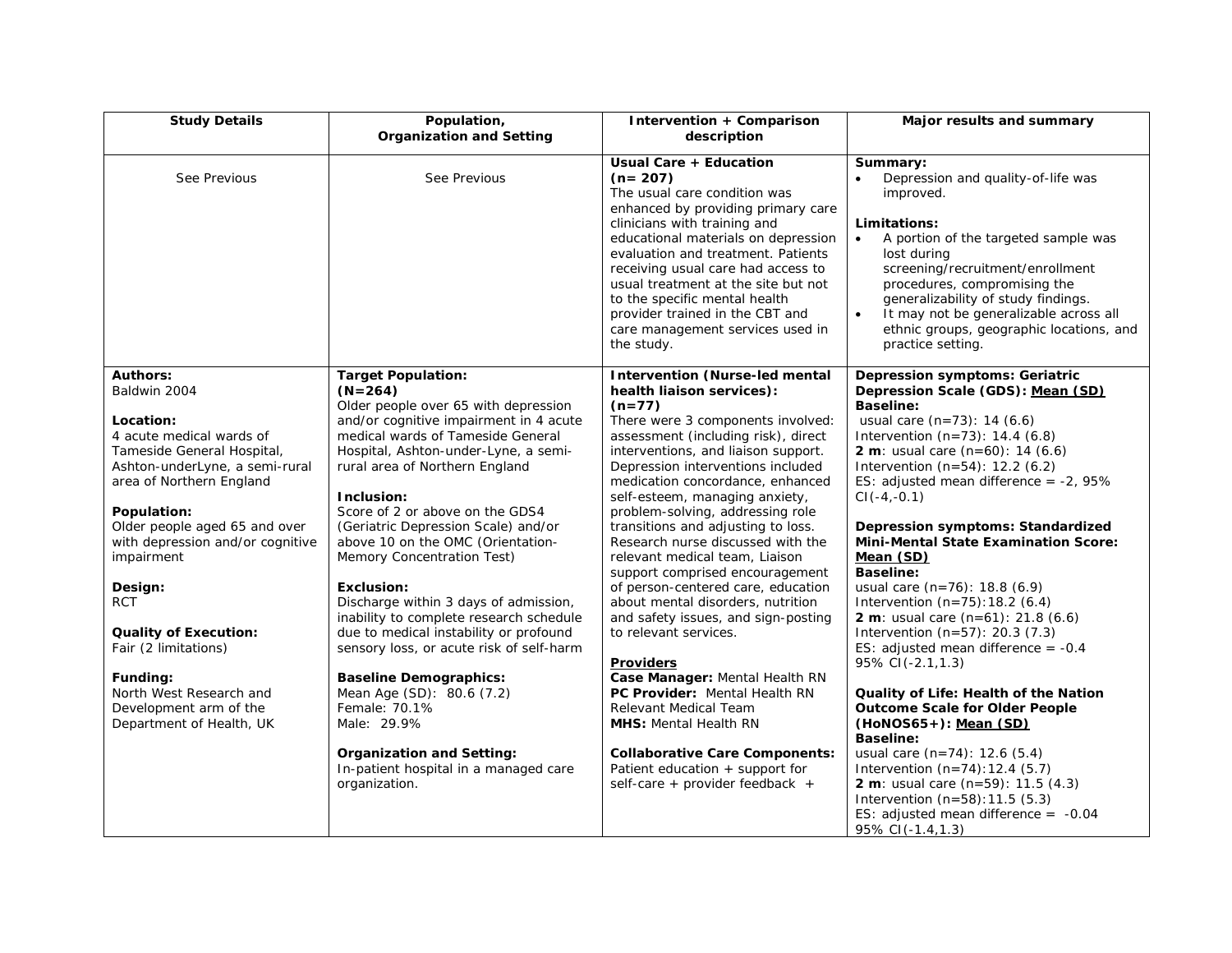| <b>Study Details</b>                                                                               | Population,<br><b>Organization and Setting</b>                                                                                                                            | Intervention + Comparison<br>description                                                                                                                                                                                 | Major results and summary                                                                                                                                                                                                                                                                                                                                           |
|----------------------------------------------------------------------------------------------------|---------------------------------------------------------------------------------------------------------------------------------------------------------------------------|--------------------------------------------------------------------------------------------------------------------------------------------------------------------------------------------------------------------------|---------------------------------------------------------------------------------------------------------------------------------------------------------------------------------------------------------------------------------------------------------------------------------------------------------------------------------------------------------------------|
| See previous                                                                                       | See previous                                                                                                                                                              | emphasis on use of evidence-based<br>guidelines + Medication and<br>psychotherapy<br>Usual Care: (n=76)<br>Care and treatment delivered by<br>staff, which can include referral to a<br>psychiatrist or psychiatry team. | Summary:<br>There is an improvement in depression;<br>however the psychiatric morbidity is not<br>improved.<br>Limitations:<br>Study may have been underpowered to<br>$\bullet$<br>detect changes in the depression and<br>confusion groups<br>High levels of physical morbidity in the<br>$\bullet$<br>sample did not help the lost-to follow<br>up/refusal rates. |
| <b>Authors:</b><br>Bogner, H.R., de Vries, H.F. 2008                                               | Target Population: (N=109)<br>Depressed older adults with<br>hypertension and upcoming                                                                                    | Intervention: $(n=32)$<br>Consisted of 3, 30-minute in-person<br>sessions and 2, 15-minute                                                                                                                               | <b>Depressive Symptoms:</b><br><b>Center for Epidemiologic Studies</b><br>Depression Scale (CES-D) Mean score                                                                                                                                                                                                                                                       |
| Location:<br>West Philadelphia                                                                     | appointments were recruited<br>Inclusion:                                                                                                                                 | telephone-monitoring contacts<br>during a 4-week period. the<br>integrated care manager provided                                                                                                                         | (SD)<br><b>Baseline:</b> usual care $(n=32)$ : 19.6(14.2)<br>Intervention $(n=32): 17.5(13.2)$ , $p=0.54$                                                                                                                                                                                                                                                           |
| Population:<br>Adults with Hypertension                                                            | 1.50 yrs and older 2. Systolic blood<br>pressure of 140 mm Hg or greater or<br>diastolic blood pressure of 90 mm Hg or                                                    | education about depression and<br>hypertension, emphasizing<br>the importance of controlling                                                                                                                             | 1.5 m: usual care $(n=32): 19.3(15.2)$<br>intervention $(n=32): 9.9(10.7)$ , P=0.006<br><b>Adherence to Prescribed Treatment</b>                                                                                                                                                                                                                                    |
| Design:<br><b>RCT</b>                                                                              | greater for non-diabetic pts., or a<br>systolic blood pressure of 130 mm Hg or<br>greater or diastolic blood pressure of 80                                               | depression to manage hypertension<br><b>Providers</b>                                                                                                                                                                    | <b>Baseline:</b> usual care $(n=32)$ : 50.0%<br>Intervention $(n=32)$ : 43.0%, $p=0.81$<br>1.5 months (6 weeks): usual care $(n=32)$                                                                                                                                                                                                                                |
| <b>Quality of Execution:</b><br>Fair (2 limitations)                                               | mm Hg or greater for patients with<br>diabetes on at least two visits in the<br>previous year, or a prescription for an                                                   | Case Manager: Master's level<br>research coordinator<br>PC Provider: PCP, Master's level                                                                                                                                 | 31.3%<br>intervention $(n=32)$ : 71.9%, $p=0.001$<br>> 80% adherence (antihypertensive)                                                                                                                                                                                                                                                                             |
| Funding:<br>American Heart Association<br>Grant-in-Aid, NIMH Mentored<br>Patient-Oriented Research | antihypertensive medication within the<br>past year. 3. a diagnosis of depression<br>or a prescription for an antidepressant<br>medication within the past year           | research coordinator<br>MHS: Master's level research<br>coordinator                                                                                                                                                      | Baseline: usual care (n=32): 34.4%<br>intervention ( $n=32$ ): 50%, $p=0.31$<br>1.5 m (6 weeks): usual care $(n=32)$ :<br>31.3% intervention (n=32): 78.1%, p=0.001                                                                                                                                                                                                 |
| Career Development Award                                                                           | <b>Exclusion:</b><br>cognitive impairment, unable to<br>communicate in English, resided in a<br>care facility that provides medications<br>on a schedule or unable to use | <b>Collaborative Care Components:</b><br>Patient education + provider<br>education + oversight/supervision<br>of providers + medication only +<br>medication and psychotherapy +<br>the use of telephones                | Summary:<br>Patients in intervention group had<br>fewer Depressive Symptoms at 6<br>weeks<br>Systolic and Diastolic BP was lower for<br>$\bullet$                                                                                                                                                                                                                   |
|                                                                                                    | medication event monitoring system<br>(MEMS)<br><b>Baseline Demographics:</b><br>Mean Age (SD): 59.7 (7.3)<br>Female: 75%, Male: 25%, Black: 78.1%                        | Usual Care: (n=32)<br>The principal investigator randomly<br>monitored 25% of sessions weekly<br>to ensure that there was no<br>carryover of the intervention into<br>the usual care group                               | intervention group<br>Higher adherence to antidepressants<br>$\bullet$<br>and antihypertensives in intervention<br>group.                                                                                                                                                                                                                                           |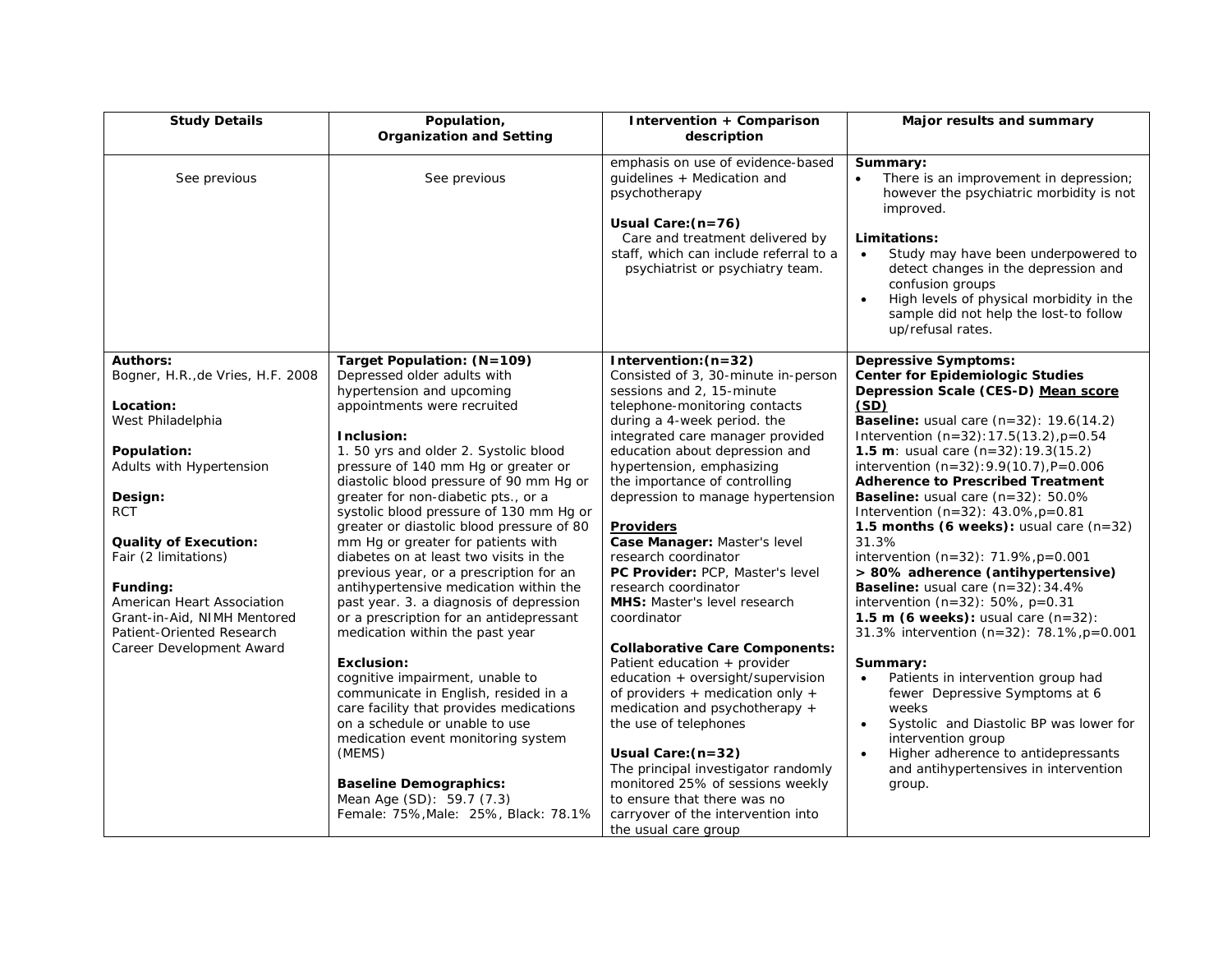| <b>Study Details</b>                                                                                                                                                                                                                                                                                                 | Population,<br><b>Organization and Setting</b>                                                                                                                                                                                                                                                                                                                                                                                                                                                                                                                                                                                                                                                                                                                                                                                                                                   | Intervention + Comparison<br>description                                                                                                                                                                                                                                                                                                                                                                                                                                                                                                                                                                                                                                                                                                                                                                                                                                                                                                                                           | Major results and summary                                                                                                                                                                                                                                                                                                                                                                                                                                                                                                                                                                                                                                                                                                                                                                                                                                                                                                                                                                                                                                                                                                                                                                                                                                                                                                                                                                                                                                     |
|----------------------------------------------------------------------------------------------------------------------------------------------------------------------------------------------------------------------------------------------------------------------------------------------------------------------|----------------------------------------------------------------------------------------------------------------------------------------------------------------------------------------------------------------------------------------------------------------------------------------------------------------------------------------------------------------------------------------------------------------------------------------------------------------------------------------------------------------------------------------------------------------------------------------------------------------------------------------------------------------------------------------------------------------------------------------------------------------------------------------------------------------------------------------------------------------------------------|------------------------------------------------------------------------------------------------------------------------------------------------------------------------------------------------------------------------------------------------------------------------------------------------------------------------------------------------------------------------------------------------------------------------------------------------------------------------------------------------------------------------------------------------------------------------------------------------------------------------------------------------------------------------------------------------------------------------------------------------------------------------------------------------------------------------------------------------------------------------------------------------------------------------------------------------------------------------------------|---------------------------------------------------------------------------------------------------------------------------------------------------------------------------------------------------------------------------------------------------------------------------------------------------------------------------------------------------------------------------------------------------------------------------------------------------------------------------------------------------------------------------------------------------------------------------------------------------------------------------------------------------------------------------------------------------------------------------------------------------------------------------------------------------------------------------------------------------------------------------------------------------------------------------------------------------------------------------------------------------------------------------------------------------------------------------------------------------------------------------------------------------------------------------------------------------------------------------------------------------------------------------------------------------------------------------------------------------------------------------------------------------------------------------------------------------------------|
| See Previous                                                                                                                                                                                                                                                                                                         | <b>Organization and Setting:</b><br>Community-based primary care clinic<br>with 12 family physicians                                                                                                                                                                                                                                                                                                                                                                                                                                                                                                                                                                                                                                                                                                                                                                             | See Previous                                                                                                                                                                                                                                                                                                                                                                                                                                                                                                                                                                                                                                                                                                                                                                                                                                                                                                                                                                       | Limitations:<br>MEMS caps used to measure adherence<br>$\bullet$<br>Adherence threshold of 80%<br>$\bullet$<br>Only one clinic, small sample(n=64)<br>$\bullet$<br>Hawthorne effect<br>$\bullet$                                                                                                                                                                                                                                                                                                                                                                                                                                                                                                                                                                                                                                                                                                                                                                                                                                                                                                                                                                                                                                                                                                                                                                                                                                                              |
| Authors:<br>Ciechanowski et al 2004<br>Location:<br>Metro Seattle, Washington.<br>Population:<br>Elderly<br>Design:<br><b>RCT</b><br><b>Quality of Execution:</b><br>Fair (2 limitations)<br>Funding:<br>Prevention Research Centers<br>Program of CDC, Univ. of Wash.<br><b>Health Promotion Research</b><br>Center | Target Population: (N=150)<br>Adults aged 60 years or older receiving<br>services from senior service agencies or<br>living in senior public housing<br>Setting:<br>Senior service agencies and senior<br>public housing<br>Inclusion:<br>Aged 60 years or older with DSM-IV<br>minor depression or dysthymia<br><b>Exclusion:</b><br>No depression, major depression,<br>bipolar disorder, psychosis, and<br>substance abuse and cognitive<br>impairment from Mini-Mental State<br>Exam<br><b>Baseline Demographics:</b><br>Mean Age (SD): 72.6(8.4)<br>Female N (%): 59 (82)<br>Male N (%): 13 (18)<br>Other race/ethnic minority (African<br>American, Asian American, Hispanic and<br>American Indian): 42%<br>Low SES: 64%<br>On antidepressant treatment at<br>baseline: 29.0%<br><b>Organization and Setting:</b><br>Senior service agencies and senior<br>public housing | Intervention: $(n=72)$<br>Pts. Received eight 50 minute in-<br>home PST from PEARLS therapists<br>over 19 weeks. Then therapists<br>maintained monthly telephone<br>contact. Psychiatrist reviewed all<br>cases for medical problems and<br>meds, contacted primary care MDs<br>and called pts.<br><b>Care Providers</b><br>Case Manager: Nurse,<br>psychiatrist, social worker<br><b>PC Provider: PCP</b><br>MHS: Nurse, psychiatrist, social<br>worker<br><b>Collaborative Care Components:</b><br>Provider education, provider<br>feedback, oversight/supervision of<br>providers, emphasis on the use of<br>evidence-based guidelines,<br>medication only, psychotherapy<br>only, medication and<br>psychotherapy, use of telephones<br>and other technology<br>Usual Care: (n=30)<br>No additional services offered,<br>letters sent to regular physicians<br>and social workers reporting their<br>diagnosis of depression with<br>recommendations to continue usual<br>care | Depressive Symptoms:HSCL-20 Mean<br><b>Baseline:</b> usual care $(n=66)$ : 1.2(0.5)<br>Intervention $(n=72)$ : 1.3(0.5)<br>$ES = -0.06$ , 95% CI( $-0.23 - 0.11$ )<br><b>6</b> months: usual care $(n=66)$ : 1.17 $(0.53)$<br>intervention $(n=72)$ : 0.71 $(0.60)$<br>$ES = -0.41, 95\% CI(-0.7, -0.29)$<br><b>12</b> months: usual care $(n=66):1.01(0.46)$<br>intervention $(n=72)$ : 0.82(0.62)<br>$ES = -0.19, 95\% CI (-0.4, -0.02)$<br>Rate of Remission/Recovery:<br>6 months: usual care $(n=66)$ : 8%<br>intervention $(n=72)$ : 54%<br>ES: OR=14.2, 95% CI (4.65, 43.66)<br>12 months: usual care $(n=66)$ : 15%<br>intervention $(n=72)$ : 43%<br>ES: OR = $5.21$ , 95% CI (2.01, 13.49)<br>Remission: $HSCL-20 < 0.5$<br>6 months: usual care $(n=66)$ : 10%<br>intervention $(n=72)$ : 44%<br>ES: OR=7.39,95% CI(2.62, 20.85)<br><b>12</b> months: usual care $(n=66)$ : 12%<br>intervention $(n=72)$ : 36%<br>ES: OR = $4.96,95\%$ CI(1.79, 13.72)<br><b>Functional Well-Being: FACT-G Mean</b><br><b>Baseline:</b> usual care $(n=66)$ : 2.0(0.7)<br>Intervention $(n=72)$ : 1.7(0.7)<br>12 months: usual care (n=66) mean change<br>score = $0.09.95\%$ CI ( $-0.14, 0.33$ )<br>intervention $(n=72)$ : mean change score<br>$=0.52,95\%$ CI (0.29, 0.74)<br><b>Emotional Well-Being: FACT-G Mean</b><br><b>Baseline:</b> usual care $(n=66)$ : 2.8(0.7)<br>Intervention $(n=72)$ : 2.7(0.7)<br><b>12</b> months: usual care $(n=66)$ : mean |
|                                                                                                                                                                                                                                                                                                                      |                                                                                                                                                                                                                                                                                                                                                                                                                                                                                                                                                                                                                                                                                                                                                                                                                                                                                  |                                                                                                                                                                                                                                                                                                                                                                                                                                                                                                                                                                                                                                                                                                                                                                                                                                                                                                                                                                                    | change score = $0.33,95\%$ CI (- $0.09, 0.31$ )<br>intervention $(n=72)$ : mean change score<br>$=0.11,95\%$ CI (0.14, 0.52)                                                                                                                                                                                                                                                                                                                                                                                                                                                                                                                                                                                                                                                                                                                                                                                                                                                                                                                                                                                                                                                                                                                                                                                                                                                                                                                                  |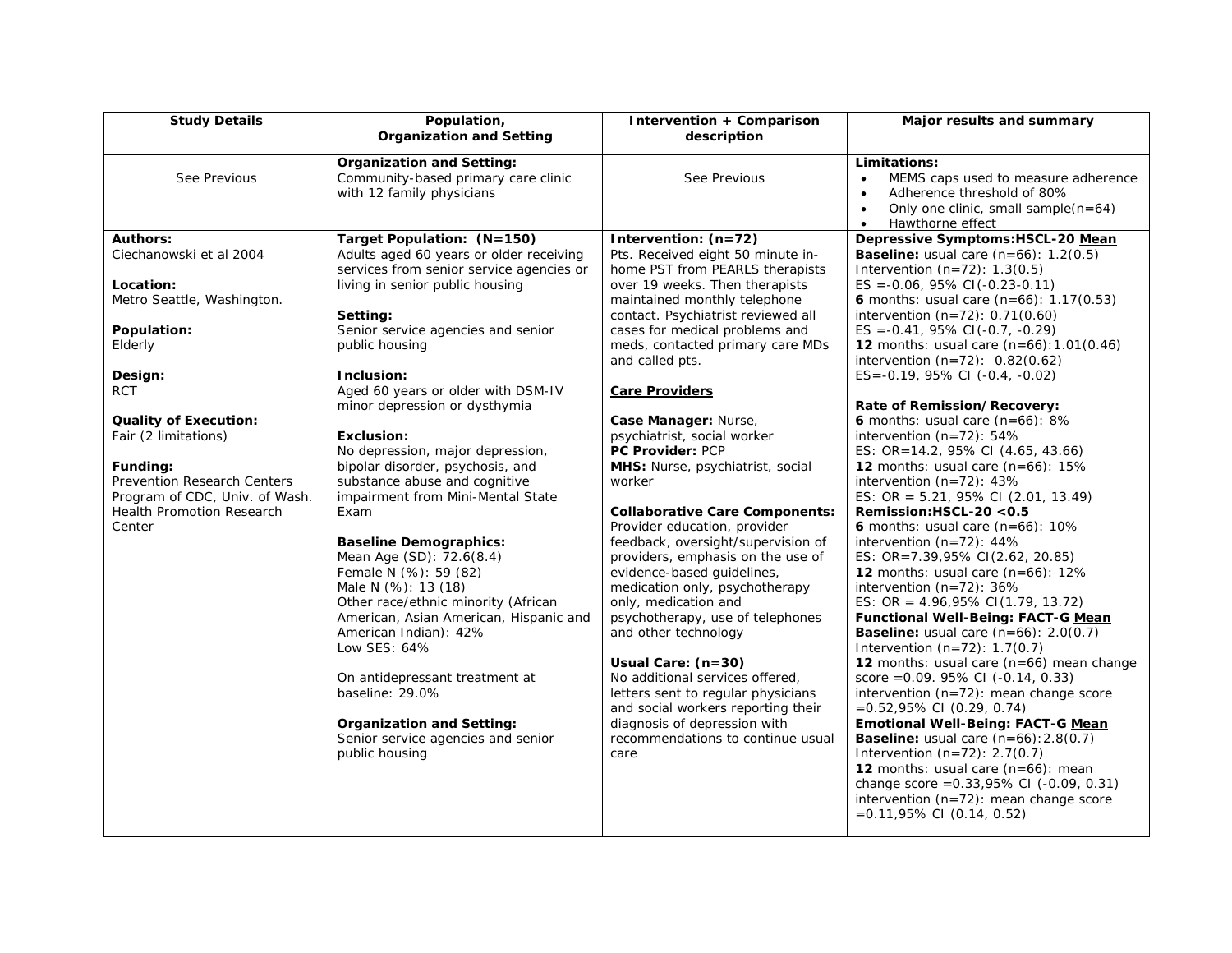| <b>Study Details</b>                                 | Population,<br><b>Organization and Setting</b>                                    | Intervention + Comparison<br>description                                  | Major results and summary                                                                                                                                                                                                                                                                    |
|------------------------------------------------------|-----------------------------------------------------------------------------------|---------------------------------------------------------------------------|----------------------------------------------------------------------------------------------------------------------------------------------------------------------------------------------------------------------------------------------------------------------------------------------|
| See Previous                                         | See Previous                                                                      | See Previous                                                              | <b>Health Care Utilization:</b><br>$(>=5$ outpatient visits in prior 6 mo)<br><b>Baseline:</b> usual care $(n=66):46\%$<br>Intervention (n=72): 56%<br>6 months: usual care $(n=66)$ : 43%<br>intervention $(n=72):40\%$<br>12 months: usual care $(n=66):47\%$<br>intervention $(n=72):43%$ |
|                                                      |                                                                                   |                                                                           | Summary:<br>The PEARLS program significantly<br>reduced Depressive Symptoms and<br>improved health status in chronically ill<br>older adults with minor depression and<br>dysthymia                                                                                                          |
|                                                      |                                                                                   |                                                                           | Limitations:<br>Sample size moderate and limited to 1<br>urban geographical area                                                                                                                                                                                                             |
|                                                      |                                                                                   |                                                                           | Economic Data:<br>Mean costs per pt. of providing PEARLS<br>intervention were \$422 for PST sessions,<br>\$28 for telephone calls, & \$87 for<br>psychotherapy quality assurance and<br>\$81 for depression management team<br>sessions. Total mean cost per pt was<br>\$630.                |
| <b>Authors:</b><br>Chew-Graham et al 2007            | Target Population: (N=120,000)<br>180 patients were referred and 105              | Intervention: (n=53)<br>Intervention consisted of                         | <b>Depressive Symptoms: HSCL-20</b><br>Intervention $(n=44)$ ; Usual care $(n=42)$ ;                                                                                                                                                                                                         |
|                                                      | randomized                                                                        | management by a community                                                 | F/u 1 month                                                                                                                                                                                                                                                                                  |
| Location:<br>Primary Trust Centers (PTC) in          | Inclusion:                                                                        | psychiatric nurse who delivered a<br>self-help program with close liaison | ES= -5.12; 95% CI (-10.5, 0.27)<br><b>Structured Clinical Interview for DSM-IV</b>                                                                                                                                                                                                           |
| Northwest England                                    | > 60 years old; score 5 or more on the                                            | with primary care professionals and                                       | (SCID):                                                                                                                                                                                                                                                                                      |
| Population:                                          | Geriatric Depression Scale (GDS) and 24<br>or more on the Mini-Mental State Exam. | psychiatrist                                                              | Intervention $(n=45)$ ; Usual care $(n=43)$<br>ES= $0.38$ , $95\%$ CI (0.15,0.97), $p = .042$                                                                                                                                                                                                |
| Elderly persons                                      | Many had comorbid physical disorders                                              | <b>Care Providers</b>                                                     | Health-Related Quality of Life: Health<br>Assessment Questionnaire- Disability at                                                                                                                                                                                                            |
| Design:                                              | <b>Exclusion:</b>                                                                 | Case Manager: Community                                                   | 1 month                                                                                                                                                                                                                                                                                      |
| <b>RCT</b>                                           | Less than 5 on the GDS<br>Demographics:                                           | psychiatric nurse<br>PC Provider: Primary Care                            | Intervention ( $n=44$ ), Usual care $n=43$ ,<br>$ES = .01, 95\% CI (-0.10, 0.11)$                                                                                                                                                                                                            |
| <b>Quality of Execution:</b><br>Good (0 limitations) | Mean age 75 years<br>Female: 73%                                                  | Physician                                                                 |                                                                                                                                                                                                                                                                                              |
|                                                      |                                                                                   |                                                                           |                                                                                                                                                                                                                                                                                              |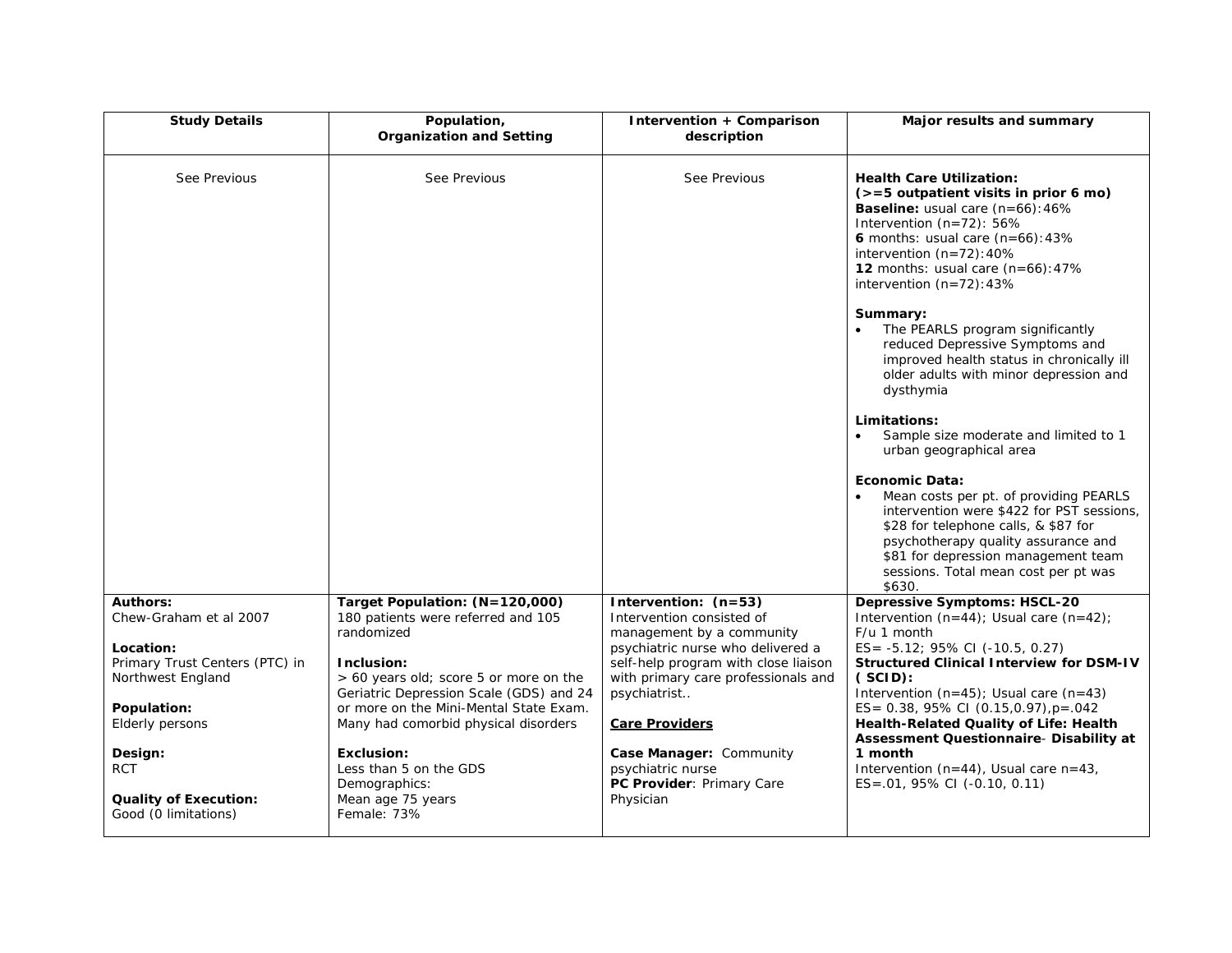| <b>Study Details</b>                               | Population,<br><b>Organization and Setting</b>                         | Intervention + Comparison<br>description                                                                                                                                                                                                                                                                                          | Major results and summary                                                                                                                                                                                                                                                                                     |
|----------------------------------------------------|------------------------------------------------------------------------|-----------------------------------------------------------------------------------------------------------------------------------------------------------------------------------------------------------------------------------------------------------------------------------------------------------------------------------|---------------------------------------------------------------------------------------------------------------------------------------------------------------------------------------------------------------------------------------------------------------------------------------------------------------|
| Funding:<br>United Kingdom Department of<br>Health | Organization and Setting:<br>Government Universal care<br>43 practices | MH Specialist: Psychiatrist,<br>community psychiatric nurse<br><b>Collaborative Care Components:</b><br>Patient education + support for self<br>care + provider education +<br>oversight of providers +emphasis<br>on the use of evidence-based<br>quidelines/protocols + medication<br>+ use of telephones to manage<br>caseload | Summary<br>Collaborative care in a primary care<br>setting for older persons with depression<br>was significantly more effective than<br>usual care.<br><b>Barriers:</b><br>Face-to-face contact was preferred to<br>telephone consultations; difficult for<br>patients to engage in telephone<br>discussions |
|                                                    |                                                                        | Comparison: $(n=52)$<br>Usual care group received usual GP<br>care. Both groups were supplied<br>with quidelines for diagnostic<br>criteria, suggestions of appropriate<br>investigations and primary care<br>management of depression in older<br>people                                                                         |                                                                                                                                                                                                                                                                                                               |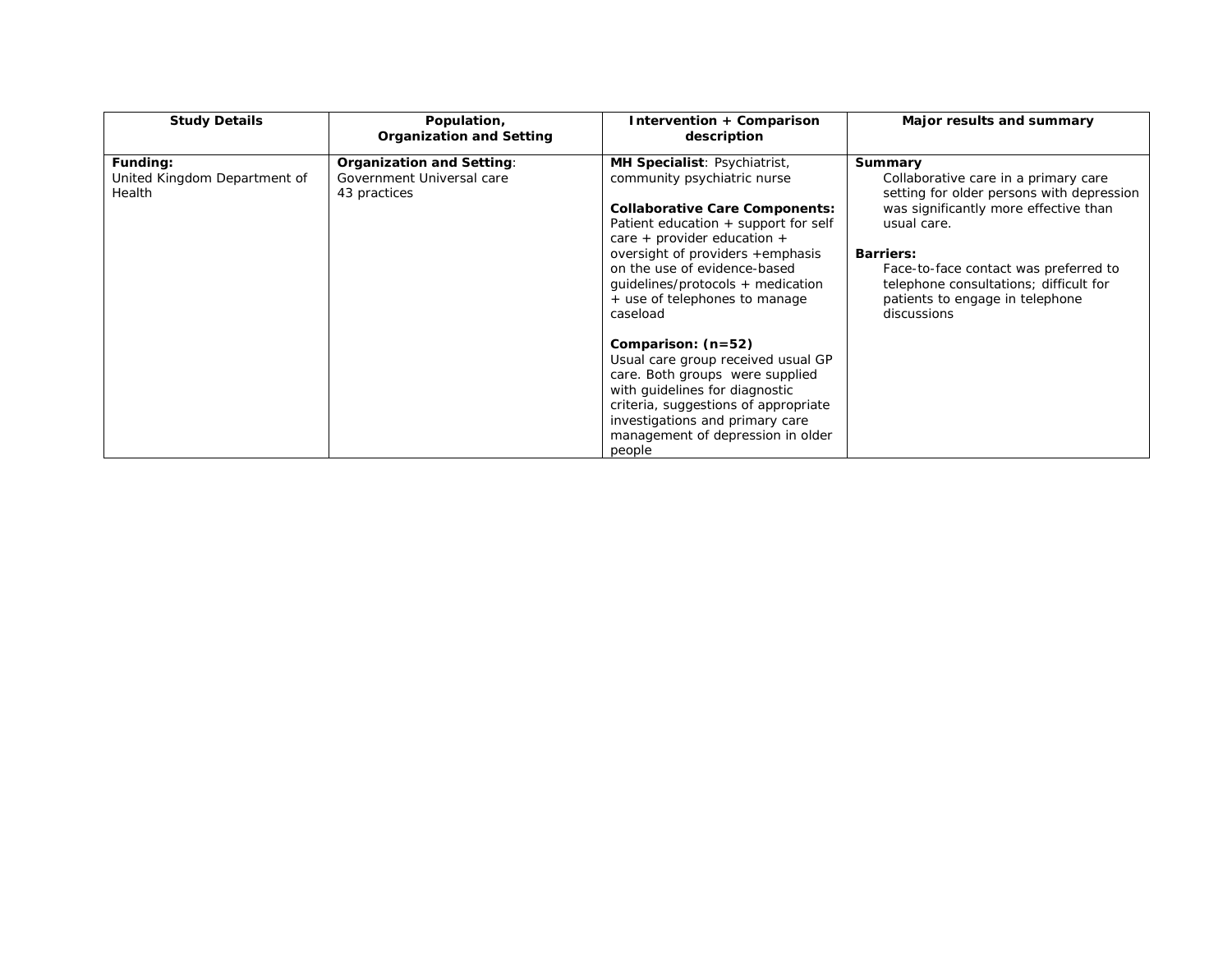| Location:<br>St Mary's Hospital Center, a<br>university -affiliated primary<br>acute care hospital in Montreal,<br>Canada.<br>Population:<br>Older than 65<br>Design:<br><b>RCT</b> | into usual care $(n=79)$ and intervention<br>$(n=78)$ .<br>Inclusion:<br>All patients 65 years and over admitted<br>from ER to medical services who were<br>found to have major depression and had<br>no more than mild cognitive impairment<br>as measured by the Short Portable<br>Mental Status Questionnaire.<br>Exclusion: | and treatment by a psychiatrist in<br>hospital's geriatric service, 2)<br>follow-up by research nurse and 3)<br>follow-up by patient's family<br>physician. The psychiatrist assessed<br>each patient and made<br>management recommendations.<br>Research nurse informed<br>psychiatrist of follow-up by PCP and<br>liaised with family, psychiatrist and<br>PCP. | ES: (between group difference) = $-1.395\%$<br>$CI$ (-4.9, 2.2)<br>Quality of Life: SF-36 Mental<br>Intervention $(n=33)$ 9.4<br>usual care $(n=31)$ 9.2<br>ES (between group difference) = $0.2$ 95% CI<br>$(-8.7, 8.9)$<br>Quality of Life: SF-36 Physical<br>Intervention $(n=33)$ -2.9<br>usual care $(n=31) -2.7$<br>ES (between group difference) = $-0.295\%$<br>$CI$ (-5.4, 5.0)                                                                                                                                                                                                                                                                                                                                                                                                                                                                                                                                                                                              |
|-------------------------------------------------------------------------------------------------------------------------------------------------------------------------------------|---------------------------------------------------------------------------------------------------------------------------------------------------------------------------------------------------------------------------------------------------------------------------------------------------------------------------------|-------------------------------------------------------------------------------------------------------------------------------------------------------------------------------------------------------------------------------------------------------------------------------------------------------------------------------------------------------------------|---------------------------------------------------------------------------------------------------------------------------------------------------------------------------------------------------------------------------------------------------------------------------------------------------------------------------------------------------------------------------------------------------------------------------------------------------------------------------------------------------------------------------------------------------------------------------------------------------------------------------------------------------------------------------------------------------------------------------------------------------------------------------------------------------------------------------------------------------------------------------------------------------------------------------------------------------------------------------------------|
| <b>Quality of Execution:</b><br>Fair (3 limitations)                                                                                                                                | Admitted to ICU or cardiac monitoring<br>unit for $>$ 48 hours, imminently terminal<br>illness, did not speak or understand<br>English or French, did not live on the<br><b>Island of Montreal</b>                                                                                                                              | <b>Providers:</b><br>Case manager: Nurse<br>PC Provider: Physician<br><b>MHS: Psychiatrist, Nurse</b>                                                                                                                                                                                                                                                             | <b>Response: HAMD</b><br>Intervention $(n=33)$ 28.1%<br>usual care $(n=31)$ 20%<br>ES (between group difference) = $8.1$ 95% CI<br>$(-13.3, 29.3)$                                                                                                                                                                                                                                                                                                                                                                                                                                                                                                                                                                                                                                                                                                                                                                                                                                    |
| Funding:<br>Canadian Institutes of Health<br>Research                                                                                                                               | <b>Baseline Demographics:</b><br>Age mean $(SD) = 77.5$ yrs $(6.7)$<br>Female = $69.2\%$<br>History of depression - 14.5%                                                                                                                                                                                                       | <b>Collaborative Care Components:</b><br>oversight/supervision of providers<br>+ emphasis on evidence based<br>treatment $+$ medication and/or<br>psychotherapy + use of telephones                                                                                                                                                                               | Remission: HAMD score<7.0<br>Intervention $(n=33)$ 15.6%<br>usual care $(n=31)$ 16.7%<br>ES (between group difference) = $-1.1$ 95%<br>CI (-19.4, 17.3)                                                                                                                                                                                                                                                                                                                                                                                                                                                                                                                                                                                                                                                                                                                                                                                                                               |
| See Previous                                                                                                                                                                        | <b>Organization &amp; Setting:</b><br>Hospital in Canadian universal<br>healthcare.                                                                                                                                                                                                                                             | & technology (case manager<br>contacted patients by phone after<br>discharge from hospital)<br>Comparison:<br>$(n=79)$<br>Usual care, before and after<br>discharge. Subjects were informed<br>that they had major depression and<br>advised to discuss treatment with<br>their PCP but received no<br>systematic intervention or follow-<br>up.                  | Healthcare utilization (Readmission)<br>Intervention $(n=31)$ 39.4%<br>usual care (n=33) 29.0%<br>$ES=10.4\%$ , 95% CI (-21.3, 23.5)<br>Other outcomes:<br>Suicide or suicide attempt at 6 month<br>$f/u$ : intervention $n=33$ ; 3.2%; usual care<br>$n=31$ ; 3.3%; absolute percent difference =<br>$0.1$ 95 CI (-9.8, 9.4)<br>Summary:<br>No significant differences in<br>intervention and comparison group on<br>depression outcomes.<br>Limitations:<br>high patient attrition (57 withdrew, 36<br>died),<br>low number of contacts between<br>patients and psychiatrists,<br>suboptimal compliance with<br>antidepressant meds,<br>possible contamination of usual care<br>group (both groups managed on same<br>units by same attending physicians)<br><b>Barriers:</b><br>Many patients died during the study<br>Other illness priority and may interfere<br>with treatment of depression (team<br>impression)<br>Applicability:<br>Elderly with other medical<br>conditions |

**Intervention: (n=78)**

Patients received intervention for 24 weeks in 3 parts: 1) assessment **Depressive Symptoms: HAMD**  Intervention (n=33) -6.3 Usual care  $(n=31)$  -5.0

**Target population: (N=1500)** Patients screened and 225 had major depression. They were block randomized

**Authors:** Cole et al 2006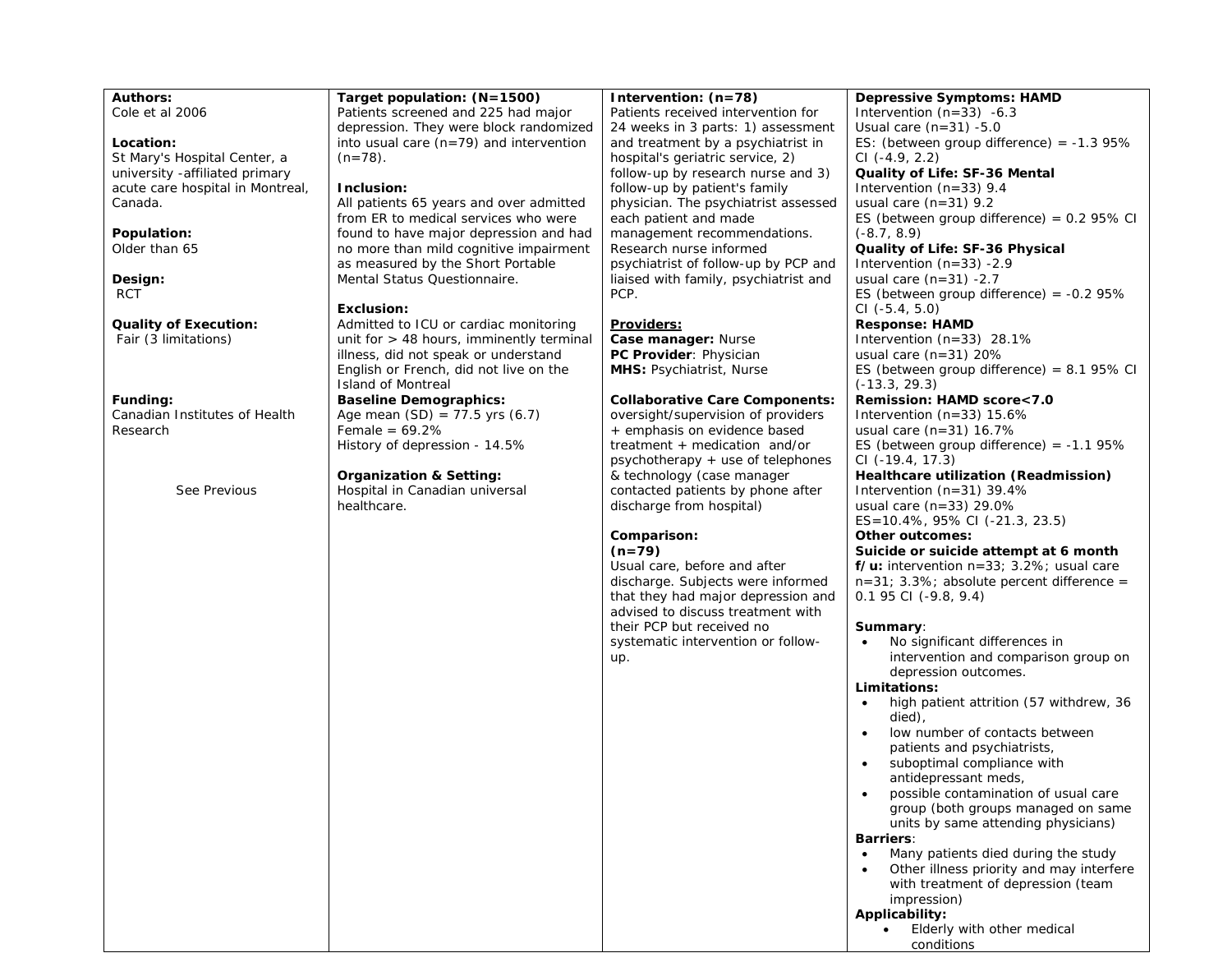| <b>Authors:</b>              | Target population:                       | Intervention: $(n = 62)$            | Depressive disorder among those who  |
|------------------------------|------------------------------------------|-------------------------------------|--------------------------------------|
| Cullum et al 2007            | $(N = 3047)$                             | LPN assessed patients within 5 days | screened positive at baseline        |
|                              | $n = 121$ (entered into trial)           | of allocation to intervention arm   | 4 months: Control $(n=43)$ : 60%     |
| Location:                    | 62 randomized into                       | and formulated a care/treatment     | Intervention $(n=41)$ : 46%          |
| Rural East Anglia, U.K.      | intervention arm                         | plan. This plan addressed           | ES: OR (adjusted effect) $= 0.4$     |
|                              | 59 randomized into control arm           | psychological and social needs of   | 95% CI (0.2, 1.2), $p = 0.10$        |
| <b>Quality of Execution:</b> | For intervention arm:                    | the patient and need for            |                                      |
| Fair (2 limitations)         | <b>Mean age</b> = $79.7$ (SD = $7.94$ )  | antidepressant medication. The LPN  | Depressive disorder among those with |
|                              | $Sex = 53\%$ female                      | liaised with the medical team.      | depressive disorder at baseline %    |
| Study design:                | <b>Marital stat</b> = $55\%$ widowed     | primary care, social services, and  | 4 months: Control $(n=18)$ : 72%     |
| <b>RCT</b>                   | History of depression $= 45\%$           | other agencies as well as informal  | Intervention $(n=20)$ : 55%          |
|                              |                                          | care givers to ensure               | ES: OR (adjusted effect) = $0.2$     |
| Funding:                     | Inclusion:                               | implementation of appropriate       | 95% CI (0.0, 1.5), $p = 0.13$        |
| MRC Health Services Research | - Age 65+, current residence within the  | management of the patient in        |                                      |
| Training Fellowship & NHS    | area covered by the PCT, and in hospital | hospital and in the community after |                                      |
| <b>Study Details</b>         | Population,                              | Intervention + Comparison           | Major results and summary            |
|                              | <b>Organization and Setting</b>          | description                         |                                      |
|                              |                                          |                                     |                                      |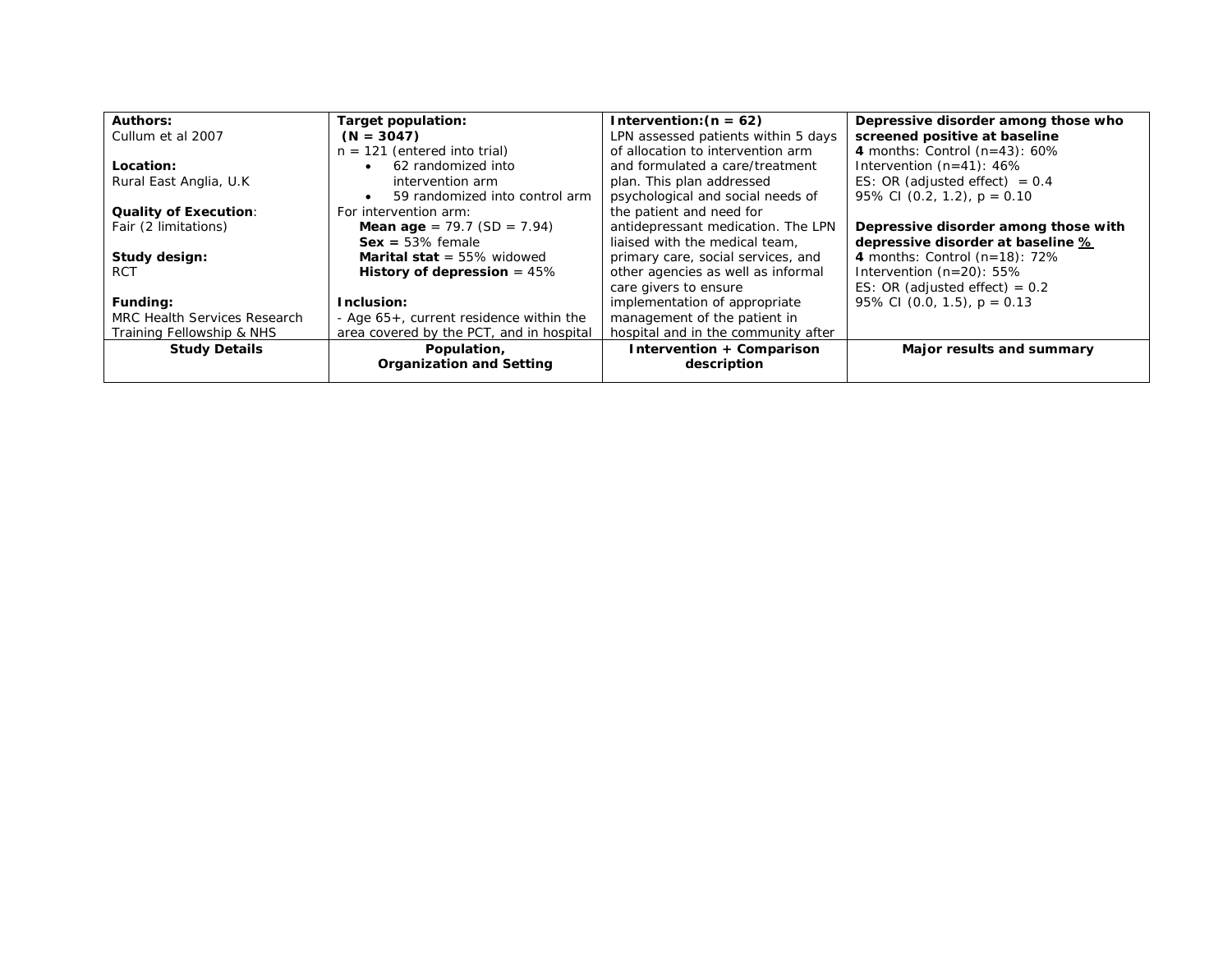| Executive Eastern Research and<br>Development Project Grant | 3 to 6 days at time of screening<br>- After screening interview, participants<br>were eligible if they scored greater than<br>or equal to 8 on the GDS-15 (15 item<br>geriatric depression scale).<br><b>Exclusion:</b><br>Severe dysphasia, severe deafness,<br>current alcohol dependency, or too<br>physically unwell/confused to<br>participate.<br><b>Organization and Setting:</b><br>Medical wards of UK district general<br>hospital in rural East Anglia | discharge.<br><b>Providers</b><br>Case Manager: Liaison Psychiatric<br><b>Nurse</b><br>PC Provider: General Practitioner<br><b>MHS:</b> General Practitioner &<br>Liaison Psychiatric Nurse<br><b>Collaborative Care Components:</b><br>Provider Feedback + Patient<br>assessment/liaison<br>Comparison: | Among those who screened positive at<br>baseline - Reduction in GDS-15 score<br>Mean (SD)<br>4 months: Control $(n=45)$ : 3.6 $(3.61)$<br>Intervention $(n=41)$ : 4.6 (3.85)<br>ES: adjusted effect = $0.4$ , 95% CI (-1.1,<br>$(1.9)$ , $p = 0.59$<br>Among those with depressive disorder<br>at baseline - Reduction in GDS-15 score<br>Mean (SD)<br>4 months: Control (n=20): 2.2 (3.87)<br>Intervention $(n=20)$ : 4.3 (3.48)<br>ES: 2.0, 95% CI $(-0.6, 4.6)$ , p = 0.12<br>Among those who screened positive for                                                                                                                                                                                                                                                                                   |
|-------------------------------------------------------------|-------------------------------------------------------------------------------------------------------------------------------------------------------------------------------------------------------------------------------------------------------------------------------------------------------------------------------------------------------------------------------------------------------------------------------------------------------------------|----------------------------------------------------------------------------------------------------------------------------------------------------------------------------------------------------------------------------------------------------------------------------------------------------------|----------------------------------------------------------------------------------------------------------------------------------------------------------------------------------------------------------------------------------------------------------------------------------------------------------------------------------------------------------------------------------------------------------------------------------------------------------------------------------------------------------------------------------------------------------------------------------------------------------------------------------------------------------------------------------------------------------------------------------------------------------------------------------------------------------|
|                                                             |                                                                                                                                                                                                                                                                                                                                                                                                                                                                   | $(n = 59)$<br>Usual care, undefined                                                                                                                                                                                                                                                                      | depression at baseline - Number of<br>QALWs in study period - EuroQol Mean<br>(SD)<br>4 months: Control ( $n=45$ ) 8.4(5.47)<br>Intervention $(n=41)$ 9.9(3.96)<br>ES: 1.0 95% CI $(-0.1, 2.0)$ p = 0.07<br>Among those with depression at<br>baseline - Number of QALWs in study<br>period - EuroQol Mean (SD)<br>4 months: Control $(n=20)$ 5.9 (5.70)<br>Intervention $(n=20)$ 8.6 $(4.38)$<br>ES: mean difference (adjusted effect) = $1.8$<br>95% CI $(-0.1, 3.7)$ p = 0.06<br>Summary:<br>Participants in the intervention group<br>$\bullet$<br>were more satisfied with their care<br>No significant differences were found<br>$\bullet$<br>in depressive disorder, depression<br>rating or quality adjusted life weeks<br>Effect sizes were higher in the<br>subgroup with depressive disorder. |
| <b>Study Details</b>                                        | Population,<br><b>Organization and Setting</b>                                                                                                                                                                                                                                                                                                                                                                                                                    | Intervention + Comparison<br>description                                                                                                                                                                                                                                                                 | Major results and summary                                                                                                                                                                                                                                                                                                                                                                                                                                                                                                                                                                                                                                                                                                                                                                                |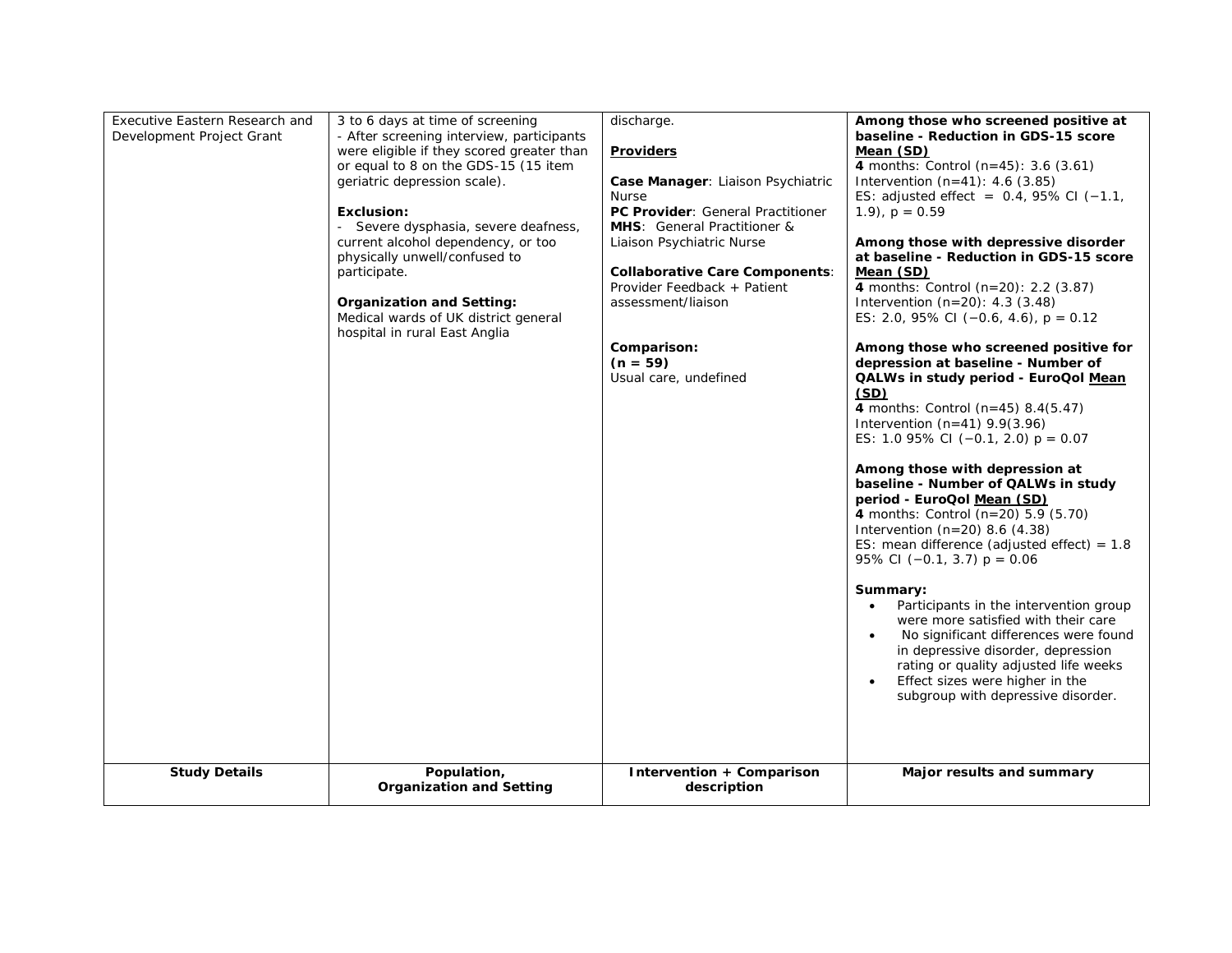| <b>Authors:</b>                | Target population:                        | Intervention:                                            | Depressive Symtpoms: HSCL-20: Mean                              |
|--------------------------------|-------------------------------------------|----------------------------------------------------------|-----------------------------------------------------------------|
| Dietrich et al 2004            | $(N=987)$                                 | $(n = 224)$                                              | (SD)                                                            |
|                                | Patients aged 18 years or older who       |                                                          | <b>Outcomes</b><br>Intervention<br><u>Usual</u>                 |
| Location:                      | were starting or changing treatment for   | Three Component Model:                                   | care                                                            |
| Five health care organizations | depression                                | • Care manager called at 1, 4,                           | <b>Baseline</b><br>$2.04$ (0.66)(n=224) 1.98 (0.65)             |
| (Clinics) across the U.S.      |                                           | and 8 week interval and every                            | $(n=181)$                                                       |
|                                | Inclusion criteria:                       | 4 weeks thereafter until                                 | $1.16$ (0.80) (n=185) 1.29 (0.76)<br>3 months                   |
| <b>Quality of Execution:</b>   | Patients had to have a telephone, speak   | remission.                                               | $(n=152)$                                                       |
| Good (0 limitations)           | English, and meet criteria of the DSM-IV  | • Care manager supported self                            | $0.97$ (0.80) (n=179) 1.09 (0.74)<br>6 months                   |
| Study design:                  | for MDD and dysthymia                     | management (exercise or<br>social activities) and made a | $(n=146)$<br><b>Outcomes</b><br><b>Between Group Difference</b> |
| <b>RCT</b>                     | <b>Exclusion Criteria:</b>                | 10 minute call to identify                               | CL<br>$\overline{p}$                                            |
|                                | Patients were excluded if they were       | barriers to adherence, assist                            | Baseline<br>$0.15$ ( $-.03$ to $.33$ )<br>0.105                 |
| Funding:                       | unobtainable for an evaluation interview  | the patient to overcome them,                            | 3 months -0.16 (-.32 to -.002)<br>0.048                         |
| John D. and Catherine T.       | within 14 days of index primary care      | and measure treatment                                    | 6 months -0.20 (-.39 to -.014) 0.036                            |
| MacArthur Foundation           | visit, were pregnant, or had suicidal     | response at 1-month intervals                            | Response:                                                       |
|                                | thoughts, schizophrenia, bipolar          | (with PHQ-9).                                            | <b>Outcomes</b><br>Intervention<br><u>Usual</u>                 |
|                                | disorder, post-traumatic stress disorder, | • Primary care clinicians received                       | care                                                            |
|                                | or a substance misuse disorder.           | a faxed progress report (PHQ-9                           | 34.2<br>3 months<br>53% (97/183)                                |
|                                |                                           | scores and care management)                              | (52/152)                                                        |
|                                | Demographics:                             | • Two final telephone calls are                          | 6 months<br>59.9% (106/177)<br>46.6                             |
|                                | Intervention group (n=224)                | made to all patients during a                            | (68/146)                                                        |
|                                | Mean age, Years $(SD) = 41.8 (14.1)$      | 6-month continuation phase.                              | OR (CI)<br>Outcomes<br>D                                        |
|                                | Female $(\%) = 83.5$                      |                                                          | $2.2$ (1.4 to 3.4)<br>.001<br>3 months                          |
|                                | Income above poverty level, N (%)<br>$=$  | <b>Care Providers:</b>                                   | 6 months<br>$1.7$ (1.1 to 2.7)<br>.021                          |
|                                | 172 (83.5)                                |                                                          | Rate of Remission/Recovery: HSCL-                               |
|                                | Race: Other= 16%;                         | Case Manager:                                            | 20 < 0.5                                                        |
|                                | Not reported= 84%                         | Primary or Mental Health Nurse                           | <b>Outcomes</b><br>Intervention<br>Usual                        |
|                                |                                           | <b>PC Provider:</b>                                      | care                                                            |
|                                |                                           | Psychiatrist                                             | 16.5<br>3 months<br>26.2% (48/183)                              |
|                                | <b>Organization and Setting:</b>          | MHS:                                                     | (25/152)                                                        |
|                                | Outpatient setting (clinic) throughout    | Psychiatrist and mental health                           | 6 months<br>37.3% (66/177)<br>26.7                              |
|                                | the United States                         | nurse (with PhD)                                         | (39/146)                                                        |
|                                |                                           |                                                          | Outcomes<br>$OR$ (CI)<br>D                                      |
|                                |                                           | <b>Collaborative Care Components:</b>                    | $2.1$ (1.2 to 3.7)<br>.018<br>3 months                          |
|                                |                                           | patient education + support for self                     | 6 months<br>$1.9$ (1.2 to 3.3)<br>.014                          |
|                                |                                           | care+ provider feedback +                                | Antidepressants use:                                            |
|                                |                                           | oversight of providers + medication                      | Baseline: Intervention 95% (n=223), Usual                       |
|                                |                                           | and psychotherapy $+$ use of phones                      | care 88% (n=179) p=.23;                                         |
|                                |                                           | for case management                                      | 3 months: Intervention 88% (n=182), Usual                       |
|                                |                                           |                                                          | care 85% (n=149), p=.48;                                        |
|                                |                                           | Usual Care: (n=181)                                      | <b>6</b> months: Intervention 79 % ( $n=177$ )                  |
|                                |                                           | No description given.                                    | Usual care 81 % ( $n=146$ ), $p=.74$ .                          |
| <b>Study Details</b>           | Population,                               | Intervention + Comparison                                | Major results and summary                                       |
|                                | <b>Organization and Setting</b>           | description                                              |                                                                 |
|                                |                                           |                                                          |                                                                 |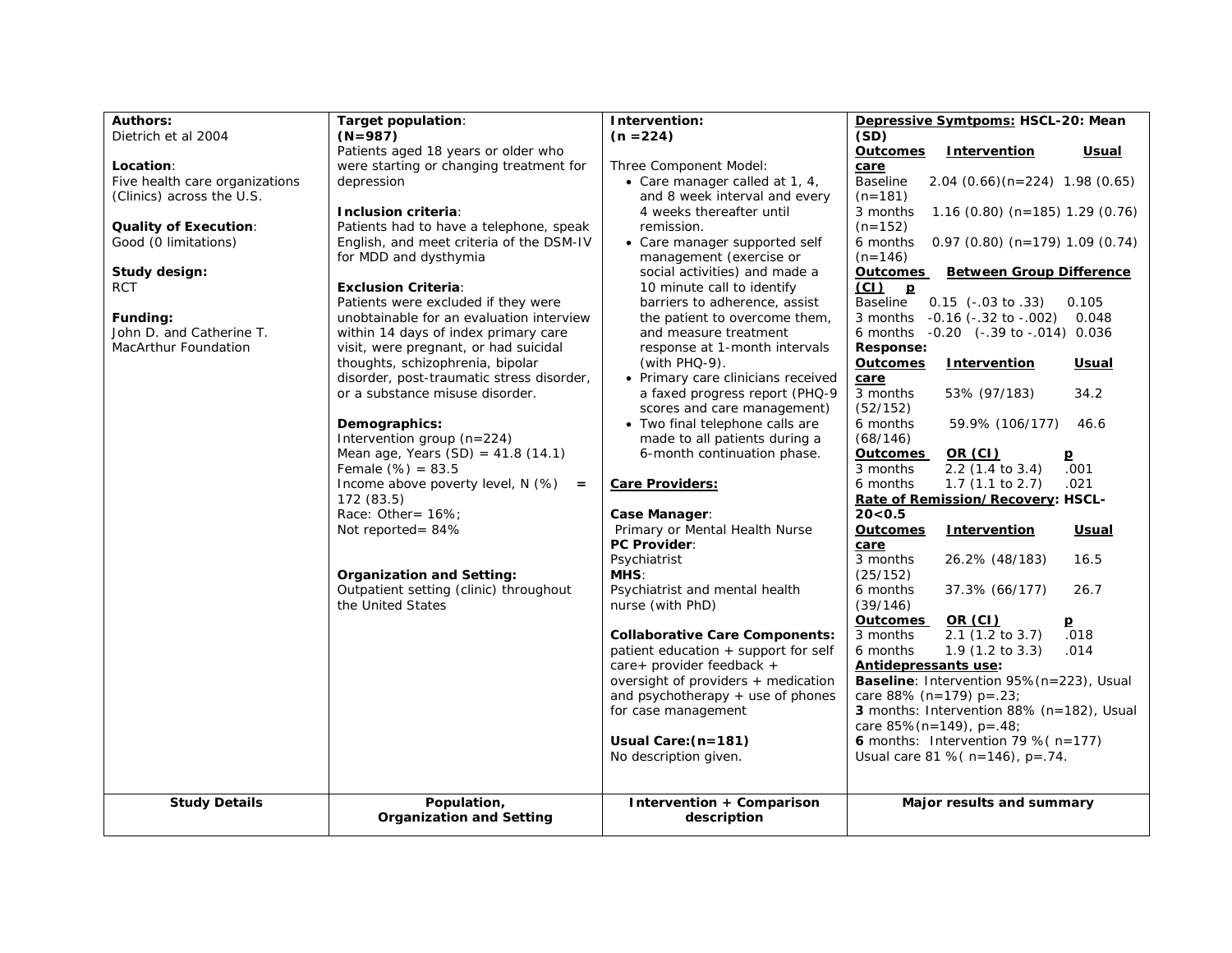| See Previous | See Previous | See Previous | Satisfaction with care: Good to excellent<br>3 months: Intervention 91% (n=179). Usual<br>care $81\%$ (n=147) p=.008;<br>6 months: Intervention (n=177) 90%, usual<br>care 75% $(n=146)$ , p=.0003                                                                                                                                                                                                                                                                                                                                                                                                                                                                                                             |
|--------------|--------------|--------------|----------------------------------------------------------------------------------------------------------------------------------------------------------------------------------------------------------------------------------------------------------------------------------------------------------------------------------------------------------------------------------------------------------------------------------------------------------------------------------------------------------------------------------------------------------------------------------------------------------------------------------------------------------------------------------------------------------------|
|              |              |              | Summary<br>After 6 months, 60% (106/177) of the<br>intervention vs. 47% (88/146) of usual<br>care had responded to treatment ( $p <$<br>.05).<br>The intervention group had a higher rate<br>of remission (37%) vs. usual care<br>(27%) (p < .05)<br>The intervention group rated their<br>depression care more favorably (as good<br>or excellent) at 6 than the usual care<br>group $(p < .05)$ .<br><b>Limitations</b><br>All patients were identified during<br>routine care by clinicians and had<br>already accepted their depression<br>diagnosis as well as their treatment<br>regimen (drugs or counseling).<br><b>Barriers</b><br>For telephone counseling, individuals must<br>have working phones. |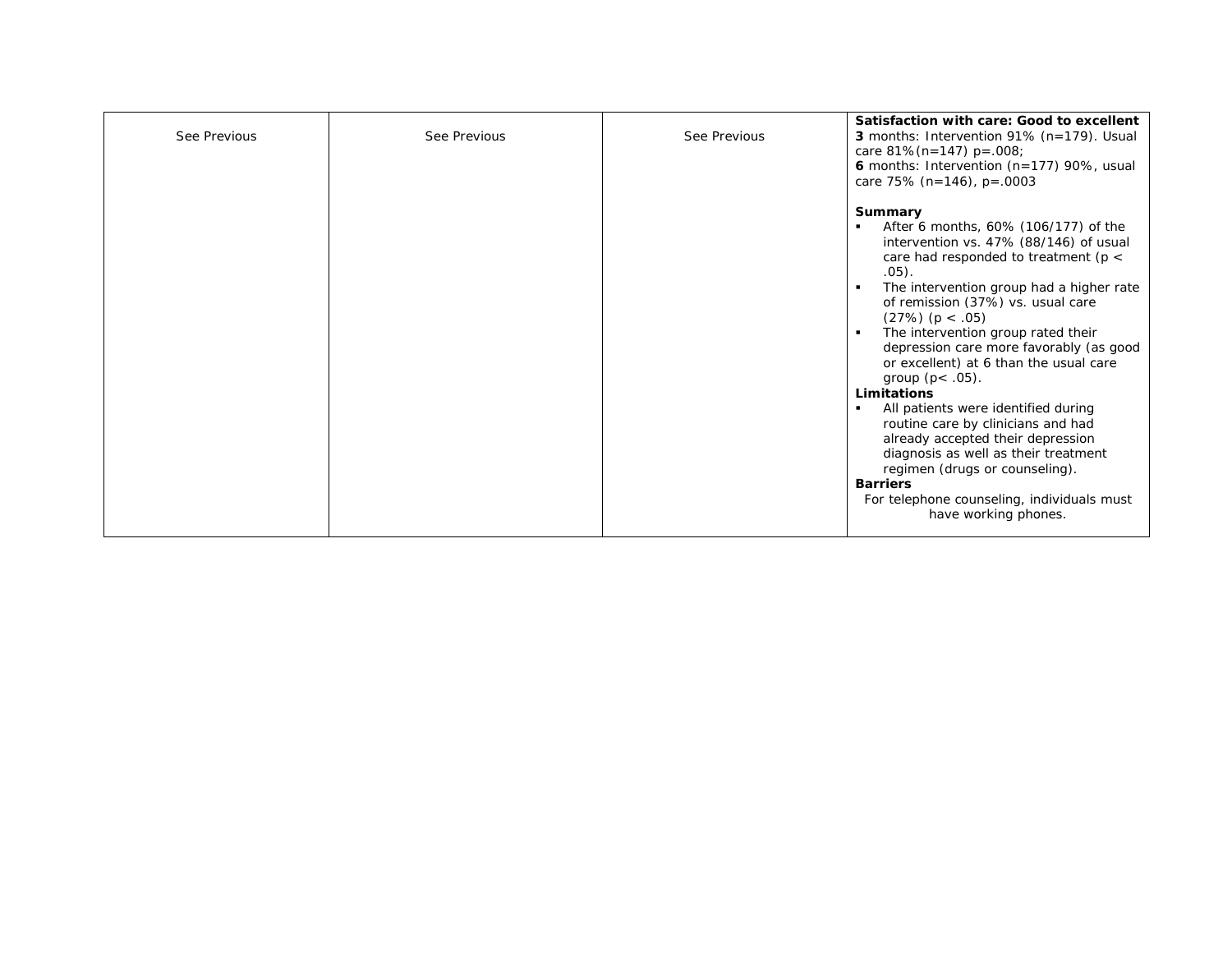**Authors:** Dobscha et al 2006

**Location**: Veterans Affairs medical center in Portland, Oregon

**Population**: Adults with depression

**Design**: RCT group

**Quality of Execution:**  Fair (3 limitations)

#### **Funding:**

VA Health Services Research & Development Service Project (Mental Health Initiative)

**Target Population: (N=5,434)**

# Patients from 41 of 43 eligible clinicians

**Inclusion**: All patients of participating providers

with PHQ-9 score of 10 to 25 or Hopkins Symptoms Check list -20 (SCL-20) of 1 or greater.

#### **Exclusion:**

Treatment by mental health specialists previous 6 months; psychotic disorder, dementia, or bipolar disorder; or terminally ill

#### **Demographics**

Mean age  $(SD) = 57.3$   $(10.9)$ . Female 6.9%; Male = 93.1%; White 49.2%;

**Organization and Setting:** VA, Rural and Urban Clinics

**Intervention:**

**(n=189)** Depression decision Support: Care manager had central role: - called each enrolled patient to provide education, explore barriers, emphasize adherence to the treatment, encouraged communication with clinicians - invited to attend 2 hour group

depression education program -mailed supplemental materials Depression decision support team -reviewed records -contacted clinicians their nurses to discuss treatment strategies - offered consultation and facilitated referrals to psychiatrists.

#### **Providers**

**Case Manager:** Nurse **PC Provider**: Primary care physician, nurse practitioner, physician assistant, fellows **MH Specialist**: Psychiatrist, Nurse care manager

#### **Collaborative Care Components:**

Patient education + provider education + provider feedback and oversight + support for self care + medication & psychotherapy + use of telephones & related technology + technology manage caseload

### **Comparison:**

Usual care (n=186):

Clinicians had access initial and follow-up PHQ-9 scores and did not receive notifications, reminders, or recommendations about scores from the depression decision support team. Usual care clinicians and their patients also had access to mental health services, including on-site mental health teams.

#### **Depressive Symptoms: SCL Mean (SD):**

**Baseline:** Intervention group (n=189) 1.89  $(0.69)$ Usual care (n=186) 1.92 (0.68) **6** months Intervention (n=163)1.54 (0.64) Control (n=153) 1.58(0.74) **12** months: Intervention (n=164) 1.63(0.77) Usual care group(n=154) 1.62 (0.75) **PHQ-9 mean (SD): Baseline**: Usual Care(n=101): 13.59(5.1) Intervention (n=106): 13.86(4.42) **6** months: Intervention (n=106) 11.26(5.67)

Usual care (n=101): 10.82(5.61) **9** months Intervention (n=106): 10.34(5.81) Usual Care (n=101): 10.14(6.02). **Concordance:**

## **12** months: Intervention (n=164) 72.1%, Usual Care (n=154) 58.4%, p=0.019

**Satisfaction with Care mean: 12** months: Intervention (n=164): 3.58 Usual Care (n=154): 3.16, p=0.002 **Assessed for depression by clinician, %** 

## **of patients**

**12** months: Intervention (n=164) 93.5 Usual care: (n=154) 77.4, p=0.003

#### **Primary care clinician performed ≥1 follow up depression related action;**  Intervention: (n=164) 84.8

Usual care: (n=154) 53.6,p= 0.000

**Attended >3 appointments with mental health specialist**

**12** months: Intervention (n=164) 22.4% Usual care (n=154) 16.5%, p=0.25

**Attended >3 (median) primary care appointments**

12 months: Intervention (n=164) 39.2% Usual care (n=154) 49.1% p=0.106

### **Summary**

- Intervention affected the recognition and treatment of depression and satisfaction
- It did not improve long term depression severity
- Did not improve health-related quality of life

#### **Barriers:**

• No phone prevented contact from case manager

#### **Study Limitations:**

- Very few patients received a call
- Only 13% met their psychiatrist
- Case manager did not have direct contact with patients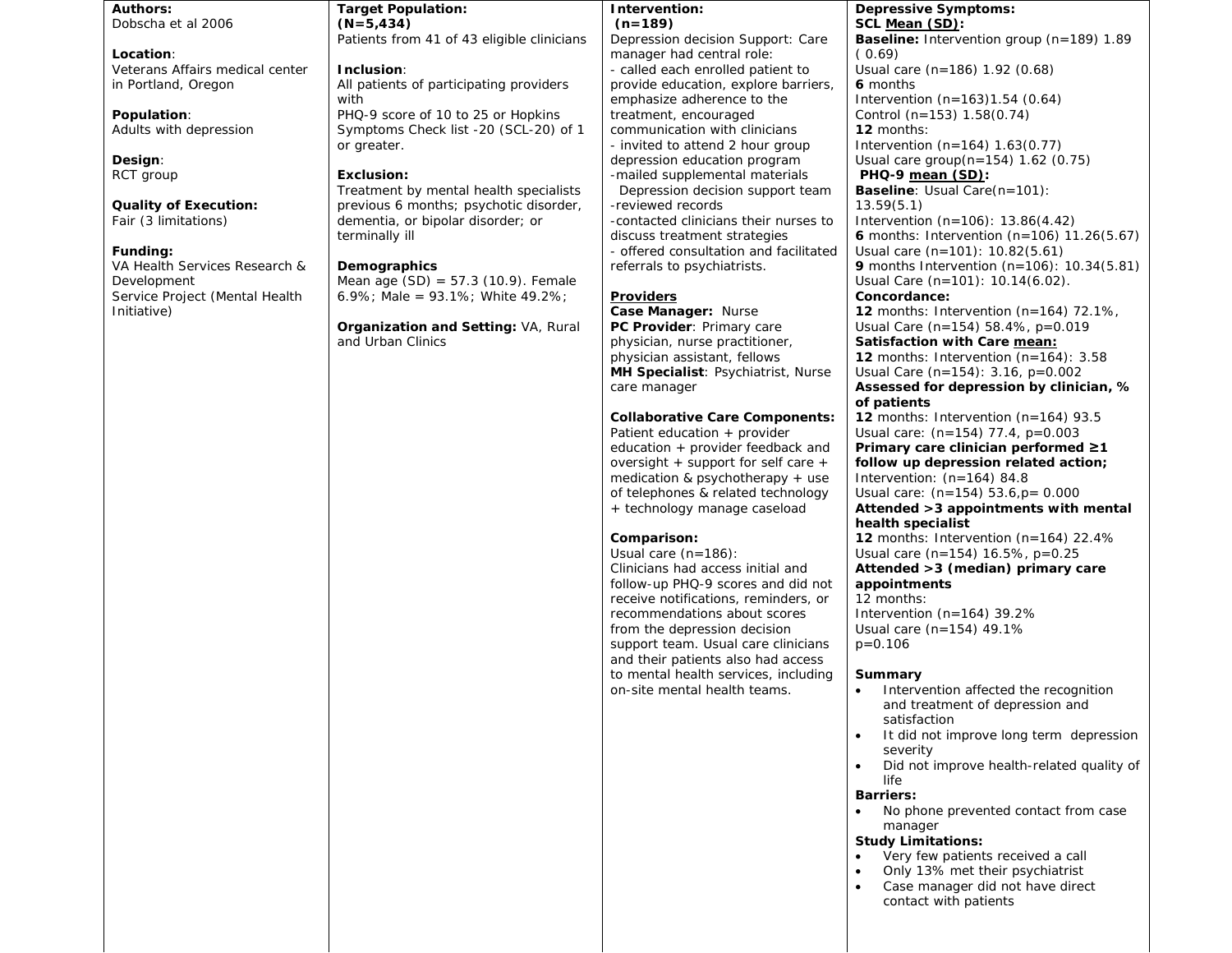| <b>Study Details</b>                                                                                                                                                                                                                                            | Population,                                                                                                                                                                                                                                                                                                                                                                                                                                                                                                                                                                                             | Intervention + Comparison                                                                                                                                                                                                                                                                                                                                                                                                                                                                                                                                                                                          | Major results and summary                                                                                                                                                                                                                                                                                                                                                                                                                                  |
|-----------------------------------------------------------------------------------------------------------------------------------------------------------------------------------------------------------------------------------------------------------------|---------------------------------------------------------------------------------------------------------------------------------------------------------------------------------------------------------------------------------------------------------------------------------------------------------------------------------------------------------------------------------------------------------------------------------------------------------------------------------------------------------------------------------------------------------------------------------------------------------|--------------------------------------------------------------------------------------------------------------------------------------------------------------------------------------------------------------------------------------------------------------------------------------------------------------------------------------------------------------------------------------------------------------------------------------------------------------------------------------------------------------------------------------------------------------------------------------------------------------------|------------------------------------------------------------------------------------------------------------------------------------------------------------------------------------------------------------------------------------------------------------------------------------------------------------------------------------------------------------------------------------------------------------------------------------------------------------|
|                                                                                                                                                                                                                                                                 |                                                                                                                                                                                                                                                                                                                                                                                                                                                                                                                                                                                                         | description                                                                                                                                                                                                                                                                                                                                                                                                                                                                                                                                                                                                        |                                                                                                                                                                                                                                                                                                                                                                                                                                                            |
| <b>Authors:</b><br>Dwight-Johnson et al 2005<br>Location:<br>Los Angeles County/USC<br>Oncology Program<br>Design:<br><b>RCT</b><br><b>Quality of Execution:</b><br>Fair (2 limitations)<br>Funding:<br>NCI; UCLA/NIMH Faculty<br>Scholars Program - NIMH grant | <b>Organization and Setting</b><br><b>Target Population:</b><br>$(N = 55)$<br>Women at least 3 months past initial<br>diagnosis (to avoid recruiting women<br>with adjustment disorder) with<br>carcinoma of the cervix (FIGO IA-IVb)<br>or breast cancer (stage I-IV) receiving<br>care in the LAC/USC outpatient breast<br>and gynecology clinics<br>Inclusion:<br>Women at least 3 months post-<br>diagnosis of cervical or breast cancer;<br>met criteria for major depression or<br>dysthymia or had persistent Depressive<br>Symptoms at both baseline and 1 month<br>later.<br><b>Exclusion:</b> | Intervention: Multifaceted<br>Oncology Depression Program<br>$(n=28)$<br>Initial assessment by SW then<br>contact every 2 wks. SW provides<br>manualized psychotherapy<br>(problem-solving therapy), supports<br>antidepressant medication<br>adherence and assists with systems<br>navigation. Psychiatrist available for<br>phone consult with oncologist and<br>SW. Oncologists provided<br>medication f/u for patients during<br>clinic visits. Patients < 50%<br>reduction in Depressive Symptoms<br>after 8 sessions problem solving<br>therapy or 8 wks med treatment<br>evaluated by psychiatrist. Results | <b>Depressive symptom: PHQ-9</b><br>8 months:<br>OR = 3.33, 95% CI (1.05, 10.59)<br><b>Response: PHQ-9</b><br>$OR = 4.51, 95\% CI(1.07, 18.93)$<br><b>Quality of Life: Functional Assessment of</b><br><b>Cancer Therapy Scale (total score):</b><br>Mean change group difference = 6.53 95% CI<br>$(-2.23, 15.29)$<br>Summary:<br>Patients receiving collaborative care<br>$\bullet$<br>more likely to show >= 50%<br>improvement in Depressive Symptoms. |
|                                                                                                                                                                                                                                                                 |                                                                                                                                                                                                                                                                                                                                                                                                                                                                                                                                                                                                         | fed back to oncologist and SW. Med                                                                                                                                                                                                                                                                                                                                                                                                                                                                                                                                                                                 |                                                                                                                                                                                                                                                                                                                                                                                                                                                            |
|                                                                                                                                                                                                                                                                 | Palliative care, suicidal,                                                                                                                                                                                                                                                                                                                                                                                                                                                                                                                                                                              | f/u after consult provided by                                                                                                                                                                                                                                                                                                                                                                                                                                                                                                                                                                                      | Limitations:                                                                                                                                                                                                                                                                                                                                                                                                                                               |
|                                                                                                                                                                                                                                                                 | bipolar/psychotic, gross cognitive<br>impairment, drug/alcohol abuse,<br>currently receiving psychotherapy or                                                                                                                                                                                                                                                                                                                                                                                                                                                                                           | psychiatrist or oncologist as<br>clinically indicated.                                                                                                                                                                                                                                                                                                                                                                                                                                                                                                                                                             | Small sample size<br>$\bullet$                                                                                                                                                                                                                                                                                                                                                                                                                             |
|                                                                                                                                                                                                                                                                 | unable to speak Spanish or English.                                                                                                                                                                                                                                                                                                                                                                                                                                                                                                                                                                     | <u>Providers:</u><br>Case manager:                                                                                                                                                                                                                                                                                                                                                                                                                                                                                                                                                                                 | <b>Barriers:</b><br>Too ill to attend<br>$\bullet$                                                                                                                                                                                                                                                                                                                                                                                                         |
|                                                                                                                                                                                                                                                                 | <b>Baseline Demographics:</b><br>major depression 21%,<br>dysthymia 39%,<br>comorbid major depression &<br>dysthymia 32%,<br>persistent Depressive Symptoms 32%<br>Age mean $(SD) = 47.7$ yrs $(11.9)$<br>Female = $100\%$<br>Hispanic/Latino = 100%<br>Low SES = $100\%$<br><b>Organization &amp; Setting:</b><br>Educational, public health agency<br>(LAC/USC outpatient breast and GYN                                                                                                                                                                                                              | Social worker<br><b>PC Provider:</b><br>Oncologist<br>MHS:<br>Psychiatrist, Social worker<br><b>Collaborative Care Components:</b><br>Case management + patient<br>education $+$ support for self care $+$<br>provider education & feedback +<br>oversight/supervision of providers<br>+ medication + psychotherapy +<br>use of telephones & technology<br>(web based tracking system)<br><b>Usual Care:</b>                                                                                                                                                                                                       | forgetting appointments<br>$\bullet$<br>personal/family problems and<br>$\bullet$<br>responsibilities<br>Transportation<br>$\bullet$<br>financial problems<br>$\bullet$<br>stigma<br>$\bullet$<br><b>Applicability:</b><br>Hispanic, low SES, Females, dysthymia,<br>$\bullet$<br>major depression                                                                                                                                                         |
|                                                                                                                                                                                                                                                                 | clinics)                                                                                                                                                                                                                                                                                                                                                                                                                                                                                                                                                                                                | $(n = 27)$<br>Usual care, undefined.                                                                                                                                                                                                                                                                                                                                                                                                                                                                                                                                                                               |                                                                                                                                                                                                                                                                                                                                                                                                                                                            |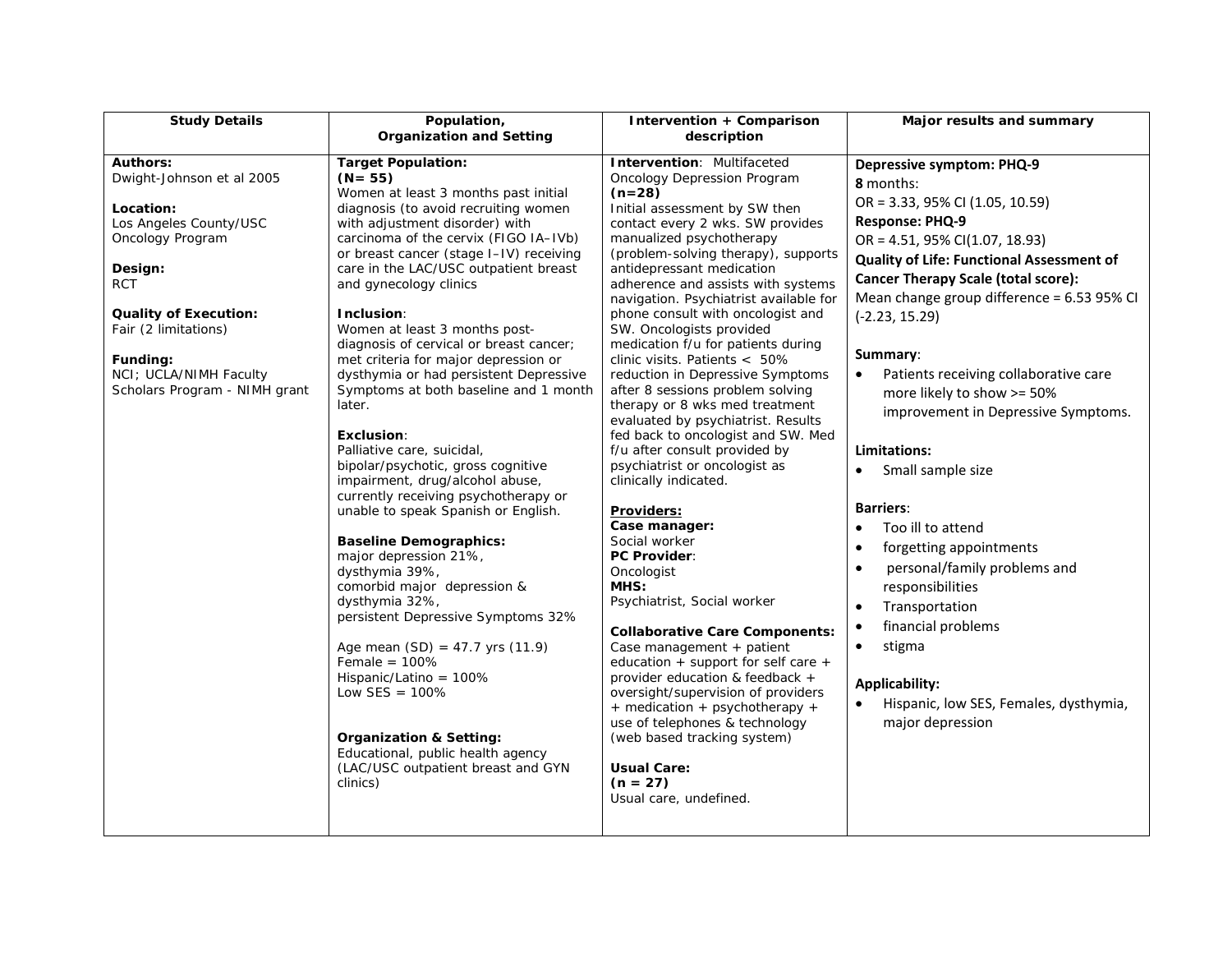| <b>Study Details</b>                                          | Population,<br><b>Organization and Setting</b>                                      | Intervention + Comparison<br>description                                  | Major results and summary                                                  |
|---------------------------------------------------------------|-------------------------------------------------------------------------------------|---------------------------------------------------------------------------|----------------------------------------------------------------------------|
| <b>Authors:</b>                                               | <b>Target Population:</b>                                                           | Intervention:                                                             | <b>Depressive Symptoms: PHQ-9</b>                                          |
| Ell et al 2007                                                | $(N=11,859)$                                                                        | $(n=155)$                                                                 | 4 months: Control $(n=100)$ 75%                                            |
|                                                               | Geriatric patients 65 and older referred                                            | HOPE D: Collaborative care model                                          | intervention (n=97) 77%                                                    |
| Location:<br>California                                       | to home health care were screened to<br>obtain a sample of 311.                     | that included system changes like<br>screening for depression,            | 95% CI (0.61-2.34), OR 1.20, p=0.6<br><b>8</b> months control $(n=85)$ 74% |
|                                                               |                                                                                     | antidepressant treatment algorithm,                                       | intervention $(n=91)$ 79%                                                  |
| Population:                                                   | Inclusion:                                                                          | psychotherapy, problem solving                                            | 95% CI (0.74-3.2), OR 1.54, p=0.25                                         |
| 65 and older                                                  | Patients diagnosed with clinically                                                  | therapy.                                                                  | 12 months control $(n=77)$ 78%                                             |
|                                                               | significant depression                                                              |                                                                           | intervention $(n=81)$ 79%                                                  |
| Design:                                                       |                                                                                     | <b>Providers</b>                                                          | 95 % CI (0.52-2.4), OR 1.12, p=0.78                                        |
| <b>RCT</b>                                                    | <b>Exclusion:</b>                                                                   |                                                                           |                                                                            |
|                                                               | significant cognitive impairment,                                                   | Case Manager: Nurse, nurse                                                | Response: PHQ-9                                                            |
| <b>Quality of Execution:</b><br>Fair quality of execution (4) | Reasons for not participating included:<br>refusal to participate, declining health | practioner, primary care physician,<br>psychiatrist, psychologist, social | 4 months: Control ( $n=100$ ) 47%<br>intervention $(n=98)$ 41%             |
|                                                               | status, lack of agreement by referring                                              | worker                                                                    | 95% CI (0.45-1.4), OR 0.79, p=0.42                                         |
| Funding:                                                      | primary care physician                                                              | PC Provider: Primary care                                                 | <b>8</b> months control $(n=85)$ 39%                                       |
| <b>NIMH</b>                                                   |                                                                                     | physician                                                                 | intervention $(n=90)$ 41%                                                  |
|                                                               | <b>Baseline Demographics:</b>                                                       | <b>MHS:</b> Clinical depression specialist:                               | 95% CI (0.6-2.03), OR 1.10, p=0.75                                         |
|                                                               | 61% were over 75 years, 67% white,                                                  | psychiatric nurse, social worker,                                         | 12 months control ( $n=78$ ) 36%                                           |
|                                                               | 75% female                                                                          | psychologist or psychiatrist.                                             | intervention (n=82) 44%                                                    |
|                                                               |                                                                                     |                                                                           | 95 % CI (0.73-2.64), OR 1.39, p=0.31                                       |
|                                                               | <b>Organization and Setting:</b><br>Managed care, community home health             | Components:<br>Patient education + support for                            | Response in group with major                                               |
|                                                               | care service.                                                                       | self-care + provider education +                                          | depression: PHQ-9                                                          |
|                                                               |                                                                                     | provider feedback + evidence-                                             | 4 months: control $(n=100)$ 46%                                            |
|                                                               |                                                                                     | based quidelines $+$ medication $+$                                       | intervention $(n=98)$ 49%                                                  |
|                                                               |                                                                                     | psychotherapy + medication and                                            | 95% CI (0.66-2.11), OR 1.18, p=0.57                                        |
|                                                               |                                                                                     | $psychotherapy +$                                                         | <b>8</b> months control $(n=85)$ 55%                                       |
|                                                               |                                                                                     | oversight/supervision of providers                                        | intervention $47\%$ (n=91) $47\%$                                          |
|                                                               |                                                                                     |                                                                           | 95% CI (.42-1.44), OR 0.77, p=0.43                                         |
|                                                               |                                                                                     | <b>Enhanced Usual Care:</b>                                               | <b>12</b> months control $(n=76)$ 51%<br>Intervention $(n=54)$ 41%         |
|                                                               |                                                                                     | $(n=156)$                                                                 | 95% CI (.36-1.33), OR 0.69, p=0.27                                         |
|                                                               |                                                                                     | Routine depression screening and                                          |                                                                            |
|                                                               |                                                                                     | depression care by trained staff.                                         | Quality of life: SF-20                                                     |
|                                                               |                                                                                     | PCP notified if patient had                                               | 4 months control ( $n=96$ ) 55%                                            |
|                                                               |                                                                                     | depression.                                                               | intervention ( $n = 95$ ) 65%                                              |
|                                                               |                                                                                     |                                                                           | 95% CI (0.75-2.76), OR 1.44, p=0.27                                        |
|                                                               |                                                                                     |                                                                           | <b>8</b> months control $(n=79)$ 66%                                       |
|                                                               |                                                                                     |                                                                           | intervention $(n=90)$ 68%<br>95% (.58-2.32), OR 1.16, p=0.67               |
|                                                               |                                                                                     |                                                                           | 12 months control $(n=71)$ 68%                                             |
|                                                               |                                                                                     |                                                                           | intervention ( $n=80$ ) 69%                                                |
|                                                               |                                                                                     |                                                                           | 95% CI (0.48-2.06), OR 1.0, p=0.99                                         |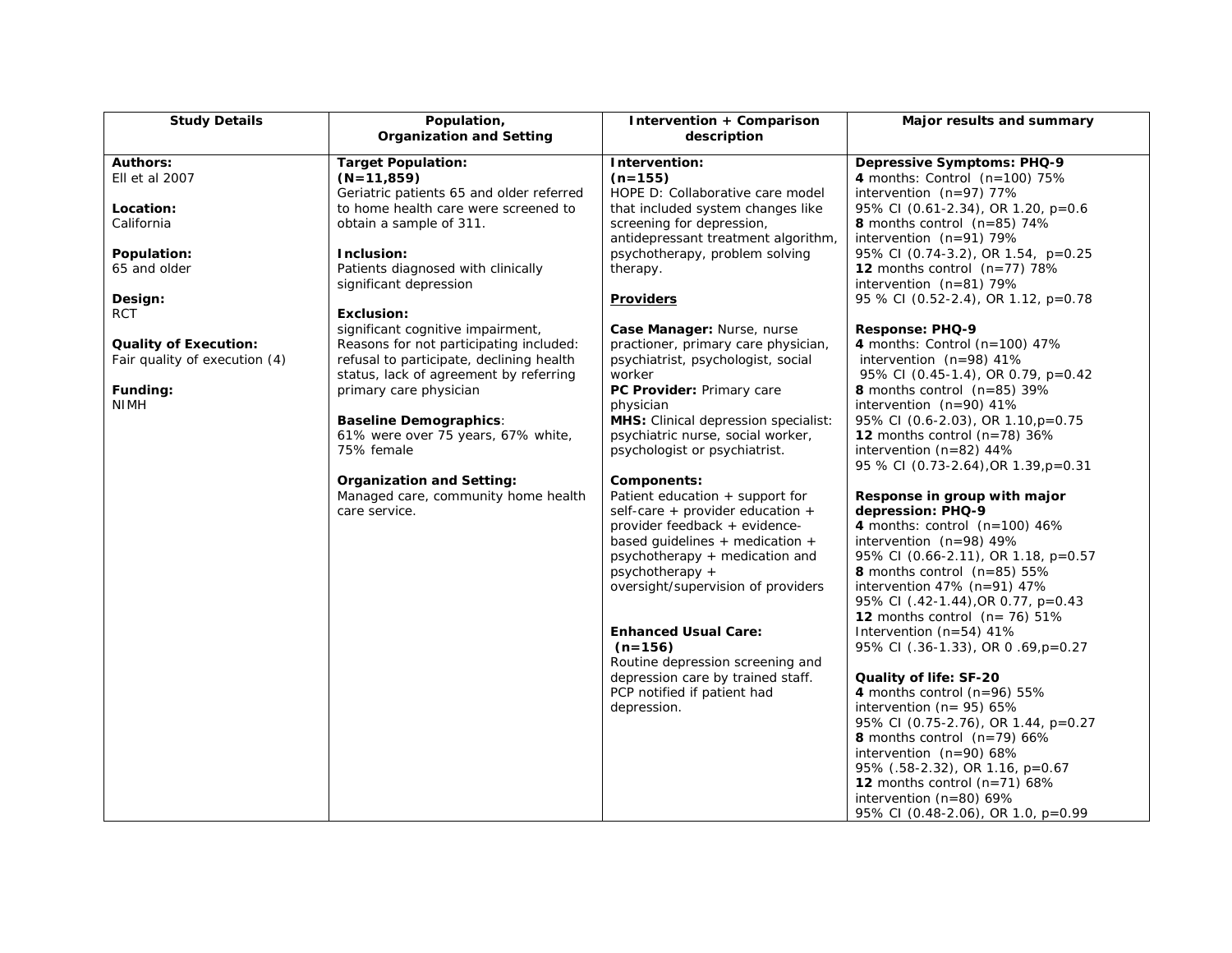| <b>Study Details</b>              | Population,<br><b>Organization and Setting</b>         | Intervention + Comparison<br>description                             | Major results and summary                                                                                                                                                                                                                                                                                                                                                                                       |
|-----------------------------------|--------------------------------------------------------|----------------------------------------------------------------------|-----------------------------------------------------------------------------------------------------------------------------------------------------------------------------------------------------------------------------------------------------------------------------------------------------------------------------------------------------------------------------------------------------------------|
| See Previous                      | See Previous                                           | See Previous                                                         | <b>Functional status: SF-20</b><br>4 months Control $(n=97)$ 35%<br>intervention $(n=95)$ 40%<br>95% CI (0.67-2.19), OR 1.21, p=0.52<br>8 months control ( $n=79$ ) 33%<br>intervention ( $n=89$ ) 36%<br>95% CI (0.6-2.19), OR 1.14, p=0.69<br><b>12</b> months control $(n=73)$ 40%<br>intervention $(n=80)$ 46%<br>95% CI (0.65-2.4), OR 1.25, p=0.5<br>73% received care at 12 months.                      |
|                                   |                                                        |                                                                      | Summary:<br>Screening for depression in adults over<br>65 and referral to a collaborative care<br>intervention improved depression<br>outcomes<br>Limitations:<br>Contamination: control group treated.<br>$\bullet$<br>Small sample (low power)<br>Low follow-up rate.<br>$\bullet$<br>Did not implement adequate number of<br>sessions.<br><b>Barriers:</b><br>High attrition<br>$\bullet$<br>High death rate |
| <b>Authors:</b>                   | <b>Target Population:</b>                              | <b>Intervention: The Alleviating</b>                                 | Response: >50% reduction in score                                                                                                                                                                                                                                                                                                                                                                               |
| Ell et al 2008                    | $(N=2,551)$<br>Patients from a medical oncology clinic | <b>Depression Among Patients</b><br>with Cancer (ADAPt-C)            | 6 months: EUC ( $n=152$ ) 41.4%<br>Intervention $(n=166)$ : 49.4%                                                                                                                                                                                                                                                                                                                                               |
| Location:                         | of the LA county and University of                     | $(n=242)$                                                            | OR=1.26, 95% CI (0.79, 2.02)                                                                                                                                                                                                                                                                                                                                                                                    |
| Los Angeles County and            | Southern California Medical Center.                    | Intervention adapted the IMPACT                                      | <b>12</b> months : EUC $(n=114):50\%$                                                                                                                                                                                                                                                                                                                                                                           |
| University of Southern California |                                                        | stepped care model with cancer                                       | intervention $(n=144):63.2\%$                                                                                                                                                                                                                                                                                                                                                                                   |
| <b>Medical Center</b>             | Inclusion:                                             | depression clinical specialists                                      | OR=1.98, 95% CI (1.16, 3.38)                                                                                                                                                                                                                                                                                                                                                                                    |
|                                   | Inclusion: $>= 90$ days after cancer                   | (CDCS), provided psychotherapy,                                      | Depressive Symptoms: 5 point PHQ-9                                                                                                                                                                                                                                                                                                                                                                              |
| Population:                       | diagnosis and receiving acute or follow-               | community services navigation, a                                     | reduction (%)                                                                                                                                                                                                                                                                                                                                                                                                   |
| Adults with cancer and            | up care in oncology clinics. Age 18 yrs                | psychiatrist who supervised and                                      | 6 months: EUC (n=152) 50%                                                                                                                                                                                                                                                                                                                                                                                       |
| depression                        | or older with one of two cardinal                      | prescribed antidepressants,                                          | Intervention (n=166) 61.5%                                                                                                                                                                                                                                                                                                                                                                                      |
|                                   | depression symptoms more than half of                  | personalized treatment plan that                                     | $OR=1.45, 95\% \text{ CI}$ (0.9, 2.33)                                                                                                                                                                                                                                                                                                                                                                          |
| Design:                           | the days to nearly every day plus major                | included patient antidepressants or                                  | <b>12</b> months: EUC $(n=114)$ : 59.7%                                                                                                                                                                                                                                                                                                                                                                         |
| <b>RCT</b>                        | depression (PHQ-9 $>$ = 10) and/or two                 | problem solving preferences and a                                    | Intervention $(n=144)$ : 72.2%                                                                                                                                                                                                                                                                                                                                                                                  |
| <b>Quality of Execution:</b>      | questions from the dysthymia.                          | structured algorithm for stepped<br>care management and protocol for | OR=1.99, 95% CI (1.14, 3.5)<br>PHQ-9 Mean (SD)                                                                                                                                                                                                                                                                                                                                                                  |
| Good (1 limitation)               | <b>Exclusion:</b>                                      | Problem Solving Therapy and CDCS                                     | <b>Baseline</b> : EUC (n=230): 12.79 (4.4)                                                                                                                                                                                                                                                                                                                                                                      |
|                                   | Acute suicidal ideation, advanced cancer               | telephone maintenance/relapse                                        | intervention $(n=242)$ : 13.17 $(4.51)$                                                                                                                                                                                                                                                                                                                                                                         |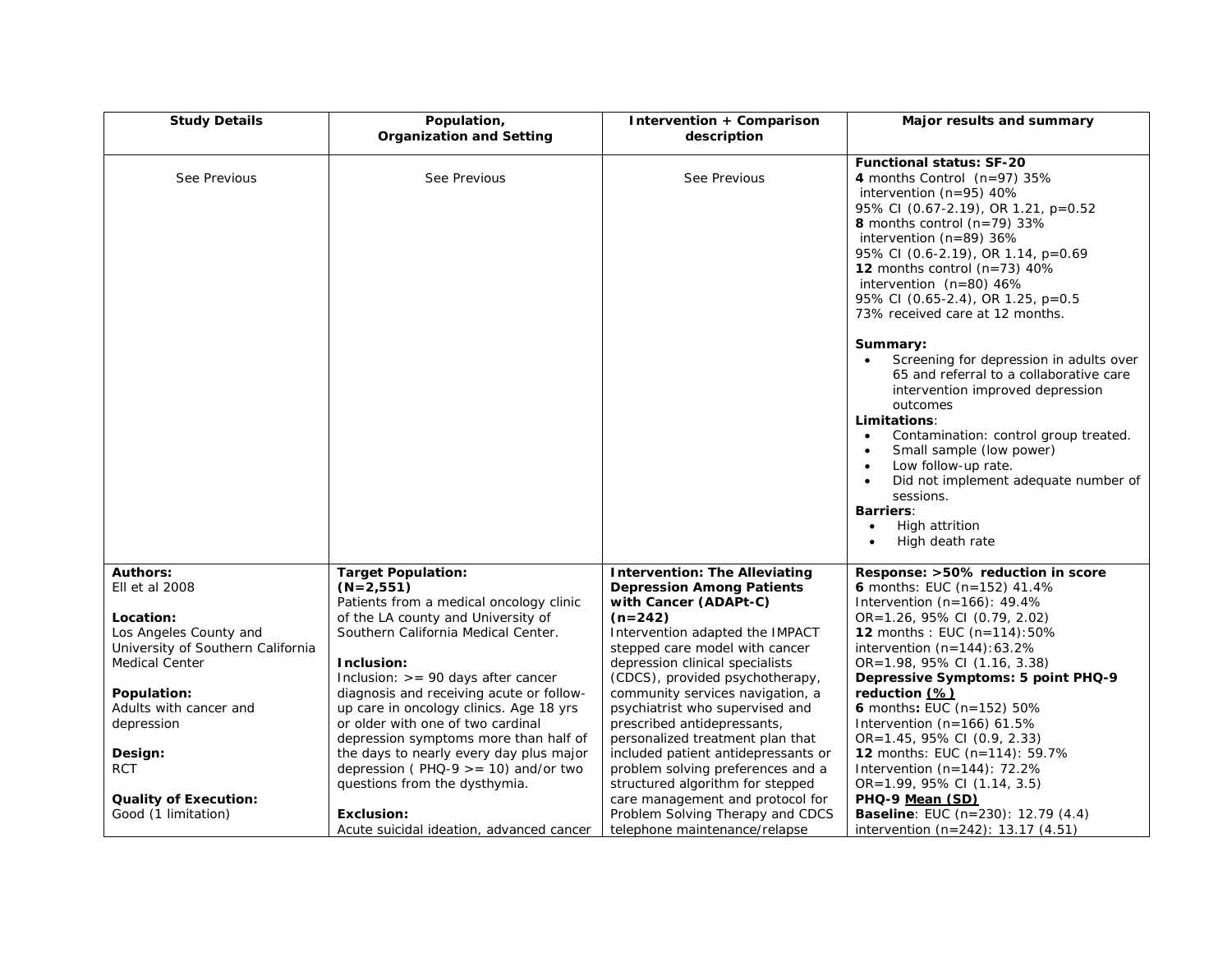| <b>Study Details</b>          | Population,                                    | <b>Intervention + Comparison</b>                                         | Major results and summary                                 |
|-------------------------------|------------------------------------------------|--------------------------------------------------------------------------|-----------------------------------------------------------|
|                               | <b>Organization and Setting</b>                | description                                                              |                                                           |
| Funding:                      | or other condition that limited remaining      | prevention and outcomes                                                  | ES Adjusted Mean Difference: 0.37                         |
| National Cancer Institute,    | life expectancy to less than 6 months, a       | monitoring over 12 months.                                               | 95% CI (-.37, 1.12)                                       |
| Office of Cancer Survivorship | score of 8 or greater on the Alcohol Use       |                                                                          | 6 months: EUC (n=152): 8.14 (4.19)                        |
|                               | Disorders Identification Test alcohol          | <b>Care Providers</b>                                                    | intervention $(n=166)$ : 7.34 $(4.38)$                    |
|                               | assessment, recently used antipsychotic        |                                                                          | ES Adjusted Mean Difference: -0.8                         |
|                               | meds, self reported adaption of the            | Case Manager: Social Worker                                              | 95% CI (-1.7, 0.11)                                       |
|                               | Karnofsky Performance Status Scale             | <b>PC Provider: Oncologist</b>                                           | <b>12</b> months: EUC $(n=114)$ : 7.1 $(4.16)$            |
|                               | score of 2 or less on an 11-pt scale           | <b>MHS: Psychiatrist, Social Worker</b>                                  | intervention $(n=144)$ : 6.4 $(4.32)$                     |
|                               | representing severe functional                 |                                                                          | ES Adjusted Mean Difference: -0.74                        |
|                               | impairment in CA pts and inability to          | <b>Collaborative Care Components:</b>                                    | 95% CI (-1.74, -0.27)                                     |
|                               | speak English or Spanish.                      | Patient education + support for self                                     | <b>FACT-G functional well-being</b>                       |
|                               |                                                | $care +$ provider education $+$                                          | Mean (SD)<br><b>Baseline:</b> EUC (n=230):11.37 (5.61)    |
|                               | <b>Baseline Demographics:</b><br>Female: 83.5% | oversight/supervision of providers<br>+ emphasis on the use of evidence- | intervention $(n=242):11.27(5.76)$                        |
|                               | Hispanics: 90.5%                               | based quidelines + medication                                            | ES Adjusted Mean Difference: -0.11                        |
|                               | Low SES: 100%                                  | and/or psychotherapy $+$ use of                                          | 95% CI (-1.06, 0.84)                                      |
|                               | History of depression: 11.6%                   | telephones + use of technology to                                        | <b>6</b> months: EUC (n=152): 12.45 (5.42)                |
|                               |                                                | manage caseload.                                                         | intervention $(n=166)$ : 13.65 $(5.54)$                   |
|                               | <b>Organization and Setting:</b>               |                                                                          | ES Adjusted Mean Difference: 1.2                          |
|                               | Educational institution and oncology           | <b>Comparison: Enhanced Usual</b>                                        | 95% CI (0.06, 2.34)                                       |
|                               | clinic.                                        | Care (EUC):                                                              | <b>12</b> months: EUC (n=114): 12.97 (5.23)               |
|                               |                                                | $(n=230)$                                                                | intervention $(n=144)$ : 14.31 (5.52)                     |
|                               |                                                | Enhanced usual care (EUC) received                                       | ES Adjusted Mean Difference: 1.34                         |
|                               |                                                | standard oncology care and was                                           | 95% CI (0.08, 2.59)                                       |
|                               |                                                | given patient/family depression and                                      | Quality of Life – SF12 Physical- Mean                     |
|                               |                                                | cancer educational pamphlets and a                                       | <b>Baseline</b> : EUC (n=230): $36.28$ (10.46)            |
|                               |                                                | listing of center/community                                              | intervention $(n=242)$ : 37.59 $(10.73)$                  |
|                               |                                                | financial, social services,                                              | ES Adjusted Mean Difference: 1.3                          |
|                               |                                                | transportation and childcare                                             | 95% CI (-0.46,3.07)                                       |
|                               |                                                | resources. The treating oncologist                                       | <b>6</b> months: EUC (n=152): 38.87 (9.99)                |
|                               |                                                | was informed of patients'                                                | intervention $(n=166)$ : 40.2 (10.31)                     |
|                               |                                                | depression status. Treating<br>oncologists attended a depression         | ES Adjusted Mean Difference: 1.31<br>95% CI (-0.79, 3.41) |
|                               |                                                | treatment didactic session by study                                      | <b>12</b> months: EUC (n=114): 38.68 (9.72)               |
|                               |                                                | psychiatrist at the beginning of the                                     | intervention $(n=144)$ : 41.48 (10.08)                    |
|                               |                                                | study and yearly thereafter.                                             | ES Adjusted Mean Difference: 2.79                         |
|                               |                                                | Oncologists were free to prescribe                                       | 95% CI (0.49, 5.1)                                        |
|                               |                                                | antidepressants or to refer patients                                     | Quality of Life – SF12 Mental- Mean                       |
|                               |                                                | for any usually available mental                                         | <b>Baseline</b> : EUC $(n=240):33.97(10.77)$              |
|                               |                                                | health treatment and patients were                                       | intervention $(n=242):32.15(11.05)$                       |
|                               |                                                | free to see care in the community.                                       | ES Adjusted Mean Difference: -1.82                        |
|                               |                                                |                                                                          | 95% CI (-3.64, 0.01)                                      |
|                               |                                                |                                                                          | 6 months: EUC (n=152): 41.74 (10.36)                      |
|                               |                                                |                                                                          | intervention $(n=166)$ : 44.49 $(10.69)$                  |
|                               |                                                |                                                                          | ES Adjusted Mean Difference: 2.75                         |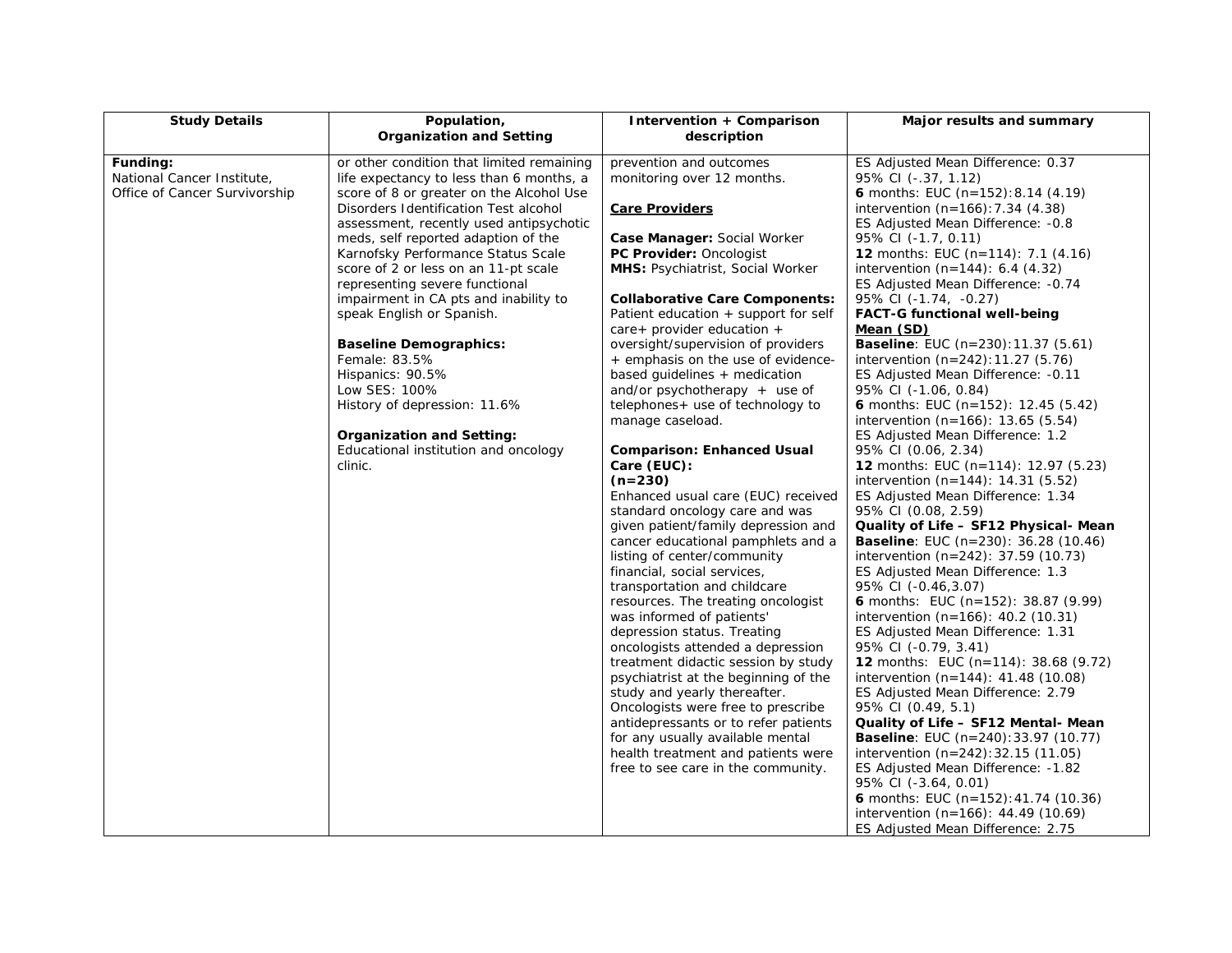| <b>Study Details</b> | Population,<br><b>Organization and Setting</b> | Intervention + Comparison<br>description | Major results and summary                                                                                                                                                                                                                                                                                                                                                                                                                                                                                                                                                                                                                                                                                                                                                                                                                                                                                                                                                                                                                                                                                                                                                                                                                                                                                     |
|----------------------|------------------------------------------------|------------------------------------------|---------------------------------------------------------------------------------------------------------------------------------------------------------------------------------------------------------------------------------------------------------------------------------------------------------------------------------------------------------------------------------------------------------------------------------------------------------------------------------------------------------------------------------------------------------------------------------------------------------------------------------------------------------------------------------------------------------------------------------------------------------------------------------------------------------------------------------------------------------------------------------------------------------------------------------------------------------------------------------------------------------------------------------------------------------------------------------------------------------------------------------------------------------------------------------------------------------------------------------------------------------------------------------------------------------------|
| See Previous         | See Previous                                   | See Previous                             | 95% CI (0.54, 4.96)<br>12 months: EUC (n=114): 43.5(10.25)<br>intervention $(n=144)$ : 45.7 (10.56)<br>ES Adjusted Mean Difference: 2.19<br>95% CI (-0.26-4.63)                                                                                                                                                                                                                                                                                                                                                                                                                                                                                                                                                                                                                                                                                                                                                                                                                                                                                                                                                                                                                                                                                                                                               |
|                      |                                                |                                          | Summary:<br>Findings suggest that a collaborative<br>$\bullet$<br>care model adapted for low-income<br>minority patients results in significant<br>reduction in Depressive Symptoms and<br>improvement in quality of life,<br>particularly among women without<br>advanced cancer.<br>Improvement likely attributable to<br>$\bullet$<br>increased access to care and choice of<br>treatment as well as navigation services<br>and attention to accessibility.<br>High rate of patients preferred Problem<br>$\bullet$<br>Solving Therapy over antidepressants.<br>Significant improvement required up to<br>$\bullet$<br>one year.<br>Limitations:<br>Death, palliative care and attrition rates<br>$\bullet$<br>were high.<br>Cancer related symptoms, including<br>pain, progressive disease over time and<br>economic stresses associated with the<br>study population may have contributed<br>to ongoing Depressive Symptoms.<br>Economic:<br>Authors estimated the mean cost of the<br>$\bullet$<br>ADAPt-C services to be \$524 per<br>intervention patient over 12 months<br>including costs for the CDCS and patient<br>navigation services, telephone and in-<br>person supervision, evaluation and<br>prescription by the study psychiatrist<br>and educational brochures and<br>relaxation tapes. |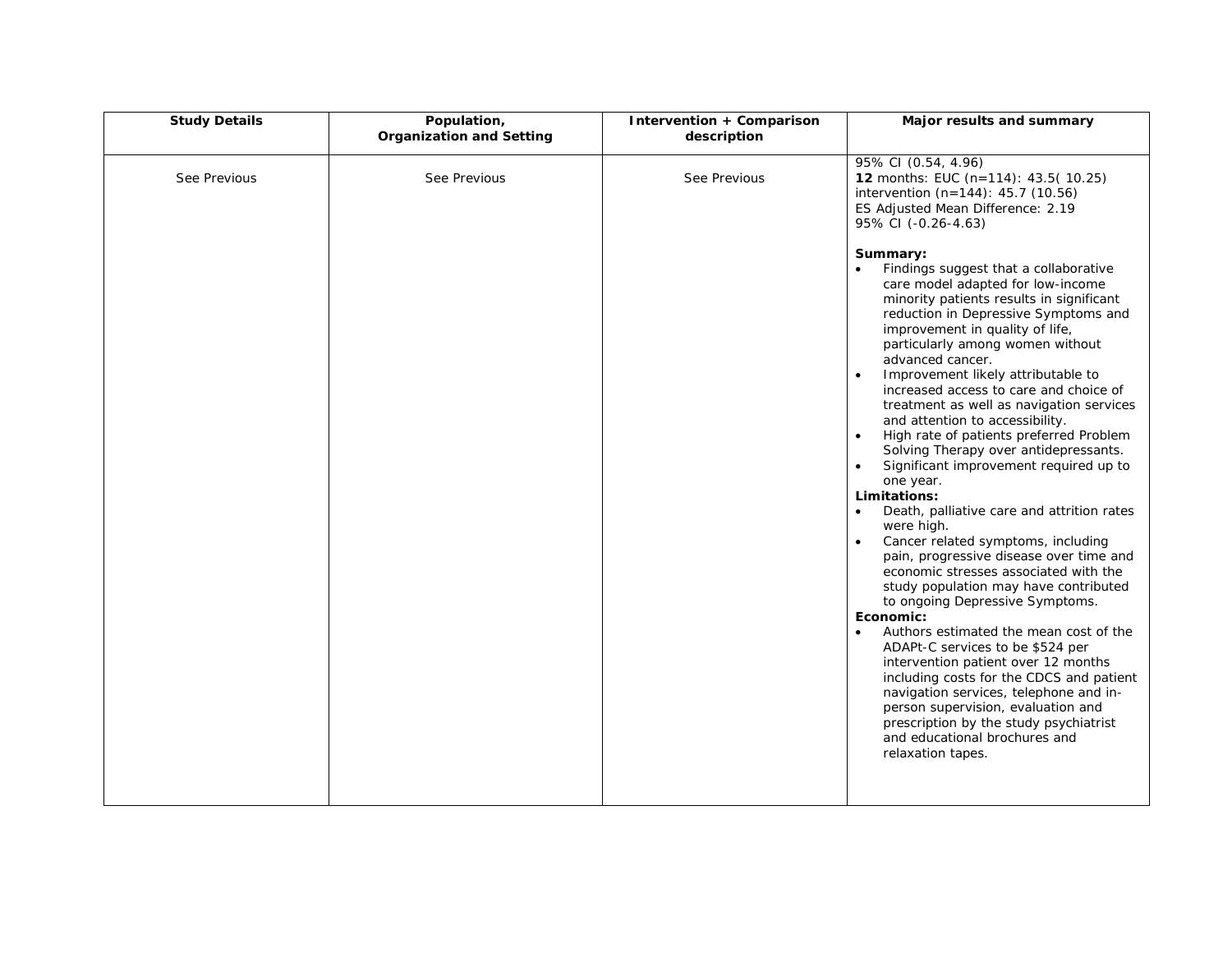| <b>Study Details</b>                                                                                                                                                                                                                                                                                                                                | Population,                                                                                                                                                                                                                                                                                                                                                                                                                                                                                                                                                                                                                                                                                                                                                                                                                                                                       | Intervention + Comparison                                                                                                                                                                                                                                                                                                                                                                                                                                                                                                                                                                                                                                                                                                                                                                                                                                                         | Major results and summary                                                                                                                                                                                                                                                                                                                                                                                                                                                                                                                                                                                                                                                                                                                                                                                                                                                                                                                                                                                                                                                                                                                       |
|-----------------------------------------------------------------------------------------------------------------------------------------------------------------------------------------------------------------------------------------------------------------------------------------------------------------------------------------------------|-----------------------------------------------------------------------------------------------------------------------------------------------------------------------------------------------------------------------------------------------------------------------------------------------------------------------------------------------------------------------------------------------------------------------------------------------------------------------------------------------------------------------------------------------------------------------------------------------------------------------------------------------------------------------------------------------------------------------------------------------------------------------------------------------------------------------------------------------------------------------------------|-----------------------------------------------------------------------------------------------------------------------------------------------------------------------------------------------------------------------------------------------------------------------------------------------------------------------------------------------------------------------------------------------------------------------------------------------------------------------------------------------------------------------------------------------------------------------------------------------------------------------------------------------------------------------------------------------------------------------------------------------------------------------------------------------------------------------------------------------------------------------------------|-------------------------------------------------------------------------------------------------------------------------------------------------------------------------------------------------------------------------------------------------------------------------------------------------------------------------------------------------------------------------------------------------------------------------------------------------------------------------------------------------------------------------------------------------------------------------------------------------------------------------------------------------------------------------------------------------------------------------------------------------------------------------------------------------------------------------------------------------------------------------------------------------------------------------------------------------------------------------------------------------------------------------------------------------------------------------------------------------------------------------------------------------|
|                                                                                                                                                                                                                                                                                                                                                     | <b>Organization and Setting</b>                                                                                                                                                                                                                                                                                                                                                                                                                                                                                                                                                                                                                                                                                                                                                                                                                                                   | description                                                                                                                                                                                                                                                                                                                                                                                                                                                                                                                                                                                                                                                                                                                                                                                                                                                                       |                                                                                                                                                                                                                                                                                                                                                                                                                                                                                                                                                                                                                                                                                                                                                                                                                                                                                                                                                                                                                                                                                                                                                 |
| <b>Authors:</b><br>Fortney et al 2007<br>Location:<br>7 COBCs (community-based<br>outpatient clinics) in a mostly<br>rural area under South Central<br>Veterans Healthcare Network,<br>USA.<br>Population:<br>VA patients with depression<br>Design:<br><b>RCT</b><br><b>Quality of Execution:</b><br>Good (0 limitations)<br>Funding:<br>VA grants | <b>Target Population:</b><br>$(N=24,882)$<br>CBOC depressed patients from one of 7<br>outpatient clinics with no on-site<br>psychiatrist, but access to<br>telepsychiatrists.<br>Inclusion:<br>All patients with depression that PCPs<br>would be comfortable treating and those<br>screening positive for depression with a<br>score of at least 12 on PHQ-9.<br><b>Exclusion:</b><br>Those with severe mental illness, a<br>diagnosis of schizophrenia, current<br>suicide ideation, recent bereavement,<br>pregnancy, a court-appointed guardian,<br>substance dependence, bipolar disorder,<br>cognitive impairment, or receiving<br>specialty mental health treatment.<br><b>Baseline Demographics:</b><br>Mean Age (SD): 58.4 (12.2)<br>Female: 6.2%<br>Male: 93.8%<br>White: 76.3%<br><b>Organization and Setting:</b><br>7 small community-based VA outpatient<br>clinics | <b>Intervention (TEAM):</b><br>$(n=177)$<br>Stepped-care model of depression<br>treatment for up to 12 months.<br>Patients in either 'watchful waiting'<br>or antidepressant treatment.<br>Psychotherapy available to all in<br>intervention group while case<br>managers intervened via telephone.<br>Pharmacists worked especially with<br>those patients not responding to<br>the initial antidepressant.<br><b>Providers</b><br>Case Manager: Nurse<br>PC Provider: Primary care<br>physician<br>MHS: Psychiatrist, 2<br>telepsychiatrists<br><b>Collaborative Care Components:</b><br>Patient education + support for<br>self-care + oversight/supervision of<br>providers + emphasis on use of<br>evidence-based guidelines +<br>medication only $+$ the use of<br>telephones $+$ the use of technology<br>to manage caseload<br>Usual Care (treated control):<br>$(n=218)$ | <b>Medication adherence:</b><br>6 months: usual care $(n=122):68.3%$<br>Intervention $(n=107)$ : 74.5%<br>ES: OR=2.11, 95% CI(1.02-4.36), $p=0.04$<br><b>12</b> months: usual care $(n=133):66.2\%$<br>intervention $(n=110): 76.4%$<br>ES: OR=2.72,95% CI(1.36-5.44), $p=0.01$<br>Response:SCL-20<br><b>6</b> months: usual care $(n=200):15.5\%$<br>intervention $(n=160):23.8\%$<br>ES: OR=1.94,95% CI(1.09-3.45), $p=0.02$<br><b>12</b> months: usual care (n=189): 27.0%<br>intervention $(n=146)$ : 36.3%<br>ES: OR=1.42,95% CI(0.85-2.37), p=0.18<br>Rate of remission/recovery: SCL-20 <<br>0.5:<br>6 months: usual care $(n=200):8.5\%$<br>intervention $(n=160):13.8%$<br>ES: OR=1.79,95% CI(0.82-3.88), p=0.14<br><b>12</b> months: usual care $(n=189):12.7%$<br>intervention $(n=146):24.0\%$<br>ES: OR=2.39, 95% CI(1.13-5.02), $p=0.02$<br>Satisfaction with care: Depression<br><b>Health Benefits Inventory</b><br><b>6</b> months: usual care $(n=200):58.1\%$<br>intervention $(n=160): 71.4%$<br>ES: OR=1.83,95% CI(1.14-2.93), $p=0.01$<br><b>12</b> months: usual care $(n=189):61.4\%$<br>intervention $(n=146)$ : 70.9% |
|                                                                                                                                                                                                                                                                                                                                                     |                                                                                                                                                                                                                                                                                                                                                                                                                                                                                                                                                                                                                                                                                                                                                                                                                                                                                   |                                                                                                                                                                                                                                                                                                                                                                                                                                                                                                                                                                                                                                                                                                                                                                                                                                                                                   |                                                                                                                                                                                                                                                                                                                                                                                                                                                                                                                                                                                                                                                                                                                                                                                                                                                                                                                                                                                                                                                                                                                                                 |
|                                                                                                                                                                                                                                                                                                                                                     |                                                                                                                                                                                                                                                                                                                                                                                                                                                                                                                                                                                                                                                                                                                                                                                                                                                                                   | Provider and patient education was<br>offered to the treated control sites.                                                                                                                                                                                                                                                                                                                                                                                                                                                                                                                                                                                                                                                                                                                                                                                                       | ES: OR=1.71,95% CI(1.06-2.77), p=0.03<br><b>Functional Status: SF-12 V PCS Mean</b><br><b>6</b> months: usual care $(n=200)$ : -0.09(9.42)<br>intervention $(n=160)$ : 0.07(9.27)<br>ES: mean difference=0.31,95% CI(-1.61-<br>$2.24$ ), $p=0.75$<br><b>12</b> months: usual care $(n=189)$ : -1.38<br>(10.31)<br>intervention $(n=146)$ : $-0.34(10.17)$<br>ES: mean difference=1.09, 95% CI(-0.94-<br>$3.12$ , $p=0.29$                                                                                                                                                                                                                                                                                                                                                                                                                                                                                                                                                                                                                                                                                                                       |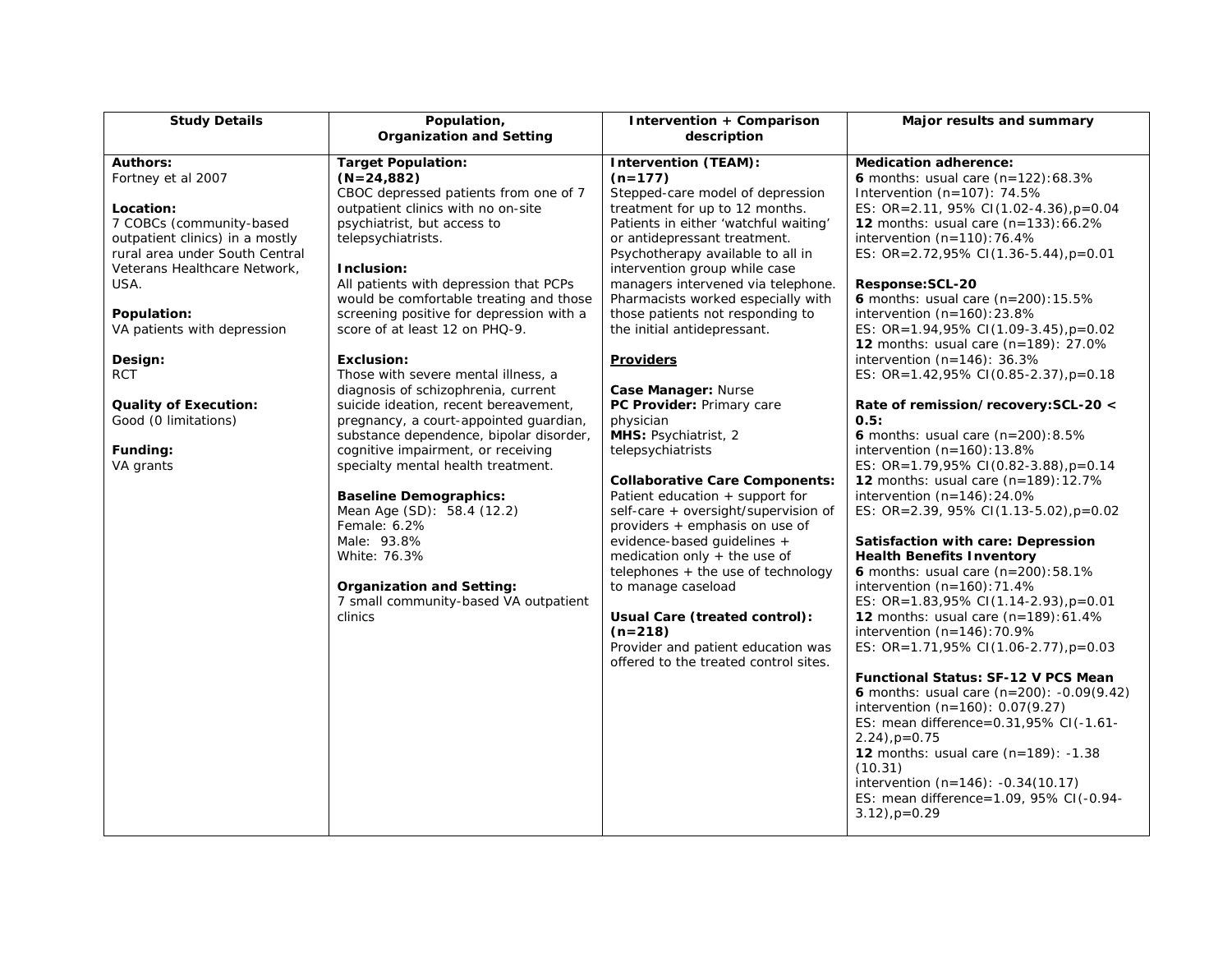| <b>Study Details</b>                        | Population,<br><b>Organization and Setting</b>                | Intervention + Comparison<br>description               | Major results and summary                                                                                                                                                                                                                                                                                                                                                                                                                                                                                                                                                                                                                                         |
|---------------------------------------------|---------------------------------------------------------------|--------------------------------------------------------|-------------------------------------------------------------------------------------------------------------------------------------------------------------------------------------------------------------------------------------------------------------------------------------------------------------------------------------------------------------------------------------------------------------------------------------------------------------------------------------------------------------------------------------------------------------------------------------------------------------------------------------------------------------------|
|                                             |                                                               |                                                        |                                                                                                                                                                                                                                                                                                                                                                                                                                                                                                                                                                                                                                                                   |
| See Previous                                | See Previous                                                  | See Previous                                           | <b>Functional Status: SF-12 V MCS Mean</b><br><b>6</b> months: usual care $(n=200):2.69(12.87)$<br>intervention $(n=160)$ : 5.67(14.03)<br>ES: mean difference=2.46, 95% CI(-0.20-<br>$5.12$ , $p=0.07$<br>12 months: usual care $(n=189)$ :<br>4.7(14.55)<br>intervention (n=146): 9.4(15.18)<br>ES: mean difference=3.9,95% CI(0.97-<br>$6.83)$ , $p=0.01$                                                                                                                                                                                                                                                                                                      |
|                                             |                                                               |                                                        | Summary:<br>Telemedicine-based collaborative care<br>patients more likely to be adherent to<br>medications at 6 and 12 months<br>Intervention patients more likely to<br>$\bullet$<br>respond to treatment by 6 months and;<br>Intervention patients more likely to<br>$\bullet$<br>remit by 12 months<br>Intervention patents reported larger<br>$\bullet$<br>gains in mental health status and<br>health-related- quality of life and<br>satisfaction with care<br>Limitations:<br>Findings do not generalize to public<br>$\bullet$<br>sector<br>High level of co-morbidities and<br>treatment resistant that kept<br>remission/recovery rates relatively low. |
| <b>Authors:</b>                             | <b>Target population:</b>                                     | Intervention:                                          | Mortality Rate: 52.8 months                                                                                                                                                                                                                                                                                                                                                                                                                                                                                                                                                                                                                                       |
| Gallo, J. J., et al., 2007                  | $(N = 21, 185)$                                               | $(n=320)$                                              | Intervention $(n=260)$ ; 18.8%                                                                                                                                                                                                                                                                                                                                                                                                                                                                                                                                                                                                                                    |
| Bogner, H. R., 2007                         | Patients were randomly selected from                          | PROSPECT, included                                     | Usual Care $(n=224)$ ; 19.7%                                                                                                                                                                                                                                                                                                                                                                                                                                                                                                                                                                                                                                      |
|                                             | 20 primary care practices with individual                     | • educational sessions for primary                     | ES: (Adjusted Hazard Ratio): 0.67                                                                                                                                                                                                                                                                                                                                                                                                                                                                                                                                                                                                                                 |
| Location:<br>New York, NY, and Philadelphia | patients followed for 2 years from May<br>1999 to August 2001 | care physicians<br>· education for patients' families, | 95% CI (0.44-1.0)<br>Mortality Rate for all patients with                                                                                                                                                                                                                                                                                                                                                                                                                                                                                                                                                                                                         |
| and Pittsburgh, PA.                         |                                                               | and a depression care manager who                      | major depression: 52.8 months                                                                                                                                                                                                                                                                                                                                                                                                                                                                                                                                                                                                                                     |
|                                             | Inclusion:                                                    | worked within the practice                             | Intervention $(n=175)$ ; 17.9                                                                                                                                                                                                                                                                                                                                                                                                                                                                                                                                                                                                                                     |
| Population:                                 | Age >= 60 yrs, Mini Mental State Exam                         | • the care manager implemented                         | Usual Care $(n=144)$ : 20.8                                                                                                                                                                                                                                                                                                                                                                                                                                                                                                                                                                                                                                       |
| Patients $\geq 60$                          | sore $>=$ 18 and English speaking, score                      | the intervention by reviewing                          | ES: (Adjusted Hazard Ratio): 0.55                                                                                                                                                                                                                                                                                                                                                                                                                                                                                                                                                                                                                                 |
|                                             | > 20 on Centers for Epidemiologic                             | patients' depression status, medical                   | 95% CI (0.36-0.84)                                                                                                                                                                                                                                                                                                                                                                                                                                                                                                                                                                                                                                                |
| Design:                                     | Studies Depression scale. Patents from                        | history, and medication use and                        | Mortality Rate for all patients with                                                                                                                                                                                                                                                                                                                                                                                                                                                                                                                                                                                                                              |
| <b>RCT</b>                                  | a 5% sample with lower scores also                            | subsequently worked with the                           | minor depression: 52.8 months                                                                                                                                                                                                                                                                                                                                                                                                                                                                                                                                                                                                                                     |
|                                             | invited for assessment of false negative                      | primary care physician to                              | Intervention $(n=85)$ : 19.8                                                                                                                                                                                                                                                                                                                                                                                                                                                                                                                                                                                                                                      |
|                                             | results on screening. Scores less than                        | recommend treatment according to                       | Usual Care $(n=80)$ : 17.5                                                                                                                                                                                                                                                                                                                                                                                                                                                                                                                                                                                                                                        |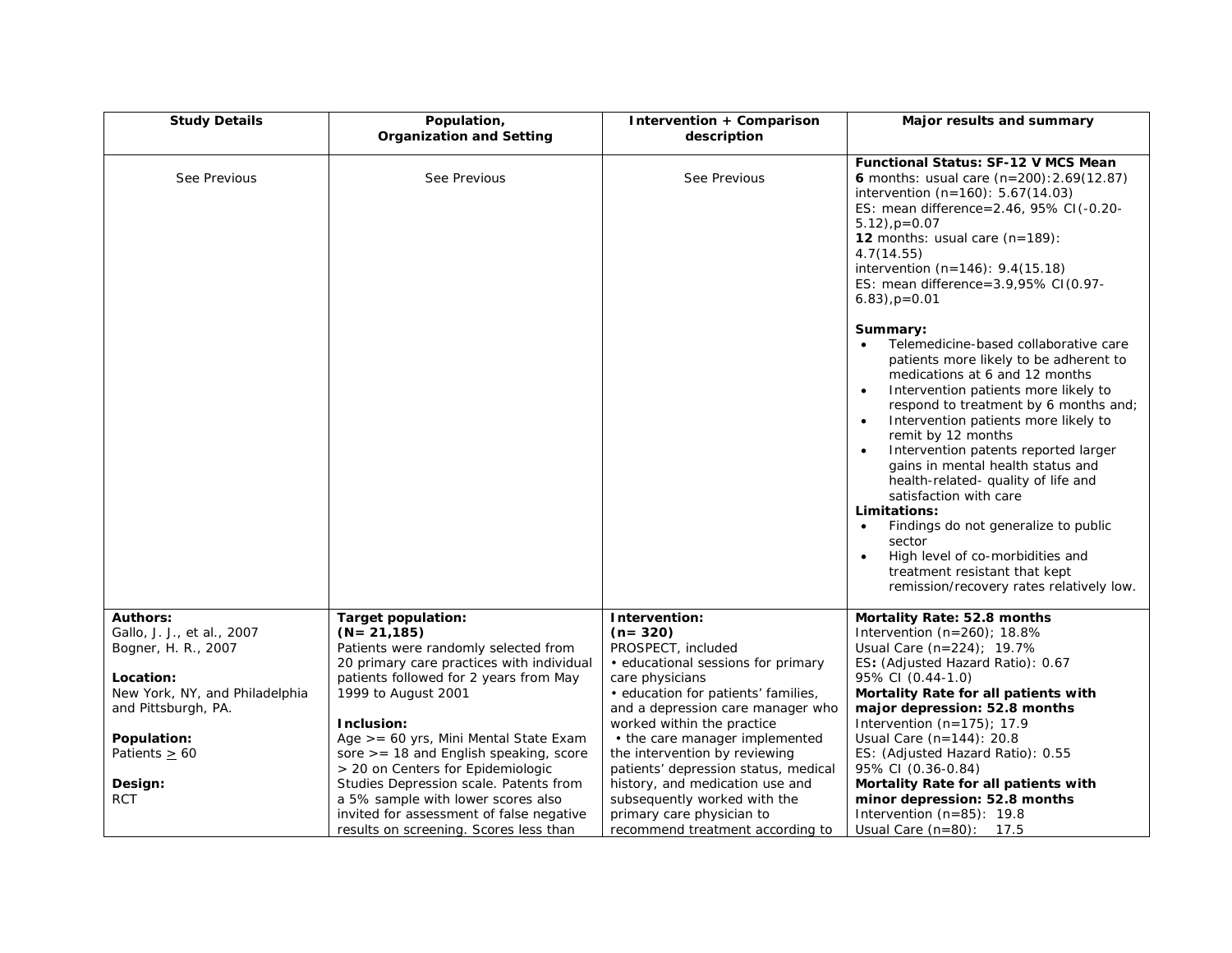| <b>Study Details</b>                                                                                                                                            | Population,<br><b>Organization and Setting</b>                                                                                                                                                                                                                                                                                                                                                                                                          | Intervention + Comparison<br>description                                                                                                                                                                                                                                                                                                                                                                                                                                                                                                                                                                                                                                                                                                                                                                                                                             | Major results and summary                                                                                                                                                                                                                                                                                                                                                                                                                                                                                                                                                                                                                                                                                                                                                                                                                                                                                                                                                                                                                                                                                                                                                                                                                                                                                                                                                                                                                                                                                                                                                                                                              |
|-----------------------------------------------------------------------------------------------------------------------------------------------------------------|---------------------------------------------------------------------------------------------------------------------------------------------------------------------------------------------------------------------------------------------------------------------------------------------------------------------------------------------------------------------------------------------------------------------------------------------------------|----------------------------------------------------------------------------------------------------------------------------------------------------------------------------------------------------------------------------------------------------------------------------------------------------------------------------------------------------------------------------------------------------------------------------------------------------------------------------------------------------------------------------------------------------------------------------------------------------------------------------------------------------------------------------------------------------------------------------------------------------------------------------------------------------------------------------------------------------------------------|----------------------------------------------------------------------------------------------------------------------------------------------------------------------------------------------------------------------------------------------------------------------------------------------------------------------------------------------------------------------------------------------------------------------------------------------------------------------------------------------------------------------------------------------------------------------------------------------------------------------------------------------------------------------------------------------------------------------------------------------------------------------------------------------------------------------------------------------------------------------------------------------------------------------------------------------------------------------------------------------------------------------------------------------------------------------------------------------------------------------------------------------------------------------------------------------------------------------------------------------------------------------------------------------------------------------------------------------------------------------------------------------------------------------------------------------------------------------------------------------------------------------------------------------------------------------------------------------------------------------------------------|
| <b>Quality of Execution:</b><br>Good (1 limitation)<br>Funding:<br>National Institute of Mental<br>Health, Forest Labs and John D<br><b>Hartford Foundation</b> | 20 and positive response to questions<br>about previous depression.<br><b>Exclusion:</b><br>Those who did not meet inclusion<br>criteria<br><b>Baseline Demographics:</b><br>Mean Age (SD): 71 (7.8)<br>Women, n(%): 221 (69)<br>Black/ African American (%): 26.5<br>White (%): 69.7<br>Hispanic/Latino(%): 4.3<br>Asian (%): 0.7<br><b>Organization and Setting:</b><br>Educational institution, community<br>based, clinic, and primary care centers | standard guidelines<br>Providers:<br>Case Manager: Nurse,<br>Psychologist, and social worker<br>PC Provider: Primary Care<br>Physician<br>MHS: Nurse, Psychiatrist,<br>Psychologist, and Social Worker<br><b>Collaborative Care Components:</b><br>Provider education + Provider<br>Feedback+ Medication Alone+<br>Oversight/Supervision of Providers+<br>Emphasis on the use of evidence-<br>based guidelines/protocols +<br>Psychotherapy only+ Medication<br>and Psychotherapy+ The use of<br>telephones and related-technology<br>in the intervention<br>Usual care:<br>$(n=279)$<br>Patients received<br>• educational sessions for primary<br>care physicians<br>• notification of the depression<br>status of their patients<br>• no specific recommendations<br>were given to physicians about<br>individual patients, except for<br>psychiatric emergencies | ES: (Adjusted Hazard Ratio): 0.97<br>95% CI (0.49-1.92)<br>Mortality for all patients with no<br>depression: Adjusted Hazard Ratio<br>60 months<br>Intervention (n=289): HR (adjusted): 17.9<br>Usual Care $(n=338)$ : HR(adjusted) : 16.5<br>ES value: 1.14, 95% CI (0.84-1.53)<br><b>Mortality Intervention Practice:</b><br>:Adjusted Hazard Ratio: 60 month F/U<br>Intervention (n=609), Usual Care<br>(n=617): ES value: 1.14, 95% CI (0.84-<br>1.53)<br>Mortality: number died: Adjusted<br>Hazard Ratio: 60 month F/U<br>Intervention (n=609), Usual Care<br>(n=617): ES value: 0.59, 95% CI (0.36-<br>0.95)<br>Summary:<br>Patients who received depression care<br>management were less likely to die over<br>a 5 year period than usual care patients<br>Limitations:<br>The reduction in death seemed to be<br>almost entirely attributable to a<br>reduction in deaths due to cancer.<br>$\blacksquare$<br>Misclassification in cause of death<br>derived from death certificates may be<br>substantial . Misclassification of<br>depression status can result in<br>misleading inference.<br>$\blacksquare$<br>Depression and other mental health<br>problems may be underestimated in the<br>elderly because stigma leads many<br>elderly persons to minimize reports of<br>sadness or anhedonia and to attribute<br>other symptoms of depression to<br>physical health causes.<br>Misclassification of vital status was also<br>a potential limitation of our study<br>findings.<br><b>Additional Benefit:</b><br>Reduction in death due to cancer (but<br>may be deaths due to misclassification<br>of cause of death) |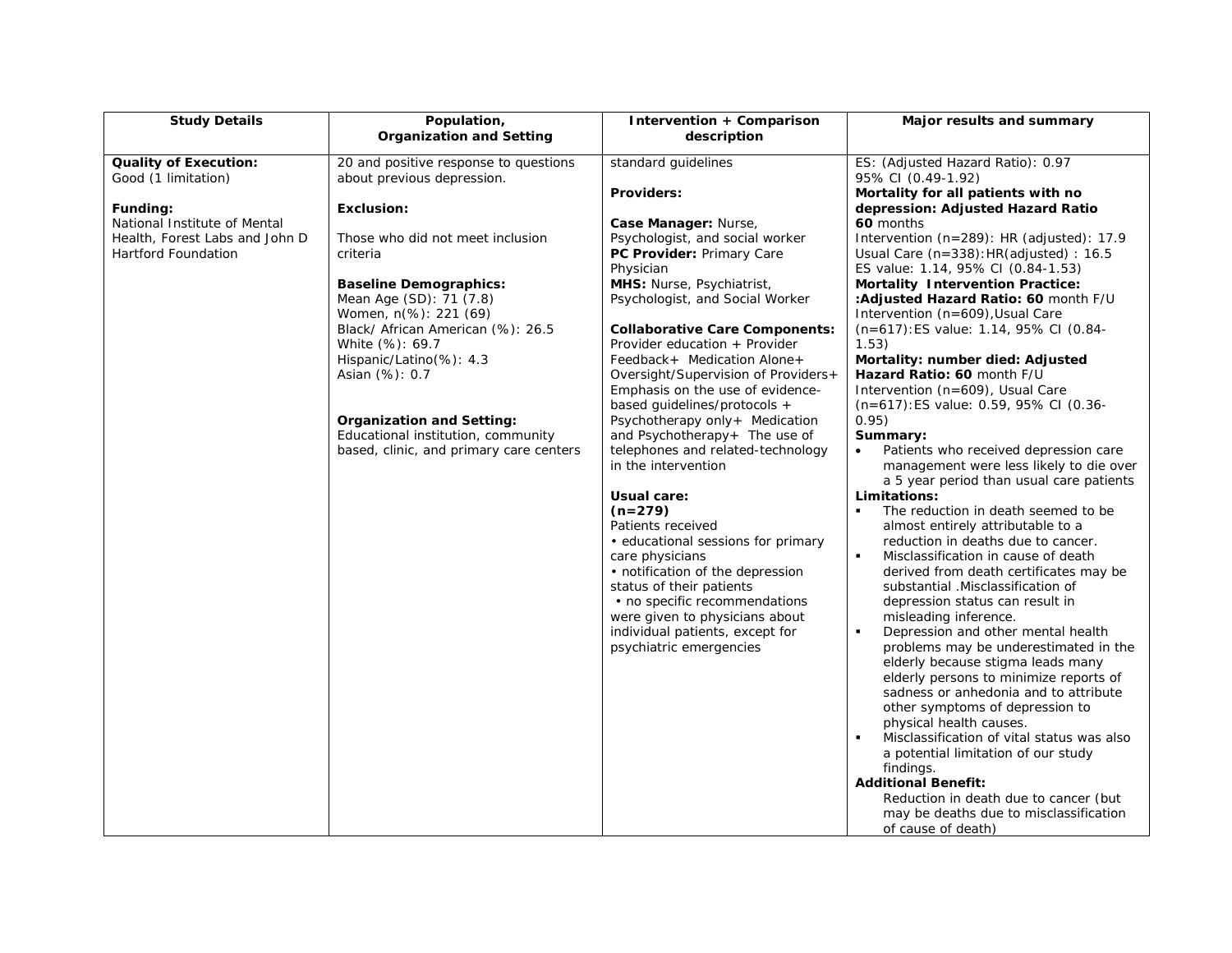| <b>Study Details</b>            | Population,                              | Intervention + Comparison                                          | Major results and summary                             |
|---------------------------------|------------------------------------------|--------------------------------------------------------------------|-------------------------------------------------------|
|                                 | <b>Organization and Setting</b>          | description                                                        |                                                       |
| <b>Authors:</b>                 | Target population:                       | Intervention:                                                      | Depressive Symptoms:PHQ-9 Mean                        |
| Gensichen, J., et al. 2008      | $(N = 3051)$                             | $(n=310)$                                                          | <b>Baseline:</b> Intervention $(n=267)$ 17.43 $(3.6)$ |
|                                 | Adults with depression from 74           | Case management based on the                                       | Control group (n= 288) 17.17 (3.51)                   |
| Location:                       | practices. 626 patients enrolled in the  | chronic care model. Uses proactive                                 | $ES = 0.26$ , $p = 0.57$                              |
| Germany                         | study; 310 intervention recipients, and  | support that includes: structured                                  | 12 months: Intervention (n=267) 10.72                 |
|                                 | 316 control groups.                      | telephone interview to monitor                                     | (5.43)                                                |
| Population:                     |                                          | Depressive Symptoms, support for                                   | Control group(n= 288) 12.13 (5.60)                    |
| Adults (18-80 years) with major | Inclusion:                               | the adherence to medication,                                       | ES (mean difference) = $-1.41$ 95% CI ( $-2.29$       |
| depression                      | For practices: acceptance of all major   | feedback to the family physician by                                | to $-.33$ ), $p = 0.014$                              |
|                                 | health plans and that provides primary   | a trained health care assistant from                               | Response:                                             |
| Design:                         | care service                             | each practice                                                      | 12 months: Intervention ( $n=267$ ) 41.2%             |
| <b>RCT</b>                      |                                          |                                                                    | Control group(n=288) 27.3%                            |
|                                 | For patients: major depression with      | <b>Providers</b>                                                   | ES (mean difference) = $13.9$ , $95\%$ CI (4.8-       |
| <b>Quality of Execution:</b>    | indication of anti-depressive treatment, |                                                                    | $22.9$ , $p = 0.003$                                  |
| Fair (2 limitations)            | 18 to 80 years, access to a private      | Case Manager: Health care                                          | Rate of remission/recovery: PHQ- 9 <5,                |
|                                 | telephone, ability to give informed      | assistant                                                          | $%$ of people)                                        |
| Funding:                        | consent and communicate in German        | PC Provider: Primary Care                                          | 12 months: Intervention (n=267) 15.7%                 |
| German Ministry of Education    |                                          | Physician                                                          | Control group(n= 288) 10.7%                           |
| and Research                    | Exclusion:                               | MHS: Psychiatrist                                                  | ES (mean difference) = $5,95\%$ CI (-0.3              |
|                                 | Confirmed pregnancy, severe alcohol or   |                                                                    | to $10.4$ ), $p = 0.057$                              |
|                                 | illicit drug consumption, acute suicidal | <b>Collaborative Care Components:</b>                              | Quality of Life: SF36 Physical -Mean                  |
|                                 | ideation                                 | Patient education + Support for                                    | <b>Baseline:</b> Intervention $(n=267)$ 40.34         |
|                                 | Demographics:                            | self-care + Provider education+<br>Provider feedback + Emphasis on | (10.92)<br>Control group(n= 288) 40.88 (11.46)        |
|                                 | Mean age $(SD) = 51.7 (14.05)$           | the use of evidence-based                                          | ES (mean difference) = $-0.54$ , p= 0.64              |
|                                 | Female, $n$ (%) = 200 (74.9)             | quidelines/protocols + Medication                                  | 12 months: Intervention (n=201) 41.49                 |
|                                 |                                          | only + Medication and                                              | (11.4)                                                |
|                                 | <b>Organization and Setting:</b>         | Psychotherapy + The use of                                         | Control group(n= 224) 43.23 (12.09)                   |
|                                 | Managed care/HMO/PPO /EPO+ Clinic        | telephones and related-technology                                  | ES(mean difference) = $-1.77$ ; 95% CI (-             |
|                                 |                                          | in the intervention.                                               | 4.29 to $.75$ ), p= 0.170                             |
|                                 |                                          |                                                                    | Quality of Life: SF36 Mental - Mean                   |
|                                 |                                          | Control group: $(n=316)$                                           | <b>Baseline:</b> Intervention $(n=267)$ 28.35         |
|                                 |                                          | Physician in usual care group were                                 | (9.65)                                                |
|                                 |                                          | trained on evidence-based                                          | Control group(n= 288) 27.56 (10.74)                   |
|                                 |                                          | depression treatment guidelines.                                   | ES(mean difference) = $0.79$ , p= $0.59$              |
|                                 |                                          |                                                                    | <b>12</b> months: Intervention $(n=201)$ 35.5         |
|                                 |                                          |                                                                    | (12.39)                                               |
|                                 |                                          |                                                                    | Control group (n= 224) 33.24 (12.57)                  |
|                                 |                                          |                                                                    | ES (mean difference) = $2.45$ ; $95\%$ CI (- .01      |
|                                 |                                          |                                                                    | to $4.90$ ), $p = 0.05$                               |
|                                 |                                          |                                                                    | <b>Adherence to treatment: Modified</b>               |
|                                 |                                          |                                                                    | Morisky score: Mean (SD)                              |
|                                 |                                          |                                                                    | <b>12</b> months: Intervention $(n=142)$              |
|                                 |                                          |                                                                    | $2.70$ (0.63), Control group(n= 158)                  |
|                                 |                                          |                                                                    | 2.53(.83)                                             |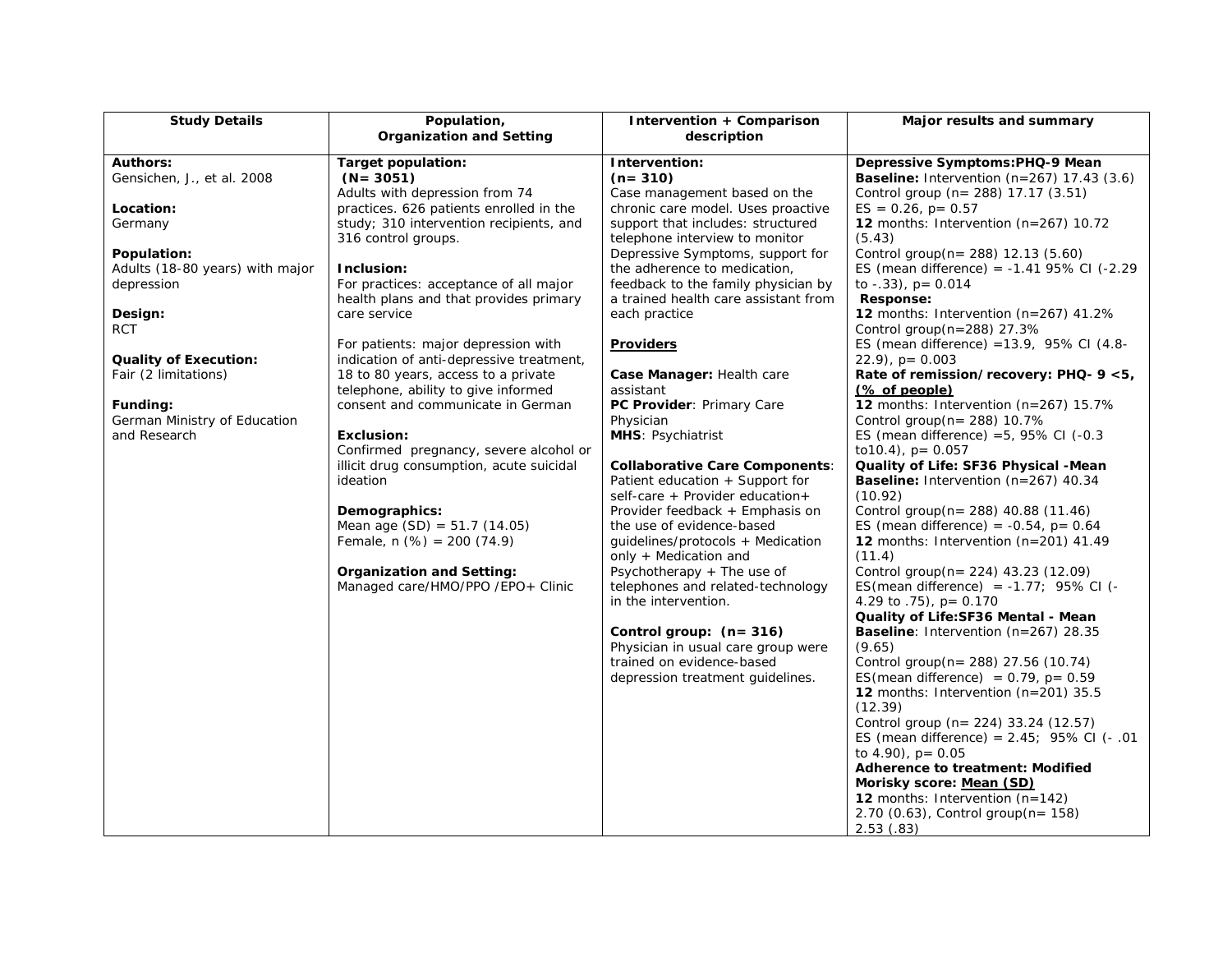| <b>Study Details</b>                                 | Population,<br><b>Organization and Setting</b>                                                                          | Intervention + Comparison<br>description                                                                                               | Major results and summary                                                                                                                                                                                                                                                                                                                                             |
|------------------------------------------------------|-------------------------------------------------------------------------------------------------------------------------|----------------------------------------------------------------------------------------------------------------------------------------|-----------------------------------------------------------------------------------------------------------------------------------------------------------------------------------------------------------------------------------------------------------------------------------------------------------------------------------------------------------------------|
| See Previous                                         | See Previous                                                                                                            | See Previous                                                                                                                           | ES (mean difference) = $0.17$ ; 95% CI (0.01<br>to $0.34$ ), $p = 0.042$<br>EuroQol-5D :Mean (SD)<br>Baseline: Intervention (n=267)<br>45.82(17.39), Control (n=288) 46.19<br>(20.32)<br>ES (mean difference) = $-.37$ p= $.80$ ;<br>12 months: Intervention $(n=267)$<br>55.30 (20.55), Control (n=288)<br>53.86 (21.76).<br>ES (mean difference) = $1.44$ , p=0.52. |
|                                                      |                                                                                                                         |                                                                                                                                        | Summary:<br>An intervention based in primary care<br>may be effective in reducing<br>depression symptoms and improve<br>the process of care for patients with<br>major depression                                                                                                                                                                                     |
|                                                      |                                                                                                                         |                                                                                                                                        | Limitations:<br>Selection bias<br>$\bullet$<br>Some eligible patients with depression<br>may have been left out<br>Enrolled were slightly more depressed<br>than non-enrolled<br>More than half of patients were<br>unemployed (indicative of lower<br>socioeconomic status)<br>Most had 1 or more chronic diseases.                                                  |
| <b>Authors:</b><br>Joubert et al 2008                | <b>Target Population:</b><br>$(N=233)$                                                                                  | Integrated Care: (n=123)<br>Patients received a structured                                                                             | Depressive Symptoms: PHQ-9 Median<br><b>12</b> months: usual care $(n=95):5(2-8)$                                                                                                                                                                                                                                                                                     |
| Location:<br>Melbourne, Australia                    | Depressed stroke survivors aged 20 and<br>over that were admitted to hospital<br>between 200-2004                       | model of care that linked specialist<br>stroke services with ongoing<br>general practice care. A week<br>before each GP visit, a semi- | intervention $(n=91):3(0-6)$<br>ES: Z-test = $-2.78$ , p=0.006<br>Depressive Symptoms: PHQ-9 %<br><b>12</b> months: usual care $(n=95)$ : 55%                                                                                                                                                                                                                         |
| Population:                                          | Inclusion:                                                                                                              | structured telephone interview was                                                                                                     | intervention (n=91): 33%                                                                                                                                                                                                                                                                                                                                              |
| <b>Stroke Survivors</b>                              | Patients who were aged 20 years and<br>older and who were admitted with                                                 | conducted. The information<br>collected from this call was faxed to                                                                    | ES: OR = $1.48$ , p=0.003                                                                                                                                                                                                                                                                                                                                             |
| Design:<br><b>RCT</b>                                | transient ischemic attack (TIA) or<br>completed stroke (cerebral infarction or<br>hemorrhage), as confirmed by CT scan, | the GP prior to their pre-booked<br>consultation                                                                                       | Summary:<br>Integrated care group exhibited<br>$\bullet$<br>significantly fewer Depressive                                                                                                                                                                                                                                                                            |
| <b>Quality of Execution:</b><br>Fair (2 limitations) | were considered for inclusion.<br><b>Exclusion:</b>                                                                     | <b>Care Providers</b><br>Case Manager: Study Coordinator<br><b>PC Provider: PCP</b>                                                    | Symptoms than controls at 12 months<br>Percentage of those in treatment group<br>$\bullet$<br>with Depressive Symptoms less than                                                                                                                                                                                                                                      |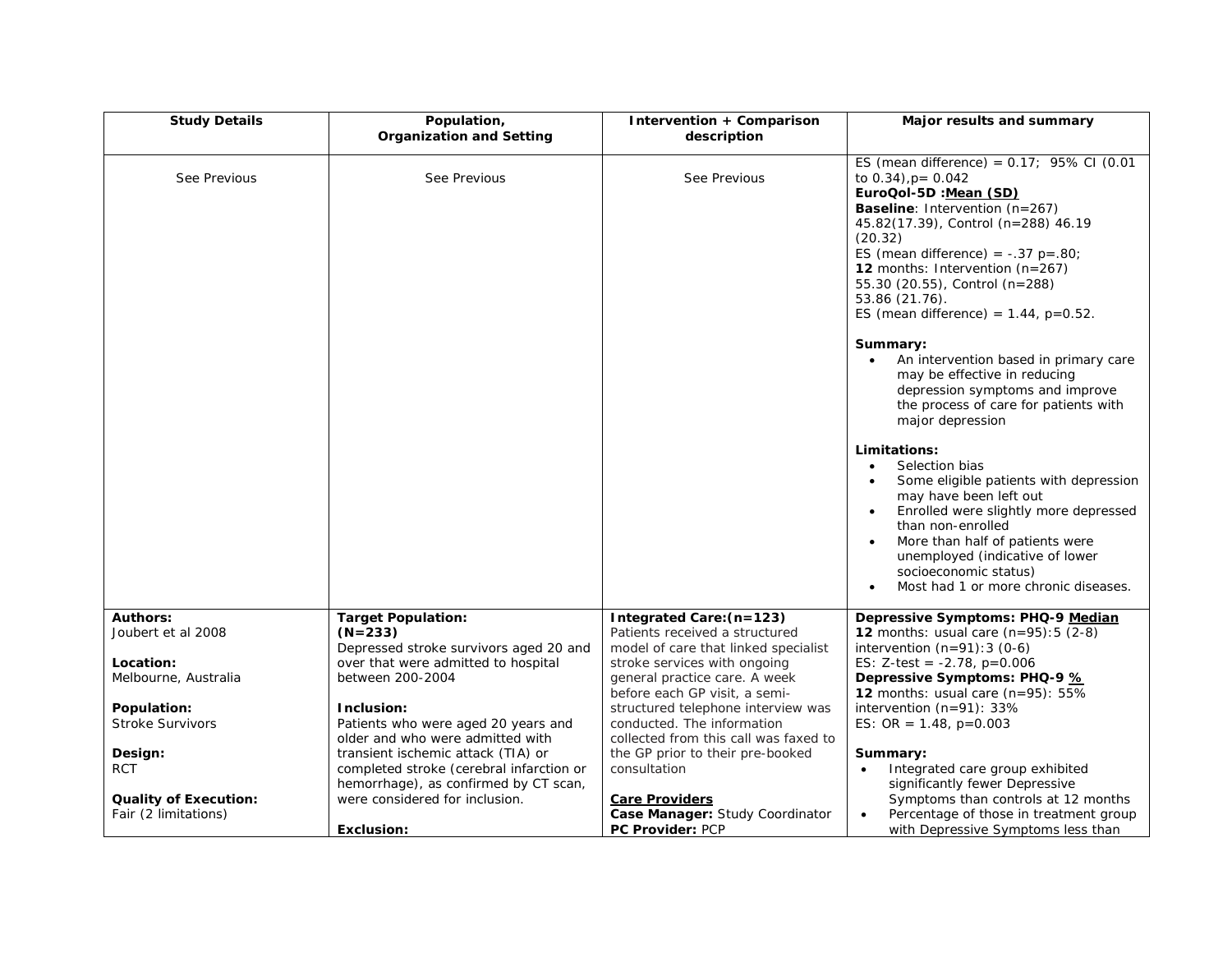| <b>Study Details</b>                                                                                                                                                    | Population,                                                                                                                                                                                                                                                                                                                                                                                                                                                                                                                      | Intervention + Comparison                                                                                                                                                                                                                                                                                                                                                                                                                                                                                                                                  | Major results and summary                                                                                                                                                                                                                                                                                                               |
|-------------------------------------------------------------------------------------------------------------------------------------------------------------------------|----------------------------------------------------------------------------------------------------------------------------------------------------------------------------------------------------------------------------------------------------------------------------------------------------------------------------------------------------------------------------------------------------------------------------------------------------------------------------------------------------------------------------------|------------------------------------------------------------------------------------------------------------------------------------------------------------------------------------------------------------------------------------------------------------------------------------------------------------------------------------------------------------------------------------------------------------------------------------------------------------------------------------------------------------------------------------------------------------|-----------------------------------------------------------------------------------------------------------------------------------------------------------------------------------------------------------------------------------------------------------------------------------------------------------------------------------------|
|                                                                                                                                                                         | <b>Organization and Setting</b>                                                                                                                                                                                                                                                                                                                                                                                                                                                                                                  | description                                                                                                                                                                                                                                                                                                                                                                                                                                                                                                                                                |                                                                                                                                                                                                                                                                                                                                         |
| Funding:<br>Commonwealth of Australia<br><b>General Practice Evaluation</b><br>Program grant and by the Lord<br>Mayor's Charitable Fund - Eldon<br>and Anne Foote Trust | a) Were not returning to their GPs for<br>management, (b) were discharged to a<br>nursing home, (c) had serious co-<br>morbidities or cognitive impairment that<br>precluded them from completing the<br>study, (d) were non-English speaking<br>(e) died while in hospital, (f) were<br>notably aphasic, or (g) lived more than<br>2 h away by car.<br><b>Baseline Demographics:</b><br>Mean Age (SD): 63.4 (13.7)<br>Female: 42%<br>Male: 58%<br>Organization and Setting:<br>Royal Melbourne and Western General<br>Hospitals | MHS: PCP<br><b>Collaborative Care Components:</b><br>Patient education + provider<br>education + provider feedback +<br>support for self care $+$ emphasis on<br>the use of evidence-based<br>quidelines/protocols + medication<br>only + the use of telephones in<br>intervention $+$ Use of telephones to<br>manage caseload<br>Standard Care: (n=110)<br>The frequency of visits, the<br>guidelines adopted, and the actions<br>taken were all left up to the<br>discretion of the GP. These patients<br>were followed up 12 months post-<br>discharge. | control group (33 vs. 55%)<br>Major associates of being depressed at<br>$\bullet$<br>12 months were group allocation and<br>physical disability<br>Limitations:<br>Half of patients did not have MRI scans<br>$\bullet$<br>(CT scans had to be relied on for<br>radiological information)<br>Less than 80% completion rate<br>$\bullet$ |
| Authors:                                                                                                                                                                | <b>Target population:</b>                                                                                                                                                                                                                                                                                                                                                                                                                                                                                                        | Intervention: (n=26)                                                                                                                                                                                                                                                                                                                                                                                                                                                                                                                                       | Depressive Symptoms: SCL 20: Mean                                                                                                                                                                                                                                                                                                       |
| Ludman et al 2007                                                                                                                                                       | $(N=1,700)$<br>Eligible persons included 1,700 (20% of                                                                                                                                                                                                                                                                                                                                                                                                                                                                           | Telephone Monitoring and Care<br>Management: monitor treatment                                                                                                                                                                                                                                                                                                                                                                                                                                                                                             | <b>Baseline:</b><br>TCM $(n=26)$ : 1.61 $(.50)$                                                                                                                                                                                                                                                                                         |
| Location:                                                                                                                                                               | the total) patients treated for chronic or                                                                                                                                                                                                                                                                                                                                                                                                                                                                                       | quality and treatment adherence,                                                                                                                                                                                                                                                                                                                                                                                                                                                                                                                           | Usual Care $(n=26)$ : 0.66 $(.54)$                                                                                                                                                                                                                                                                                                      |
| Washington State, US                                                                                                                                                    | persistent depression in a clinic (part of                                                                                                                                                                                                                                                                                                                                                                                                                                                                                       | decision support through treatment<br>algorithms and appropriate                                                                                                                                                                                                                                                                                                                                                                                                                                                                                           | ES: mean difference $= -0.05$<br>3 months:                                                                                                                                                                                                                                                                                              |
| Population:                                                                                                                                                             | an HMO).                                                                                                                                                                                                                                                                                                                                                                                                                                                                                                                         | specialty consultation, practice                                                                                                                                                                                                                                                                                                                                                                                                                                                                                                                           | TCM $(n=23)$ : 1.65 $(.68)$                                                                                                                                                                                                                                                                                                             |
| Patients aged 18 and older from                                                                                                                                         | Inclusion:                                                                                                                                                                                                                                                                                                                                                                                                                                                                                                                       | redesign to ensure appropriate                                                                                                                                                                                                                                                                                                                                                                                                                                                                                                                             | Usual Care $(n=23)$ : 1.21 $(.58)$                                                                                                                                                                                                                                                                                                      |
| the Central Behavioral Health                                                                                                                                           | Patients 18 and older with persistent                                                                                                                                                                                                                                                                                                                                                                                                                                                                                            | follow-up care. The care manager                                                                                                                                                                                                                                                                                                                                                                                                                                                                                                                           | ES: mean difference = $0.44$                                                                                                                                                                                                                                                                                                            |
| Clinic of Group Health                                                                                                                                                  | symptoms of depression, at least six                                                                                                                                                                                                                                                                                                                                                                                                                                                                                             | also provided any needed outreach                                                                                                                                                                                                                                                                                                                                                                                                                                                                                                                          | 6 months:                                                                                                                                                                                                                                                                                                                               |
| Cooperative (GHC)                                                                                                                                                       | months of antidepressant treatment,                                                                                                                                                                                                                                                                                                                                                                                                                                                                                              | and care coordination, including                                                                                                                                                                                                                                                                                                                                                                                                                                                                                                                           | TCM $(n=22)$ : 1.42(.55)                                                                                                                                                                                                                                                                                                                |
|                                                                                                                                                                         | one major depressive episode in the                                                                                                                                                                                                                                                                                                                                                                                                                                                                                              | facilitation of follow-up care.                                                                                                                                                                                                                                                                                                                                                                                                                                                                                                                            | Usual Care (n=23): 1.37(.77)                                                                                                                                                                                                                                                                                                            |
| Design:<br><b>RCT</b>                                                                                                                                                   | past two years (diagnosed by a<br>structured interview) and a history of                                                                                                                                                                                                                                                                                                                                                                                                                                                         | <b>Providers</b>                                                                                                                                                                                                                                                                                                                                                                                                                                                                                                                                           | ES: mean difference = $0.05$<br>9 months:                                                                                                                                                                                                                                                                                               |
|                                                                                                                                                                         | either recurrent major depression (more                                                                                                                                                                                                                                                                                                                                                                                                                                                                                          |                                                                                                                                                                                                                                                                                                                                                                                                                                                                                                                                                            | TCM $(n=20)$ : 1.18 $(.60)$                                                                                                                                                                                                                                                                                                             |
| <b>Quality of Execution:</b>                                                                                                                                            | than three episodes in the past five                                                                                                                                                                                                                                                                                                                                                                                                                                                                                             | Case Manager: Master's level                                                                                                                                                                                                                                                                                                                                                                                                                                                                                                                               | Usual Care (n=24): 1.37(.74)                                                                                                                                                                                                                                                                                                            |
| Good (1 limitations)                                                                                                                                                    | years) or dysthymia.                                                                                                                                                                                                                                                                                                                                                                                                                                                                                                             | counselor                                                                                                                                                                                                                                                                                                                                                                                                                                                                                                                                                  | ES: mean difference = $-0.19$                                                                                                                                                                                                                                                                                                           |
|                                                                                                                                                                         |                                                                                                                                                                                                                                                                                                                                                                                                                                                                                                                                  | PC Provider: Primary Care                                                                                                                                                                                                                                                                                                                                                                                                                                                                                                                                  | 12 months:                                                                                                                                                                                                                                                                                                                              |
| <b>Implementer and Funder:</b>                                                                                                                                          | <b>Exclusion:</b>                                                                                                                                                                                                                                                                                                                                                                                                                                                                                                                | Physician                                                                                                                                                                                                                                                                                                                                                                                                                                                                                                                                                  | TCM $(n=20)$ : 1.19 $(.68)$                                                                                                                                                                                                                                                                                                             |
| <b>NIMH</b>                                                                                                                                                             | History of mania or hypomania,<br>cognitive impairment, near-terminal                                                                                                                                                                                                                                                                                                                                                                                                                                                            | MHS: Psychiatrist and Psychologist                                                                                                                                                                                                                                                                                                                                                                                                                                                                                                                         | Usual Care (n=23):1.19(.65)<br>ES: mean difference = $0$                                                                                                                                                                                                                                                                                |
|                                                                                                                                                                         | medical illness, intent                                                                                                                                                                                                                                                                                                                                                                                                                                                                                                          | <b>Collaborative Care Components:</b>                                                                                                                                                                                                                                                                                                                                                                                                                                                                                                                      |                                                                                                                                                                                                                                                                                                                                         |
|                                                                                                                                                                         | to leave GHC within the next 12                                                                                                                                                                                                                                                                                                                                                                                                                                                                                                  | Patient education +Support for self-                                                                                                                                                                                                                                                                                                                                                                                                                                                                                                                       | <b>Satisfaction with care: Patients</b>                                                                                                                                                                                                                                                                                                 |
|                                                                                                                                                                         | months, and emergent clinical problems                                                                                                                                                                                                                                                                                                                                                                                                                                                                                           | care+ Provider education+ Provider                                                                                                                                                                                                                                                                                                                                                                                                                                                                                                                         | Satisfaction Index (change in %)                                                                                                                                                                                                                                                                                                        |
|                                                                                                                                                                         | (such as harm to oneself).                                                                                                                                                                                                                                                                                                                                                                                                                                                                                                       | feedback+ Oversight/Supervision of                                                                                                                                                                                                                                                                                                                                                                                                                                                                                                                         | 12 months: TCM (n=20): -2%                                                                                                                                                                                                                                                                                                              |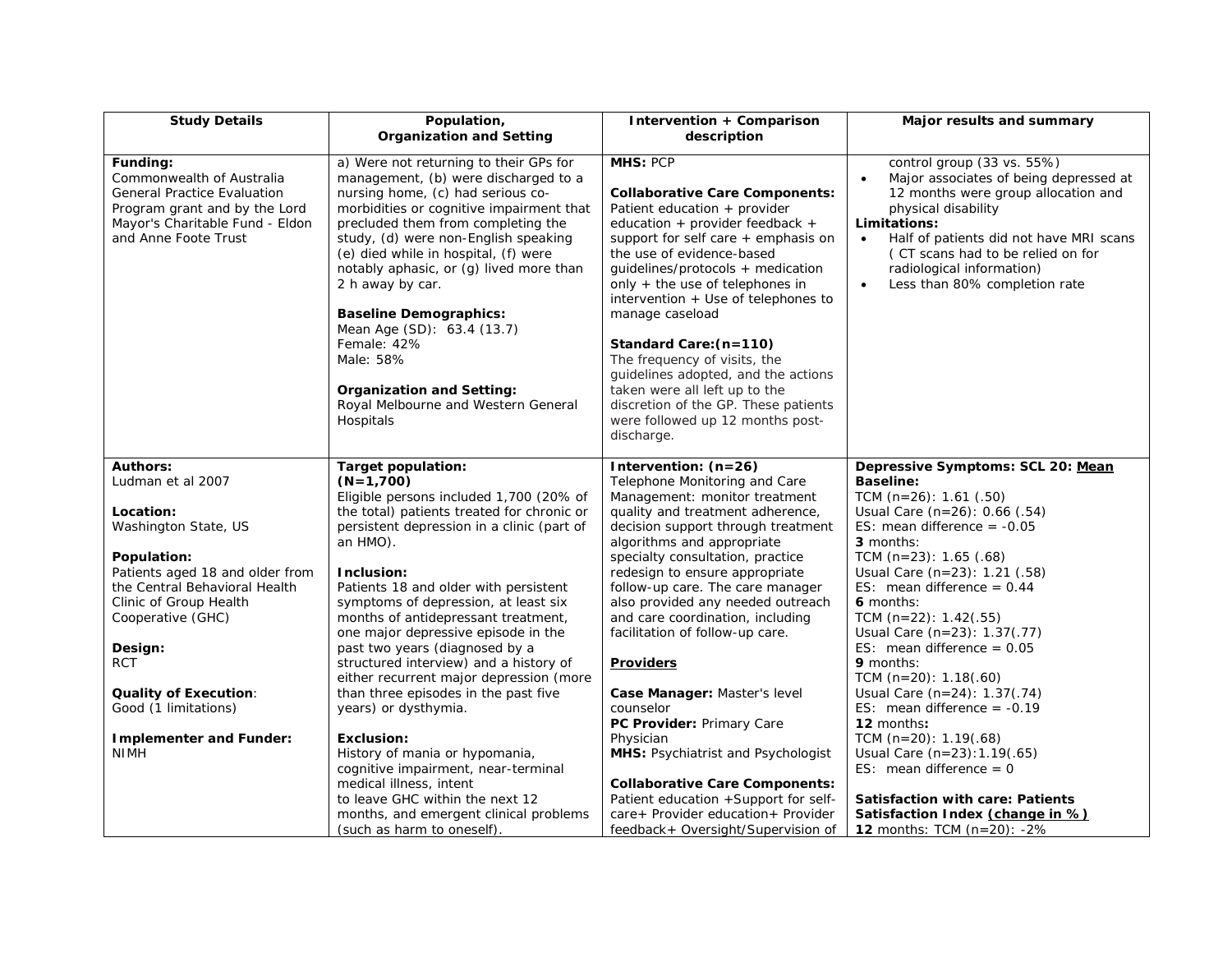| <b>Study Details</b>                                                                                                                                                                                                                                                                                                               | Population,<br><b>Organization and Setting</b>                                                                                                                                                                                                                                                                                                                                                                                                                                                                                                                                                                  | Intervention + Comparison<br>description                                                                                                                                                                                                                                                                                                                                                                                                                                                                   | Major results and summary                                                                                                                                                                                                                                                                                                                                                                                                                                                                                                                                                                                                                                                                                                    |
|------------------------------------------------------------------------------------------------------------------------------------------------------------------------------------------------------------------------------------------------------------------------------------------------------------------------------------|-----------------------------------------------------------------------------------------------------------------------------------------------------------------------------------------------------------------------------------------------------------------------------------------------------------------------------------------------------------------------------------------------------------------------------------------------------------------------------------------------------------------------------------------------------------------------------------------------------------------|------------------------------------------------------------------------------------------------------------------------------------------------------------------------------------------------------------------------------------------------------------------------------------------------------------------------------------------------------------------------------------------------------------------------------------------------------------------------------------------------------------|------------------------------------------------------------------------------------------------------------------------------------------------------------------------------------------------------------------------------------------------------------------------------------------------------------------------------------------------------------------------------------------------------------------------------------------------------------------------------------------------------------------------------------------------------------------------------------------------------------------------------------------------------------------------------------------------------------------------------|
|                                                                                                                                                                                                                                                                                                                                    |                                                                                                                                                                                                                                                                                                                                                                                                                                                                                                                                                                                                                 |                                                                                                                                                                                                                                                                                                                                                                                                                                                                                                            |                                                                                                                                                                                                                                                                                                                                                                                                                                                                                                                                                                                                                                                                                                                              |
| See Previous                                                                                                                                                                                                                                                                                                                       | <b>Baseline demographics:</b><br>Mean age(SD): 49.6 (12.5)<br>Female: 69%<br>White: 92% Not reported: 8%<br><b>Organization and Setting:</b><br>Managed Care/HMO, clinic                                                                                                                                                                                                                                                                                                                                                                                                                                        | Providers + Emphasis on the use of<br>evidence-based guidelines/protocols<br>+ Medication and Psychotherapy +<br>The use of telephones and related-<br>technology in the intervention +<br>Use of technology to manage<br>caseload<br>Usual Care: (n=26)<br>Participants could use any primary<br>care or specialty services normally<br>available.                                                                                                                                                        | Usual Care $(n=23)$ : 6%<br>Having adequate dosages for both 6-<br>month periods: (%)<br>TCM (n=12): 46%,<br>Control (n=13): 50%, ES: -4<br>Summary<br>No significant differences in clinical<br>outcomes were reported. However,<br>this pilot study demonstrated the<br>feasibility and acceptability of a<br>telephone care management program.<br>Limitation<br>Small sample, one HMO limits<br>applicability.<br><b>Barrier</b><br>Significant resources required, limited<br>training of professionals, and<br>expertise available in most health care<br>settings.<br>Research Gap:<br>Utility of content that teaches how to<br>deal with chronic depression.                                                        |
| <b>Authors:</b><br>Ludman et al 2007 (1)<br>TCM professional vs Usual Care<br>Location:<br>Washington State, US<br>Population:<br>Patients aged 18 and older from<br>the Central Behavioral Health<br>Clinic of Group Health<br>Cooperative (GHC)<br>Design:<br><b>RCT</b><br><b>Quality of Execution:</b><br>Good (1 limitations) | Target population:<br>$(N=1,700)$<br>Eligible persons included 1,700 (20% of<br>the total) patients treated for chronic or<br>persistent depression in a clinic (part of<br>an HMO).<br>Inclusion:<br>Patients 18 and older with persistent<br>symptoms of depression, at least six<br>months of antidepressant treatment,<br>one major depressive episode in the<br>past two years (diagnosed by a<br>structured interview) and a history of<br>either recurrent major depression (more<br>than three episodes in the past five<br>years) or dysthymia.<br><b>Exclusion:</b><br>History of mania or hypomania, | Intervention: (n=26)<br>Professional-led psychotherapy<br>group program: Combined<br>telephone care management and<br>psychologist delivered group<br>intervention (ten consecutive<br>weeks, followed by six months of<br>twice-monthly "booster" sessions).<br><b>Providers</b><br>Case Manager: Master's level<br>counselor<br>PC Provider: Primary Care<br>Physician<br>MHS: Psychiatrist and Psychologist<br><b>Collaborative Care Components:</b><br>Patient education +Support for self-<br>$care+$ | <b>Depressive Symptoms:</b><br><b>SCL 20: Mean (SD)</b><br>Baseline: Intervention $(n=26)$ : 1.72 (.56)<br>Usual Care (n=26): $1.66$ (.54), ES = 0.06<br><b>3</b> months: Intervention $(n=26)$ : 1.44 $(.66)$<br>Usual Care $(n=23)$ : 1.21 $(.58)$ , ES = 0.23<br><b>6</b> months: Intervention $(n=25)$ : 1.24 $(.66)$<br>Usual Care $(n=23)$ : 1.37(.77), ES= -0.13<br>9 months: Intervention $(n=22)$ : 1.13(.71)<br>Usual Care $(n=24)$ : 1.37 $(.74)$ , ES = -0.24<br><b>12</b> months: Intervention $(n=21)$ : 1.24 $(.95)$<br>Usual Care (n=23): 1.19(.65), ES= 0.05<br>Satisfaction with care:<br><b>Patients Satisfaction Index</b><br>12 months:<br>Intervention $(n=24)$ : 18%<br>Usual Care (n=24):6 %, ES: 12 |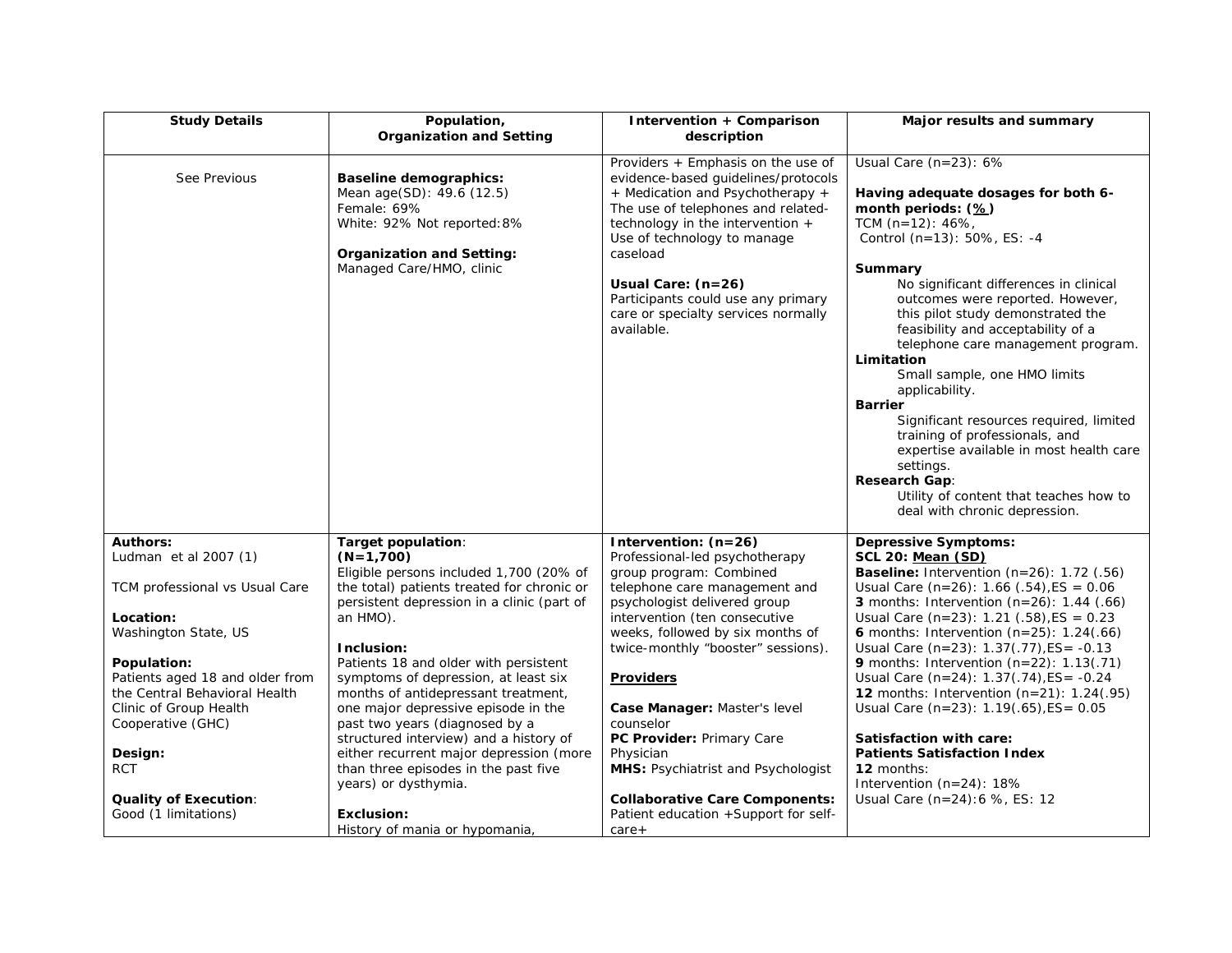| <b>Study Details</b>                             | Population,<br><b>Organization and Setting</b>                                                                                                                                                                                                        | Intervention + Comparison<br>description                                                                                                                                                                                                                                                   | Major results and summary                                                                                                                                                                                                                                                           |
|--------------------------------------------------|-------------------------------------------------------------------------------------------------------------------------------------------------------------------------------------------------------------------------------------------------------|--------------------------------------------------------------------------------------------------------------------------------------------------------------------------------------------------------------------------------------------------------------------------------------------|-------------------------------------------------------------------------------------------------------------------------------------------------------------------------------------------------------------------------------------------------------------------------------------|
| Funding:<br><b>NIMH</b>                          | cognitive impairment, near-terminal<br>medical illness, intent to leave GHC<br>within the next 12 months, and<br>emergent clinical problems (such as<br>harm to oneself).<br><b>Baseline demographics:</b><br>Mean age(SD): 50.1(15.2)<br>Female: 77% | + Provider education+<br>Oversight/Supervision of Providers<br>+ Emphasis on the use of evidence-<br>based guidelines/protocols +<br>Medication and Psychotherapy +<br>The use of telephones and related-<br>technology in the intervention $+$<br>Use of technology to manage<br>caseload | Summary<br>No significant differences in clinical<br>outcomes were reported. However,<br>this pilot study demonstrated the<br>feasibility and acceptability of a<br>telephone care management program<br>Change in treatment satisfaction was<br>greater for the intervention group |
|                                                  | White: 81% Not reported: 19%<br><b>Organization and Setting:</b><br>Managed Care/HMO, clinic                                                                                                                                                          | Usual Care: $(n=26)$<br>Participants were free to use any<br>primary care or specialty services<br>normally available.                                                                                                                                                                     |                                                                                                                                                                                                                                                                                     |
| <b>Authors:</b>                                  | Target population: (N=1,700)                                                                                                                                                                                                                          | Intervention: (n=26)                                                                                                                                                                                                                                                                       | <b>Depressive Symptoms:</b>                                                                                                                                                                                                                                                         |
| Ludman et al 2007 (2)<br>TCM-Peer vs. Usual Care | Eligible persons included 1,700 (20% of<br>the total) patients treated for chronic or                                                                                                                                                                 | Peer-led chronic-disease self-<br>management program: Telephone                                                                                                                                                                                                                            | SCL20: Mean (SD)<br><b>Baseline:</b>                                                                                                                                                                                                                                                |
|                                                  | persistent depression in a clinic (part of                                                                                                                                                                                                            | care management and a peer led                                                                                                                                                                                                                                                             | Intervention $(n=26)$ : 1.63 (.68)                                                                                                                                                                                                                                                  |
| Location:                                        | an HMO).                                                                                                                                                                                                                                              | six-week workshop including                                                                                                                                                                                                                                                                | Usual Care $(n=26)$ : 1.66 $(.54)$                                                                                                                                                                                                                                                  |
| Washington State, US                             |                                                                                                                                                                                                                                                       | disease-related goal setting and                                                                                                                                                                                                                                                           | ES: mean difference $= -0.03$                                                                                                                                                                                                                                                       |
| Population:                                      | Inclusion:<br>Patients 18 and older with persistent                                                                                                                                                                                                   | problem solving, cognitive symptom<br>management, communication skills,                                                                                                                                                                                                                    | 3 months:<br>Intervention $(n=22)$ : 1.22 $(.54)$                                                                                                                                                                                                                                   |
| Patients aged 18 and older from                  | symptoms of depression, at least six                                                                                                                                                                                                                  | medication management,                                                                                                                                                                                                                                                                     | Usual Care (n=23): 1.21 (.58)                                                                                                                                                                                                                                                       |
| the Central Behavioral Health                    | months of antidepressant treatment,                                                                                                                                                                                                                   | development of a patient-physician                                                                                                                                                                                                                                                         | ES: mean difference = $-0.01$                                                                                                                                                                                                                                                       |
| Clinic of Group Health                           | one major depressive episode in the                                                                                                                                                                                                                   | partnership, and use of community                                                                                                                                                                                                                                                          | 6 months:                                                                                                                                                                                                                                                                           |
| Cooperative (GHC)                                | past two years (diagnosed by a                                                                                                                                                                                                                        | resources.                                                                                                                                                                                                                                                                                 | Intervention $(n=21)$ : 1.22(.85)                                                                                                                                                                                                                                                   |
|                                                  | structured interview) and a history of                                                                                                                                                                                                                |                                                                                                                                                                                                                                                                                            | Usual Care (n=23): 1.37(.77)                                                                                                                                                                                                                                                        |
| Design:                                          | either recurrent major depression (more                                                                                                                                                                                                               | Case Manager: Master's level                                                                                                                                                                                                                                                               | ES: mean difference = $-0.15$                                                                                                                                                                                                                                                       |
| <b>RCT</b>                                       | than three episodes in the past five<br>years) or dysthymia.                                                                                                                                                                                          | counselor                                                                                                                                                                                                                                                                                  | 9 months:<br>Intervention $(n=22)$ : 1.19 $(.79)$                                                                                                                                                                                                                                   |
| <b>Quality of Execution:</b>                     |                                                                                                                                                                                                                                                       | PC Provider: Primary Care                                                                                                                                                                                                                                                                  | Usual Care (n=24): 1.37(.74)                                                                                                                                                                                                                                                        |
| Good (1 limitations)                             | Exclusion:                                                                                                                                                                                                                                            | Physician                                                                                                                                                                                                                                                                                  | ES: mean difference $= -0.18$                                                                                                                                                                                                                                                       |
|                                                  | History of mania or hypomania,                                                                                                                                                                                                                        |                                                                                                                                                                                                                                                                                            | 12 months:                                                                                                                                                                                                                                                                          |
| Funding:                                         | cognitive impairment, near-terminal                                                                                                                                                                                                                   | MHS: Psychiatrist and Psychologist                                                                                                                                                                                                                                                         | Intervention $(n=22)$ : 1.24 $(.95)$                                                                                                                                                                                                                                                |
| <b>NIMH</b>                                      | medical illness, intent                                                                                                                                                                                                                               |                                                                                                                                                                                                                                                                                            | Usual Care (n=23): 1.19(.65)                                                                                                                                                                                                                                                        |
|                                                  | to leave GHC within the next 12                                                                                                                                                                                                                       | <b>Collaborative Care Components:</b>                                                                                                                                                                                                                                                      | ES: mean difference = $0.05$                                                                                                                                                                                                                                                        |
|                                                  | months, and emergent clinical problems                                                                                                                                                                                                                | Patient education +Support for self-                                                                                                                                                                                                                                                       | Satisfaction with care:                                                                                                                                                                                                                                                             |
|                                                  | (such as harm to oneself).                                                                                                                                                                                                                            | care+ Provider education+<br>Oversight/Supervision of Providers                                                                                                                                                                                                                            | Patients Satisfaction Index (change in<br><u>%)</u>                                                                                                                                                                                                                                 |
|                                                  | <b>Baseline demographics:</b>                                                                                                                                                                                                                         | + Emphasis on the use of evidence-                                                                                                                                                                                                                                                         | 12 months:                                                                                                                                                                                                                                                                          |
|                                                  | Mean age(SD): 50.4(10.7)                                                                                                                                                                                                                              | based guidelines/protocols +                                                                                                                                                                                                                                                               | Intervention (n=22): 9%                                                                                                                                                                                                                                                             |
|                                                  | Female: 69%                                                                                                                                                                                                                                           | Medication and Psychotherapy +                                                                                                                                                                                                                                                             | Usual Care $(n=24):6$ %                                                                                                                                                                                                                                                             |
|                                                  |                                                                                                                                                                                                                                                       | The use of telephones and related-                                                                                                                                                                                                                                                         |                                                                                                                                                                                                                                                                                     |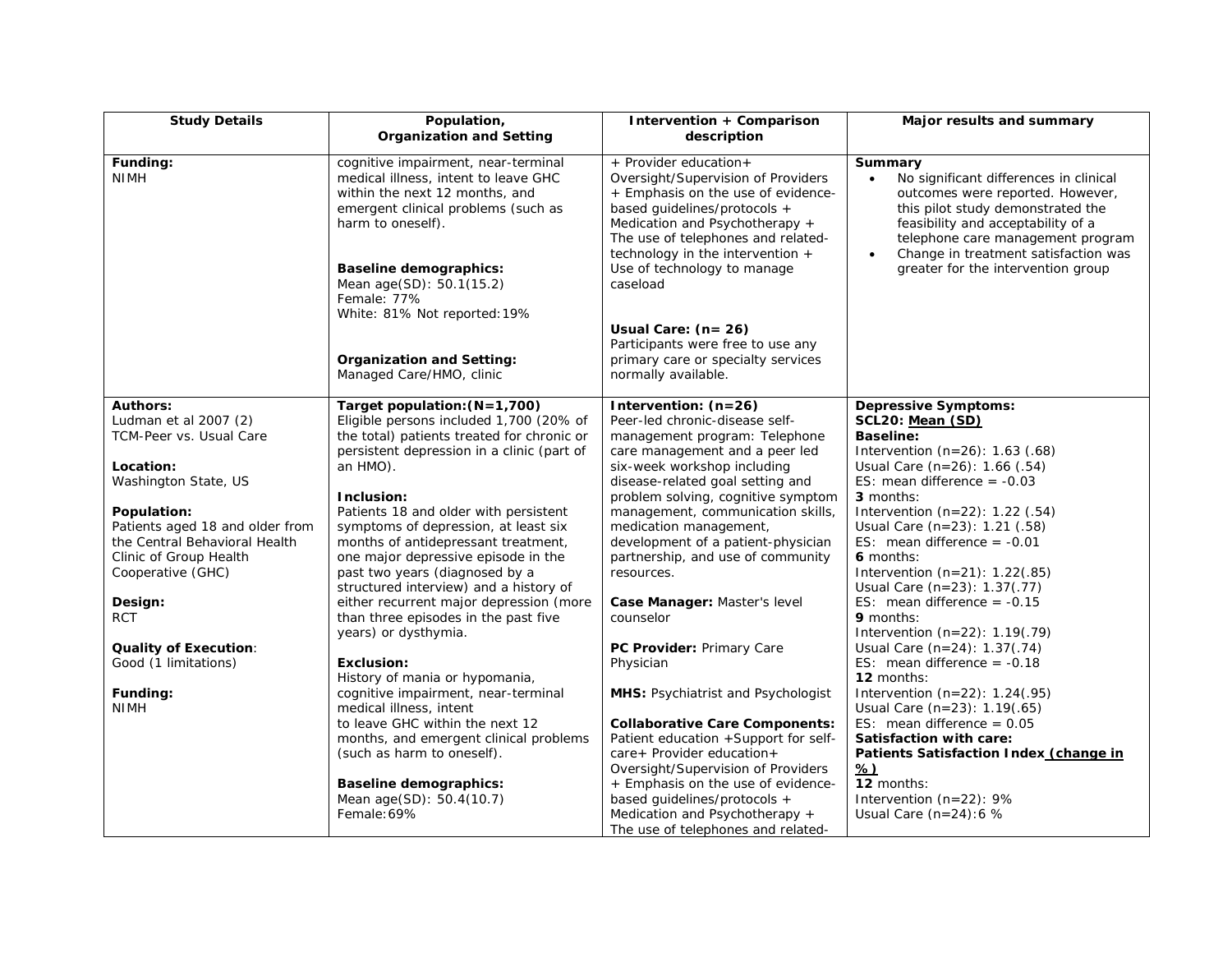| <b>Study Details</b>                                                                                                                                                                                                                                                                              | Population,<br><b>Organization and Setting</b>                                                                                                                                                                                                                                                                                                                                                                                                                                                                                                                                                                                                                                                                                                                                                         | Intervention + Comparison<br>description                                                                                                                                                                                                                                                                                                                                                                                                                                                                                                                                                                                                                     | Major results and summary                                                                                                                                                                                                                                                                                                                                                                                                                                                                                                                                                                                                                                                                                                                                                                                                                                                                                                                                                                                                                                                                                                                                                                                                                                                                                             |
|---------------------------------------------------------------------------------------------------------------------------------------------------------------------------------------------------------------------------------------------------------------------------------------------------|--------------------------------------------------------------------------------------------------------------------------------------------------------------------------------------------------------------------------------------------------------------------------------------------------------------------------------------------------------------------------------------------------------------------------------------------------------------------------------------------------------------------------------------------------------------------------------------------------------------------------------------------------------------------------------------------------------------------------------------------------------------------------------------------------------|--------------------------------------------------------------------------------------------------------------------------------------------------------------------------------------------------------------------------------------------------------------------------------------------------------------------------------------------------------------------------------------------------------------------------------------------------------------------------------------------------------------------------------------------------------------------------------------------------------------------------------------------------------------|-----------------------------------------------------------------------------------------------------------------------------------------------------------------------------------------------------------------------------------------------------------------------------------------------------------------------------------------------------------------------------------------------------------------------------------------------------------------------------------------------------------------------------------------------------------------------------------------------------------------------------------------------------------------------------------------------------------------------------------------------------------------------------------------------------------------------------------------------------------------------------------------------------------------------------------------------------------------------------------------------------------------------------------------------------------------------------------------------------------------------------------------------------------------------------------------------------------------------------------------------------------------------------------------------------------------------|
| See Previous                                                                                                                                                                                                                                                                                      | White: 92% Not reported: 8%<br><b>Organization and Setting:</b><br>Managed Care/HMO, clinic                                                                                                                                                                                                                                                                                                                                                                                                                                                                                                                                                                                                                                                                                                            | technology in the intervention +<br>Use of technology to manage<br>caseload<br>Usual Care: (n= 26)<br>Participants could use any primary<br>care or specialty services normally<br>available                                                                                                                                                                                                                                                                                                                                                                                                                                                                 | Summary<br>No significant differences in clinical<br>outcomes were reported. However,<br>this pilot study demonstrated the<br>feasibility and acceptability of a<br>telephone care management program.                                                                                                                                                                                                                                                                                                                                                                                                                                                                                                                                                                                                                                                                                                                                                                                                                                                                                                                                                                                                                                                                                                                |
| <b>Authors:</b><br>McMahon et al 2007<br>Location:<br>North-east England<br>Population:<br>Depressed UK primary care NHS<br>patients<br>Design:<br>RCT (individual)<br><b>Quality of Execution:</b><br>Fair (3 limitations)<br>Funding:<br>Independent investigator -led<br>award from Wyeth Labs | Target Population: (N=1,073)<br>Patients with ICD-10 depressive illness<br>suffering from moderate to severe<br>depression with a score of at least 14 on<br>HDRS17 (not in remission) who had<br>failed to achieve remission of symptoms<br>despite a minimum of an 8-week trial<br>with an antidepressant.<br>Inclusion:<br>Age 18-65 who were currently on an<br>antidepressant and had been for at least<br>8 weeks.<br><b>Exclusion:</b><br>Secondary care mental health<br>involvement, personality disorder,<br>organic brain disorder, alcohol or drug<br>dependency, pregnancy, or learning<br>disability<br><b>Baseline Demographics:</b><br>Age range: 18-65<br>History of depression: 100%<br><b>Organization and Setting:</b><br>3 primary care practices in the North<br>East of England | Intervention: (n=30)<br>In-person or telephone case<br>management of six contacts over a<br>16 week period from graduate MH<br>workers in addition to treatment as<br>usual. Medication change directed<br>by case manager and GP<br>collaboration with minimal<br>supportive counseling by GP.<br><b>Care Providers</b><br>Case Manager: Graduate MH<br>worker<br>PC Provider: Primary care<br>physician<br>MHS: Psychiatrist, graduate MH<br>worker<br><b>Collaborative Care Components:</b><br>Provider education<br>+oversight/supervision of providers<br>+ medication only + the use of<br>telephones<br>Usual Care: (n=32)<br>GP usual treatment only | Depressive Symptoms: BDI Mean:<br><b>Baseline:</b> usual care $(n=23):26.4(10.5)$<br>Intervention $(n=22)$ : 26.2(11.9)<br><b>3</b> months: usual care $(n=23)$ : 20.5(12.7)<br>Intervention $(n=22)$ : 19.2(11.3)<br>6 months: usual care $(n=23)$ : 18.3(14.0)<br>intervention $(n=22)$ : 15.1(10.9)<br>ES: mixed-design ANOVA=1.0,p=0.32<br>Difference in BDI scores over time: (f[1,43]<br>$= 22.1$ , $p = < 0.01$<br>Depressive Symptoms: HDRS17 Mean:<br><b>Baseline:</b> usual care $(n=23):18.1(4.0)$<br>Intervention $(n=22): 19.1(4.7)$<br>3 months: usual care (n=23): 12.3(5.7)<br>Intervention $(n=22)$ : 12.9(6.9)<br>6 months: usual care $(n=23): 11.3(7.4)$<br>intervention $(n=22): 10.9(7.4)$<br>Depressive Symptoms: MADRS Mean:<br><b>Baseline:</b> usual care $(n=23):24.3(6.9)$<br>Intervention $(n=22):26.8(6.6)$<br>3 months: usual care $(n=23): 16.8(10.3)$<br>Intervention $(n=22)$ : 16.5(10.5)<br>6 months: usual care $(n=23): 14.3(12.4)$<br>intervention $(n=22): 13.2(12.0)$<br>Functional status: SASS Mean:<br><b>Baseline:</b> usual care $(n=23)$ : 29.0(9.9)<br>Intervention $(n=22)$ : 28.3(10.2)<br><b>3</b> months: usual care $(n=23)$ : 30.5(9.3)<br>Intervention $(n=22)$ : 30.5(11.6)<br>6 months: usual care $(n=23)$ : 29.9(10.5)<br>intervention $(n=22):32.6(12.4)$ |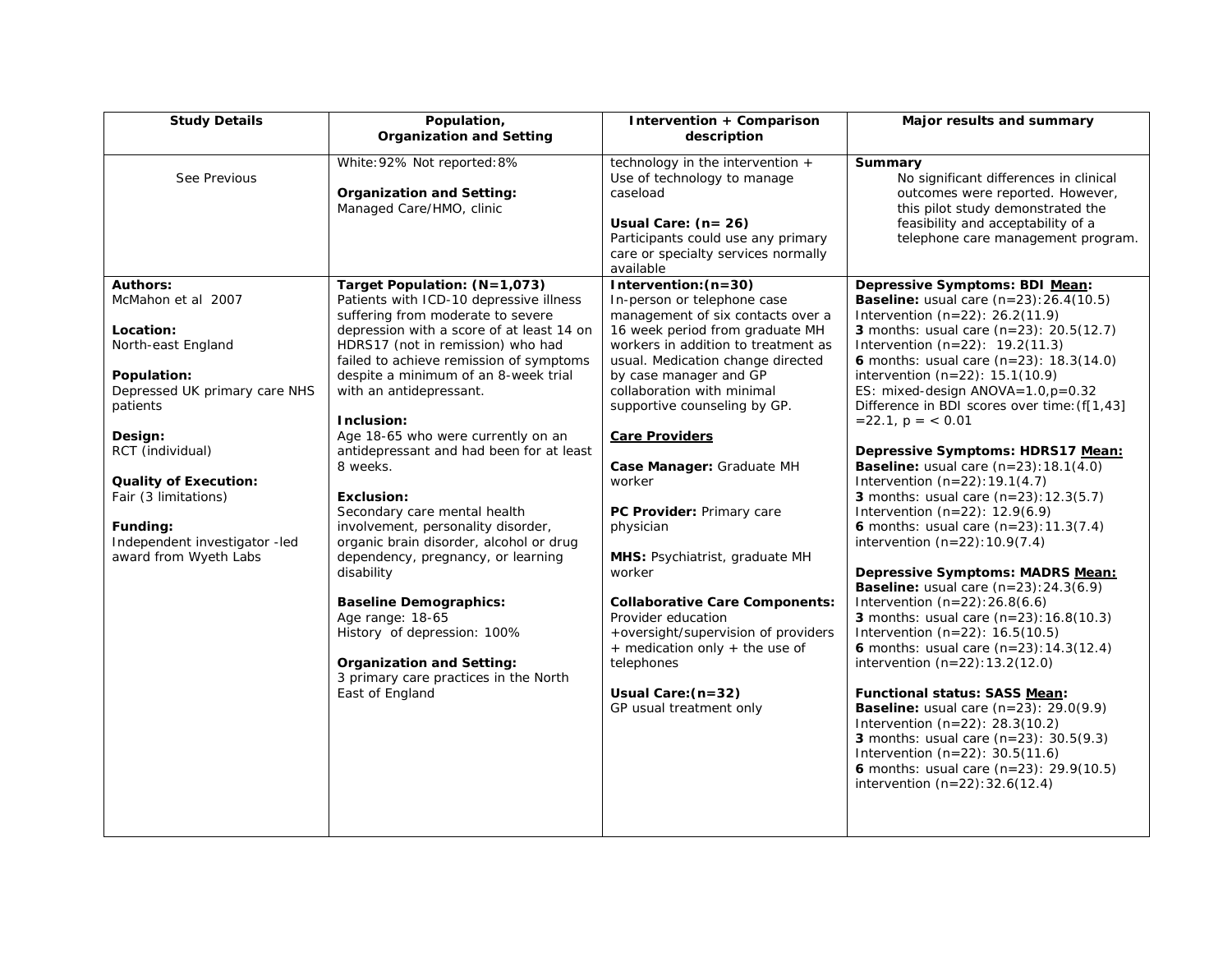| <b>Study Details</b>           | Population,<br><b>Organization and Setting</b>                                | Intervention + Comparison<br>description                                        | Major results and summary                                                                                                                                                                                                                             |
|--------------------------------|-------------------------------------------------------------------------------|---------------------------------------------------------------------------------|-------------------------------------------------------------------------------------------------------------------------------------------------------------------------------------------------------------------------------------------------------|
| See Previous                   | See Previous                                                                  | See Previous                                                                    | Satisfaction with care: CSQ Mean:<br>6 months: usual care $(n=23)$ :<br>15(1.66)<br>intervention $(n=22)$ :<br>14(1.61)                                                                                                                               |
|                                |                                                                               |                                                                                 | Summary:<br>No significant difference between two<br>treatment arms<br>Client satisfaction high in both groups<br>$\bullet$                                                                                                                           |
|                                |                                                                               |                                                                                 | Limitations:<br>No study population statistics reported<br>$\bullet$<br>Less than 80% of study participants<br>completed study<br>Small sample size<br>$\bullet$<br>Contamination; both groups received<br>$\bullet$<br>an alternative antidepressant |
|                                |                                                                               |                                                                                 | <b>Ethical issues:</b><br>No formal psychotherapeutic<br>techniques were permitted                                                                                                                                                                    |
| <b>Authors:</b>                | Target population:                                                            | <b>Intervention (UPBEAT):</b>                                                   | Depressive Symptoms: SF-36 MCS Mean                                                                                                                                                                                                                   |
| Oslin et al 2004               | $(N=2,637)$                                                                   | $(n=1313)$                                                                      | (SD)                                                                                                                                                                                                                                                  |
| Location:                      | New admissions older than 59 years<br>admitted for a medical/surgical problem | Patient had a care coordinator that<br>worked with team of staff from           | Baseline: UpBeat (n=1086) 41.64 (10.36)<br>$UC: (n=1102)$ 41.54 (9.79)                                                                                                                                                                                |
| Loma Linda, Long Beach, West   | to one of 9 VAMCs                                                             | geropsychiatry, geropsychology,                                                 | 6 months: UpBeat (n=625) 46.92 (11.19)                                                                                                                                                                                                                |
| Los Angeles, Bay Pines, Miami, |                                                                               | social work, and/or nursing.                                                    | $UC: (n=671)$ 47.01 (11.09)                                                                                                                                                                                                                           |
| Tampa, Albany, Brockton, and   | Inclusion:                                                                    | Coordinator conducted a clinical                                                | <b>12</b> months: UpBeat (n=593) 47.4 (11.33)                                                                                                                                                                                                         |
| West Haven VAMCs               | Significant anxiety symptoms,<br>Depressive Symptoms; and/or at-risk          | assessment, engaged patients in                                                 | $UC: (n=598)$ 47.65 (10.68)                                                                                                                                                                                                                           |
| Population:                    | drinking                                                                      | treatment, and helped them to<br>adhere to treatment plan.                      | 24 months: UpBeat (n=417) 47.65 (10.64)                                                                                                                                                                                                               |
| Older persons                  |                                                                               |                                                                                 | Mental Health Inventory: Mean (SD)                                                                                                                                                                                                                    |
|                                | <b>Exclusion:</b>                                                             | <b>Care Providers</b>                                                           | <b>Baseline:</b> UpBeat (n=1099) 8.8 (1.98),                                                                                                                                                                                                          |
| Design:                        | Receiving mental health treatment.                                            |                                                                                 | $UC (n=1112) 8.6 (1.8)$                                                                                                                                                                                                                               |
| <b>RCT</b>                     | Dementia or out of the hospital                                               | Case Manager: care coordinator                                                  | 6 months UpBeat (n=633) 7.17 (2.57),                                                                                                                                                                                                                  |
| <b>Quality of Execution:</b>   | catchment area. And if not community<br>dwelling (e.g., homeless or in an     | PC Provider: unknown                                                            | UC (n=678) 7.34 (2.42), ES: 0.3;<br>12 months: UpBeat (n=593) 7.16 (2.45),                                                                                                                                                                            |
| Fair (3 limitations)           | institutional setting), had spinal cord                                       |                                                                                 | UC (n=600) 7.2 (2.41), ES: -0.13;                                                                                                                                                                                                                     |
|                                | injuries, or in chemotherapy)                                                 | MHS: Psychiatrist, psychologist,                                                | 24 months Upbeat (n=420) 7.24 (2.34),                                                                                                                                                                                                                 |
| Funder:                        |                                                                               | other                                                                           | UC (n=449) 7.25 (2.48), ES: -0.03                                                                                                                                                                                                                     |
| NIMH and mental Illness        | <b>Baseline Demographics:</b>                                                 |                                                                                 |                                                                                                                                                                                                                                                       |
| research center                | Mean Age (SD): 69.7 (6.5); Male<br>96.6%; White 69.5%,                        | <b>Collaborative Care Components:</b><br>Patient education $+$ support for self | <b>Summary:</b><br>No differences between UPBEAT and<br>$\bullet$                                                                                                                                                                                     |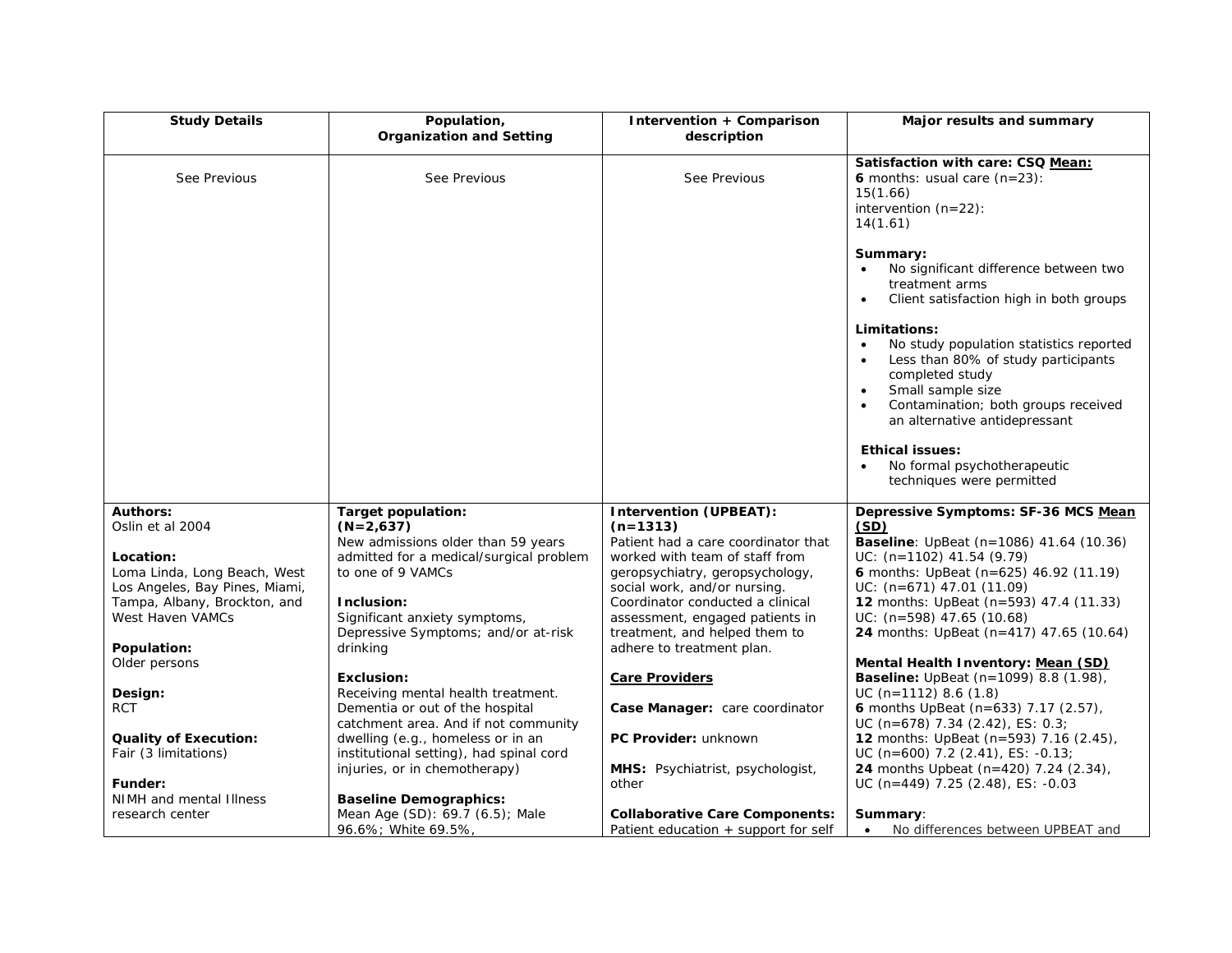| <b>Study Details</b>                                 | Population,<br><b>Organization and Setting</b>                                        | Intervention + Comparison<br>description                                                                                                                                                                                                      | Major results and summary                                                                                                                                                                      |
|------------------------------------------------------|---------------------------------------------------------------------------------------|-----------------------------------------------------------------------------------------------------------------------------------------------------------------------------------------------------------------------------------------------|------------------------------------------------------------------------------------------------------------------------------------------------------------------------------------------------|
| See Previous                                         | <b>Organization and Setting:</b><br>Veterans Administration; Clinics and<br>hospitals | care + provider education+<br>provider feedback +<br>oversight/supervision+ emphasis on<br>evidence based<br>Guidelines + medication &<br>psychotherapy $+$ the use of<br>telephones and related technology                                   | UC on reduction of symptoms or<br>$\bullet$<br>functional outcomes at any follow-up<br>point<br>Limitations:<br>Engagement and adherence to<br>$\bullet$<br>treatment potentially affected the |
|                                                      |                                                                                       | in the intervention.<br>Comparison<br>$(n = 1324)$<br>Usual care received services offered<br>at the VA, this may have included<br>referral to mental health and/or<br>pharmacological<br>Treatment (but not the specialized<br>UPBEAT care). | models<br><b>Barriers:</b><br>Transportation<br>having to make several telephone<br>$\bullet$<br>calls<br>difficult insurance paperwork<br>$\bullet$                                           |
| <b>Authors:</b><br>Reiss-Brennan, B., et al. 2009    | <b>Target Population:</b><br>$(N=18,587)$                                             | Intervention (Bryner): (n=796)<br>Care manager responsible for                                                                                                                                                                                | Screening: Rate of detection for adults<br><b>Baseline:</b> central region (usual care                                                                                                         |
| Reiss-Brennan, B., et al. 2006                       | Patients culled from depression registry                                              | education and follow up and                                                                                                                                                                                                                   | $n=2,923$ : 20%, Bryner (n=777): 21%                                                                                                                                                           |
| Reiss-Brennan, B., et al. 2003                       | who were diagnosed for the first time                                                 | communication with the MHI team,                                                                                                                                                                                                              | 12 months central region (usual care                                                                                                                                                           |
|                                                      | with depression between 2004 and 2006                                                 | MHI APRN/psychiatrist provides                                                                                                                                                                                                                | n=2,923): 22%, Bryner (n=777): 24%                                                                                                                                                             |
| Location:                                            |                                                                                       | onsite and phone consultation to                                                                                                                                                                                                              | 24 months: central region (usual care                                                                                                                                                          |
| Utah and Idaho                                       | Inclusion:                                                                            | the integrated teams, MHI licensed                                                                                                                                                                                                            | $n=2,923$ : 24.5%, Bryner (n=777): 23%                                                                                                                                                         |
|                                                      | Patients identified by insurance claims                                               | therapist provides brief solution                                                                                                                                                                                                             | 36 months: central region (usual care                                                                                                                                                          |
| Population:                                          | with either of two billed diagnoses or a                                              | focused psychotherapy, referral to                                                                                                                                                                                                            | n=2,923): 25%, Bryner (n=777): 26%                                                                                                                                                             |
| Depressed adults between 18-63                       | billed diagnosis of depression with a                                                 | MH specialists from PCP if                                                                                                                                                                                                                    | 48 months: central region (usual care                                                                                                                                                          |
|                                                      | filled antidepressant prescription within                                             | necessary.                                                                                                                                                                                                                                    | n=2,923): 27%, Bryner (n=777): 26.8%                                                                                                                                                           |
| Design:                                              | the same 365-day window, each patient                                                 |                                                                                                                                                                                                                                               | 60 months: central region (usual care                                                                                                                                                          |
| Retrospective cohort                                 | be between 18 and 63, covered under                                                   | Providers                                                                                                                                                                                                                                     | n=2,923): 27.5%, Bryner (n=777): 30%                                                                                                                                                           |
|                                                      | the same group insurance level                                                        | Case Manager: Nurse, psychiatrist                                                                                                                                                                                                             | 72 months: central region (usual care                                                                                                                                                          |
| <b>Quality of Execution:</b><br>Fair (3 limitations) | throughout study period                                                               | PC Provider: Nurse practitioner,<br><b>PCP</b>                                                                                                                                                                                                | $n=2,923$ : 27%, Bryner (n=777): 30.5%                                                                                                                                                         |
|                                                      | Exclusion:                                                                            | MHS: Nurse, psychiatrist, social                                                                                                                                                                                                              | Screening: Rate of detection for children                                                                                                                                                      |
| Funding:                                             | Diagnosis for a mental health condition                                               | worker                                                                                                                                                                                                                                        | Baseline: central region (usual care                                                                                                                                                           |
| Intermountain Healthcare                             | in the pre-period, a development of a                                                 |                                                                                                                                                                                                                                               | n=744): 1.5%, Bryner (n=577): 1.8%                                                                                                                                                             |
| <b>Medical Group</b>                                 | medical comorbidity like diabetes,                                                    | <b>Collaborative Care Components:</b>                                                                                                                                                                                                         | 12 months central region (usual care                                                                                                                                                           |
|                                                      | asthma, chronic heart failure, coronary                                               | Patient education + support for self                                                                                                                                                                                                          | $n=744$ : 1%, Bryner (n=577): 2.2%                                                                                                                                                             |
|                                                      | artery disease or cancer in the post                                                  | care + provider education +                                                                                                                                                                                                                   | 24 months: central region (usual care                                                                                                                                                          |
|                                                      | period.                                                                               | provider feedback + emphasis on                                                                                                                                                                                                               | n=744): 1.4%, Bryner (n=577): 3.6%                                                                                                                                                             |
|                                                      |                                                                                       | the use of evidence-based                                                                                                                                                                                                                     | 36 months: central region (usual care                                                                                                                                                          |
|                                                      | <b>Baseline Demographics:</b><br>Mean age: 39 years                                   | guidelines + medication and<br>psychotherapy + use of telephones                                                                                                                                                                              | n=744): 3.2%, Bryner (n=577): 4.3%<br>48 months: central region (usual care                                                                                                                    |
|                                                      | % Female: 66                                                                          | to manage caseloads $+$ use of                                                                                                                                                                                                                | n=744): 3.7%, Bryner (n=577): 5.2%                                                                                                                                                             |
|                                                      |                                                                                       | technology in intervention                                                                                                                                                                                                                    |                                                                                                                                                                                                |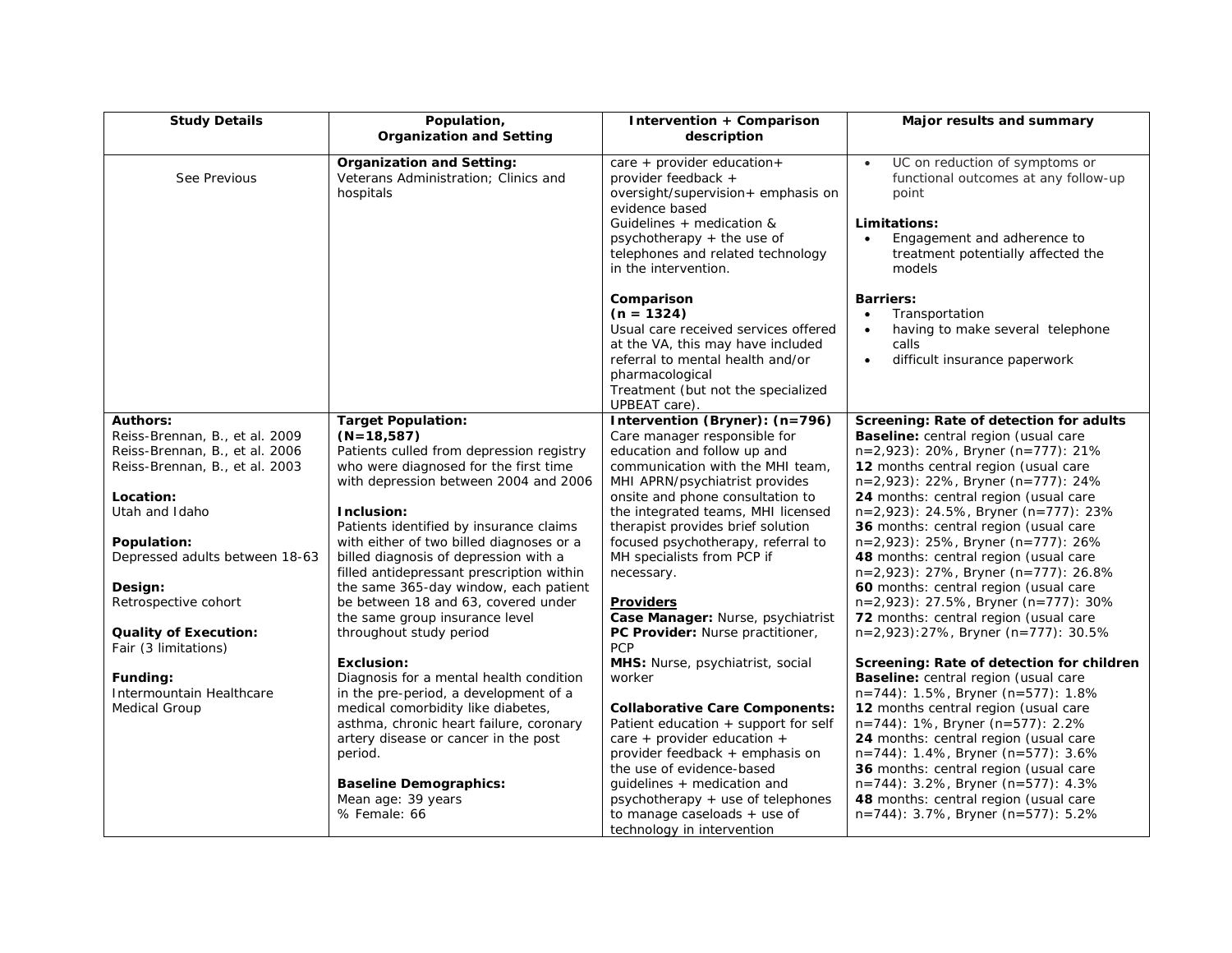| <b>Study Details</b>                                                                                                                                                                                                                                              | Population,<br><b>Organization and Setting</b>                                                                                                                                                                                                                                                                                                                                                                                                                                                                                                                                                                                                               | Intervention + Comparison<br>description                                                                                                                                                                                                                                                                                                                                                                                                                                                                                                                                                                    | Major results and summary                                                                                                                                                                                                                                                                                                                                                                                                                                                                                                                                                                                                                                                                                                                                                                             |
|-------------------------------------------------------------------------------------------------------------------------------------------------------------------------------------------------------------------------------------------------------------------|--------------------------------------------------------------------------------------------------------------------------------------------------------------------------------------------------------------------------------------------------------------------------------------------------------------------------------------------------------------------------------------------------------------------------------------------------------------------------------------------------------------------------------------------------------------------------------------------------------------------------------------------------------------|-------------------------------------------------------------------------------------------------------------------------------------------------------------------------------------------------------------------------------------------------------------------------------------------------------------------------------------------------------------------------------------------------------------------------------------------------------------------------------------------------------------------------------------------------------------------------------------------------------------|-------------------------------------------------------------------------------------------------------------------------------------------------------------------------------------------------------------------------------------------------------------------------------------------------------------------------------------------------------------------------------------------------------------------------------------------------------------------------------------------------------------------------------------------------------------------------------------------------------------------------------------------------------------------------------------------------------------------------------------------------------------------------------------------------------|
| See Previous                                                                                                                                                                                                                                                      | <b>Organization and Setting:</b><br>5 Mental health Integration and 8 non-<br>MHI Intermountain Healthcare hospital<br>facilities                                                                                                                                                                                                                                                                                                                                                                                                                                                                                                                            | Usual Care: (n=429)<br>Included those patients treated in<br>"matched" (based on patient<br>volume, practice size, urban<br>setting) non-MHI clinics                                                                                                                                                                                                                                                                                                                                                                                                                                                        | 60 months: central region (usual care<br>n=744): 4.2%, Bryner (n=577): 6.4%<br>72 months: central region (usual care<br>n=744): 5.8%, Bryner (n=577): 7%<br>Satisfaction with care: Likert scale<br><b>6</b> months: usual care $(n=26)$ : 85%<br>Bryner $(n=41)$ : 73%<br>Summary:<br>Patients in MHI clinics were 54% less<br>$\bullet$<br>likely to use high order ER services<br>Limitations:<br>Cannot generalize to non-<br>$\bullet$<br>commercially insured population due<br>to confounding<br>contamination among groups<br>$\bullet$<br><b>Economic Evaluation:</b><br>Those in an MHI clinic have a lower<br>rate of growth in average per patient<br>allowed charges for all service lines<br>except outpatient<br>psychiatry/counseling and filled<br>prescriptions for antidepressants |
| <b>Authors:</b><br>Richards et al 2008<br>Location:<br>Northern UK<br>Population:<br>Depressed adults<br>Design:<br>RCT (Cluster)<br><b>Quality of Execution:</b><br>Fair (2 limitations)<br>Funding:<br>Public - MRC grant, International<br><b>Standard RCT</b> | <b>Target Population: 24 practices</b><br>$(N=176)$<br>General practice sites were randomly<br>allocated to treatment or cluster control<br>conditions from four primary-care trusts<br>(PCT) in the northern UK,<br>stratified by PCT.<br>Inclusion:<br>Recruited patients from primary care<br>aged >18 years diagnosed as depressed<br>by a GP, confirmed by a<br>score of $\geq$ 5 on the depression section<br>of the Standard Clinical Interview for<br>DSM-IV. We only included patients with<br>a newly identified episode of major<br>depression, defined as a current episode<br>of GP-initiated treatment of not more<br>than 1 month's duration. | Intervention:<br>$(n=41)$<br>Experimental, UK-specific<br>collaborative care model.<br>Case manager worked with the GP<br>under weekly telephone supervision<br>from specialist mental health<br>medical and psychological therapies<br>clinicians. Medication support and<br>behavioral activation - a structured<br>cognitive-behaviorally based,<br>depression-specific psychological<br>intervention which has equivalent<br>efficacy to other more complex CBT<br>interventions. Ten scheduled<br>contacts over a period of 3 months,<br>predominantly using the telephone.<br>Written feedback to GPs | Depressive Symptoms: PHQ-9 Mean:<br><b>Baseline:</b> cluster control usual care $(n=35)$ :<br>18.17 (5.58)<br>intervention $(n=41)$ : 17.51 $(4.90)$<br>3 months: cluster control usual care $(n=27)$ :<br>13.8 (8.32)<br>intervention $(n=35)$ : 8.8 $(7.02)$<br>ES: mean difference/pooled SD=0.63<br>95% CI (1.07-0.18)<br>Quality of Life: CORE-OM Mean:<br><b>Baseline:</b> cluster control usual care $(n=35)$ :<br>2.12(0.55)<br>Intervention $(n=41)$ : 2.02 $(0.58)$<br>3 months: usual care cluster control<br>$(n=32): 2.12 (0.55)$<br>intervention $(n=39)$ : 2.02 $(0.58)$<br>ES: mean difference/pooled SD= 0.45<br>$95\%$ CI (1.01 – 0.11)                                                                                                                                             |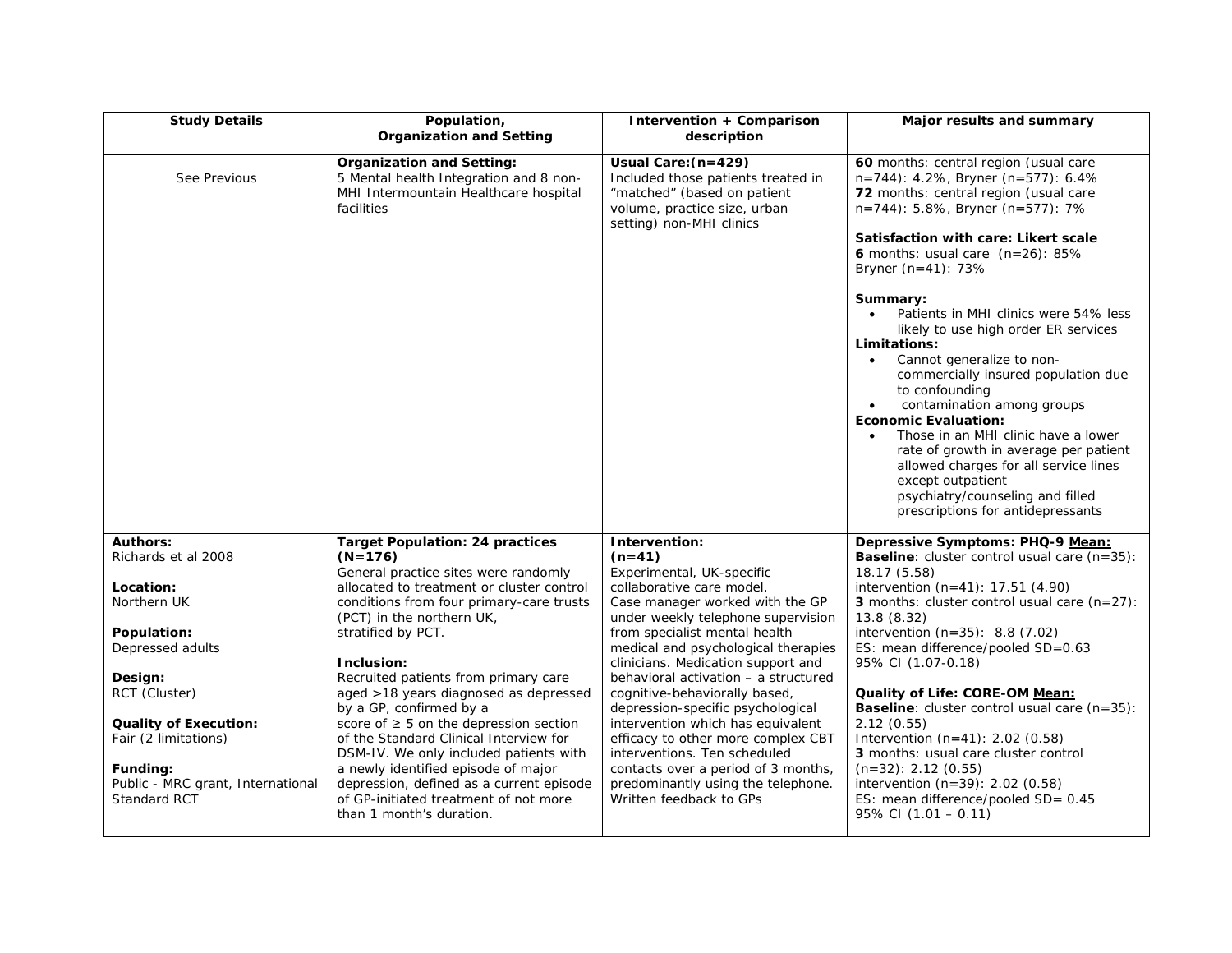| <b>Study Details</b> | Population,<br><b>Organization and Setting</b>                                                                                                                                                                                                                                                                                                                                                                                                  | Intervention + Comparison<br>description                                                                                                                                                                                                                                                                                                                                                                                                                                                                                                                                                                                                                                                                                                                                                                                                                                                                                                                                                                                  | Major results and summary                                                                                                                                                                                                                                                                                                                                                                                                                                                                                                                                                                                                                                                                                                                                                                                                                                                                                                                                                                                                                                                                                                                            |
|----------------------|-------------------------------------------------------------------------------------------------------------------------------------------------------------------------------------------------------------------------------------------------------------------------------------------------------------------------------------------------------------------------------------------------------------------------------------------------|---------------------------------------------------------------------------------------------------------------------------------------------------------------------------------------------------------------------------------------------------------------------------------------------------------------------------------------------------------------------------------------------------------------------------------------------------------------------------------------------------------------------------------------------------------------------------------------------------------------------------------------------------------------------------------------------------------------------------------------------------------------------------------------------------------------------------------------------------------------------------------------------------------------------------------------------------------------------------------------------------------------------------|------------------------------------------------------------------------------------------------------------------------------------------------------------------------------------------------------------------------------------------------------------------------------------------------------------------------------------------------------------------------------------------------------------------------------------------------------------------------------------------------------------------------------------------------------------------------------------------------------------------------------------------------------------------------------------------------------------------------------------------------------------------------------------------------------------------------------------------------------------------------------------------------------------------------------------------------------------------------------------------------------------------------------------------------------------------------------------------------------------------------------------------------------|
| See Previous         | <b>Exclusion:</b><br>Patients with post-natal, bereavement<br>or physical causes for their depression.<br>Patients reporting active suicidal plans<br>and those with a primary drug or alcohol<br>dependence.<br><b>Baseline Demographics:</b><br>Mean Age (SD): 42.63(12.33)<br>Female: 78%<br>Male: 22%<br>White: 93%<br>Other: 7%<br><b>Organization and Setting:</b><br>4 primary care trusts (24 primary care<br>practices) in northern UK | <b>Care Providers</b><br>Case Manager: Nurse, Counselor,<br>Occupational Therapist; Graduate<br>primary-care mental health<br>workers.<br>PC Provider: Primary care<br>physician<br>MHS: Psychiatrist, psychologist<br><b>Collaborative Care Components:</b><br>Support for self-care + provider<br>feedback + oversight/supervision of<br>providers + medication and<br>psychotherapy + the use of<br>telephones + the use of technology<br>to manage caseload<br>Usual Care (patient-randomized<br>$control):(n=38)$<br>Usual care management of<br>depression by patients' GPs,<br>including access to secondary<br>services, and to best practice<br>guidance published in local NHS<br>depression protocols in the trial<br>localities.<br>Usual Care cluster-randomized<br>control): $(n=35)$<br>Usual care management of<br>depression by patients' GPs,<br>including access to secondary<br>services, and to best practice<br>guidance published in local NHS<br>depression protocols in the trial<br>localities. | Quality of Life: SF-36 MCS Mean:<br><b>Baseline:</b> cluster control usual care $(n=35)$ :<br>18.64 (10.98) intervention $(n=41)$ : 19.06<br>(11.42)<br>3 months: cluster control usual care $(n=33)$ :<br>18.64 (10.98)<br>intervention (n=39): 19.06 (11.42)<br>ES: mean difference/pooled SD=0.67<br>95% CI (0.19-1.16)<br>Quality of Life: SF-36 PCS Mean:<br><b>Baseline:</b> cluster control usual care $(n=35)$ :<br>49.2 (14.18)<br>intervention (n=41): 50.8 (10.88)<br><b>3</b> months: cluster control usual care $(n=33)$ :<br>49.2 (14.18)<br>intervention $(n=39)$ : 50.8 (10.88)<br>ES: mean difference/pooled SD=0.11<br>95% CI(-0.49-0.72) p=0.694 (intervention)<br>Summary:<br>Intervention more effective than cluster<br>control on the CORE-OM and SF-36<br><b>MCS</b><br>Moderate to large effect of collaborative<br>$\bullet$<br>care<br>Limitations:<br>Substantial contamination between<br>$\bullet$<br>intervention and patient-randomized<br>control groups; less so for cluster-<br>randomized control group<br>Small sample size<br>$\bullet$<br>Ambiguous knowledge of usual care in<br>$\bullet$<br>control groups |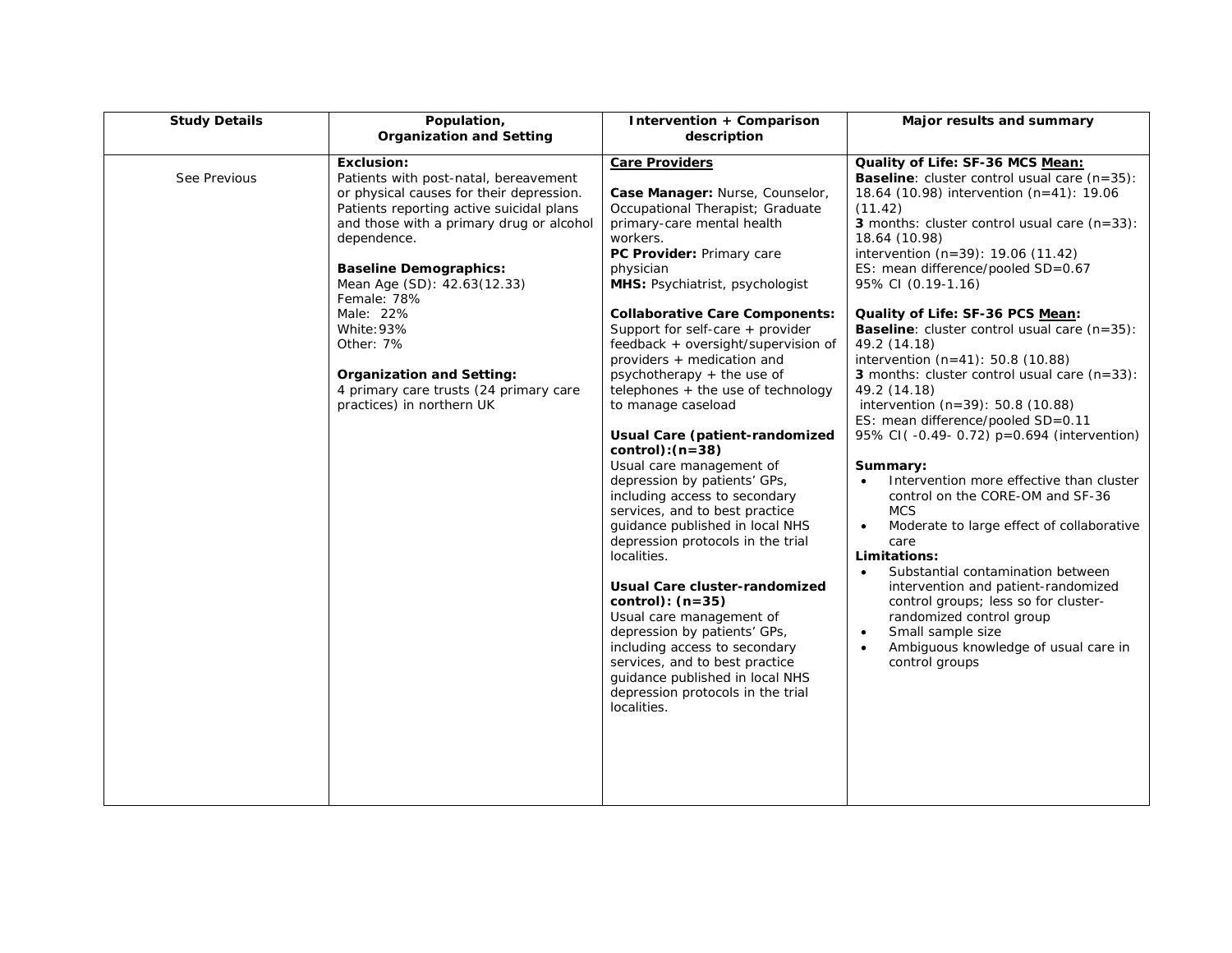| <b>Study Details</b>                | Population,<br><b>Organization and Setting</b> | Intervention + Comparison<br>description | Major results and summary                            |
|-------------------------------------|------------------------------------------------|------------------------------------------|------------------------------------------------------|
|                                     |                                                |                                          |                                                      |
| <b>Authors:</b>                     | <b>Target Population:</b>                      | Intervention:                            | Depressive Symptoms: HRS-D Mean                      |
| Rollman et al 2009                  | (N=3790)                                       | $(n=150)$                                | <b>Baseline:</b> Intervention $(n=150): 16.6 (7.3)$  |
|                                     | Patient's post-CABG who signed HIPAA           | Nurse care manager telephoned            | Usual Care (n=152): 16 (7.4)                         |
| Location:                           | consents. Researchers screened post-           | pts. to review their psychiatric         | <b>8</b> month: Intervention $(n=150):9(8.6)$        |
| Pittsburgh, PA                      | CABG patients for depression prior to          | history, provide basic                   | Usual Care (n=152): 11.4 (8.6)                       |
|                                     | hospital discharge at 2 university-            | psychoeducation about depression         | Effect: Between group difference = $3.1$             |
| Population:                         | affiliated and 5 community hospitals in        | and its effect of cardiac disease,       | 95% CI $(1.3-4.9)$ , $p = 001$                       |
| Patients that had coronary artery   | metropolitan Pittsburgh, PA.                   | and describe treatment options           | Functional Status: SF-36 MCS Mean                    |
| bypass graft surgery                |                                                | (self-care depression workbook,          | <b>Baseline:</b> Intervention $(n=150): 43.1 (12.2)$ |
|                                     | Inclusion:                                     | initiation or adjustment of              | Usual Care (n=152): 42.5 (12.3)                      |
| Design:                             | Post-CABG patients MINI score of 24 or         | antidepressant pharmacotherapy as        | <b>8</b> month Intervention $(n=150):50(12.2)$       |
| <b>RCT</b>                          | greater, speak English, have access to a       | prescribed by PCP, referral to           | Usual Care $(n=152)$ : 46.2 (13.6)                   |
|                                     | telephone                                      | mental health specialist)                | ES: Between group difference $= 3.2$                 |
| <b>Quality of Execution:</b>        |                                                |                                          | 95% CI (0.5 to 6.0), $p=.02$                         |
| Good (1 limitation)                 | <b>Exclusion:</b>                              | <b>Providers</b>                         | Functional Status: SF-36 PCS Mean                    |
|                                     | no current alcohol dependence or               | Case Manager: Nurse                      | <b>Baseline:</b> Intervention $(n=150):31.2$ (9.8)   |
| Funding:                            | other substance abuse disorder; not be         | PC Provider: Primary Care                | Usual Care (n=152): 30.3 (9.9)                       |
| NIH & UPMC endowed chair of         | in treatment with a mental health              | Physician                                | <b>8</b> month: Intervention $(n=150): 44 (9.8)$     |
| geriatric psychiatry                | specialist, express active suicidality, or     | MHS: PCP & Psychiatrist                  | Usual Care 41.4 (9.9)                                |
|                                     | have a history of psychotic illness or         |                                          | ES: Between group difference = $1.6$                 |
|                                     | bipolar disorder; be discharged home or        | <b>Collaborative Care Components:</b>    | 95% CI (-0.5 to 3.8), p=0.14                         |
|                                     | to short-term rehabilitation; and have         | Patient education + support for self     | <b>Response: 8 months: Intervention</b>              |
|                                     | no communication barriers,                     | care + provider feedback +               | (n=150):50%, Usual care (n=152):29.6%                |
|                                     |                                                | Emphasis on the use of evidence-         | ES: OR = $0.42,95\%$ CI(0.19-0.65), $p = .001$       |
|                                     | <b>Baseline Demographics:</b>                  | based quidelines/protocols +             |                                                      |
|                                     | Age 64 (10.8); Male: 54%; White:               | medication only $+$ Medication and       | Summary:                                             |
|                                     | 88%                                            | Psychotherapy $+$ the use of             | Telephone-delivered collaborative care               |
|                                     |                                                | telephones in intervention               | for treatment of post-CABG depression                |
|                                     | <b>Organization and Setting: University</b>    | Usual Care: (n=152)                      | resulted in improved HRQL, physical                  |
|                                     | and Community Hospitals                        | Patients and Physician notified          | functioning,                                         |
|                                     |                                                | about depression status                  | and mood symptoms                                    |
|                                     |                                                |                                          | Applicability:                                       |
|                                     |                                                |                                          | Medically frail persons; rural areas.                |
|                                     |                                                |                                          |                                                      |
| <b>Authors:</b>                     | Target population:                             | Intervention: (n= 331)                   | Rate of remission/recovery : CES-D                   |
| Schrader et al 2005                 | (N=2,113)                                      | <b>IDACC</b> Intervention                | <b>12</b> months: usual care $(n=298)$ : 39%         |
|                                     | Patients aged between 18 and 84 years          | In addition to usual care:               | Intervention $(n=274)$ : 40%                         |
| Location:                           | and admitted to cardiology units for           | 1. The patient was referred to the       | ES: $1\%$ , $p=0.043$                                |
| 4 teaching hospitals in the city of | myocardial infarction, unstable angina,        | hospital Liaison Psychiatrist and        | Proportion-moderate to severe:                       |
| Adelaide, in the state of South     | arrhythmia, congestive heart failure,          | <b>Cardiac Rehabilitation Nurse</b>      | <b>Baseline:</b> usual care (n=338): 46%             |
| Australia                           | coronary artery bypass graft surgery or        | 2. The General Practitioner (GP)         | Intervention $(n=331)$ : 44%                         |
|                                     | angioplasty was eligible for inclusion.        | was notified of patients' Depressive     | 12 months: usual care $(n=298):35\%$                 |
| Design:                             |                                                | Symptoms and given evidence              | Intervention $(n=274)$ : 25%                         |
| RCT, nested within a prospective    | Inclusion:                                     | based guidelines for managing            | 95% CI (0.54, 0.96), RR = 0.72, ES: 8%               |
| cohort                              | Men and women were eligible to                 | depression in cardiac patients.          |                                                      |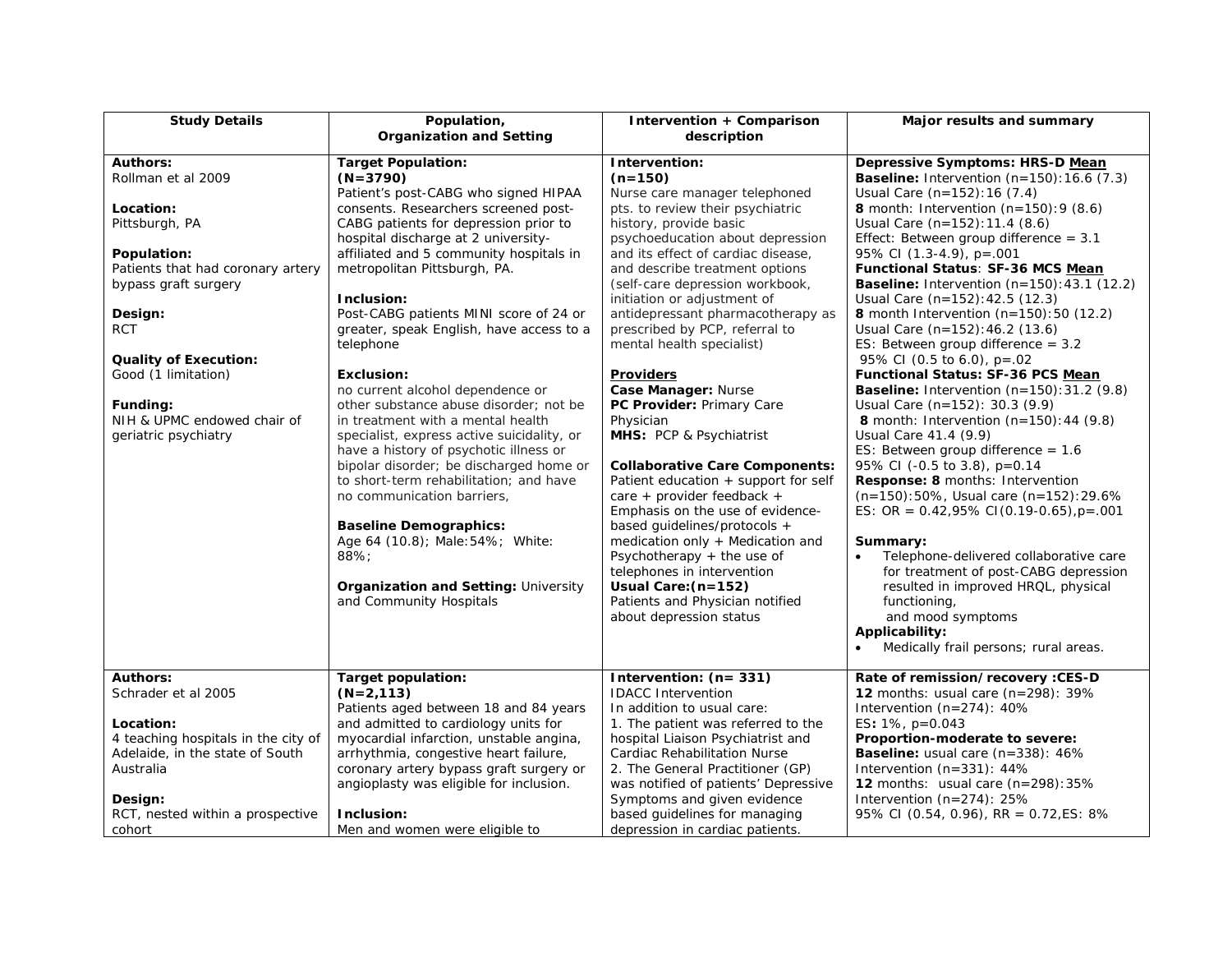| <b>Study Details</b>                                                                                        | Population,                                                                                                                                                                                                                                                                                                                                                                                                                                                                                                                                                                                                                                                                                                                                                                                                                                                                                                                                                                                                                                                                                | Intervention + Comparison                                                                                                                                                                                                                                                                                                                                                                                                                                                                                                                                                                    | Major results and summary                                                                                                                                                                                                                                                                                                                                                                                                                                                                                                                                                                                                                                                                                                                                                                                                                                                                                                                                                                                                           |
|-------------------------------------------------------------------------------------------------------------|--------------------------------------------------------------------------------------------------------------------------------------------------------------------------------------------------------------------------------------------------------------------------------------------------------------------------------------------------------------------------------------------------------------------------------------------------------------------------------------------------------------------------------------------------------------------------------------------------------------------------------------------------------------------------------------------------------------------------------------------------------------------------------------------------------------------------------------------------------------------------------------------------------------------------------------------------------------------------------------------------------------------------------------------------------------------------------------------|----------------------------------------------------------------------------------------------------------------------------------------------------------------------------------------------------------------------------------------------------------------------------------------------------------------------------------------------------------------------------------------------------------------------------------------------------------------------------------------------------------------------------------------------------------------------------------------------|-------------------------------------------------------------------------------------------------------------------------------------------------------------------------------------------------------------------------------------------------------------------------------------------------------------------------------------------------------------------------------------------------------------------------------------------------------------------------------------------------------------------------------------------------------------------------------------------------------------------------------------------------------------------------------------------------------------------------------------------------------------------------------------------------------------------------------------------------------------------------------------------------------------------------------------------------------------------------------------------------------------------------------------|
|                                                                                                             | <b>Organization and Setting</b>                                                                                                                                                                                                                                                                                                                                                                                                                                                                                                                                                                                                                                                                                                                                                                                                                                                                                                                                                                                                                                                            | description                                                                                                                                                                                                                                                                                                                                                                                                                                                                                                                                                                                  |                                                                                                                                                                                                                                                                                                                                                                                                                                                                                                                                                                                                                                                                                                                                                                                                                                                                                                                                                                                                                                     |
| <b>Quality of Execution:</b><br>Fair (2 limitations)<br>Funding:<br>South Australia Department of<br>Health | participate in the study if they were<br>(a) admitted to a cardiac unit in one of<br>the 4 major teaching hospitals in<br>Adelaide, South Australia during the<br>IDACC study period from Aug 2000 to<br>Dec 2001, with a 6 month extension in<br>one hospital:<br>Royal Adelaide Hospital (Aug 2000 - Dec<br>2001)<br>Flinders Medical Centre (Oct 2000 - June<br>2002)<br>The Queen Elizabeth Hospital (Feb 2001<br>- Dec 2001)<br>Lyell McEwin Health Service (Mar 2001 -<br>Dec 2001)<br>(b) with cardiac admission reason:<br>* myocardial infarction,<br>* unstable angina,<br>* arrhythmia,<br>* congestive heart failure,<br>* angioplasty, or<br>* coronary artery bypass graft<br>surgery (CABG)<br>$(c)$ aged 18 - 84 years.<br><b>Exclusion:</b><br>Language difficulties prevented<br>them from completing the self-<br>report questionnaires<br>Serious physical or cognitive<br>impairment.<br><b>Baseline Demographics:</b><br>Total Mean age (SD): 62.2 (12.4)<br>Depressed Female (%): 37.1%<br><b>Organization and Setting</b><br>Teaching hospitals, cardiac care unit | 3. Psychiatrist advice was provided<br>to support GP management of co-<br>morbid depression via Case<br>Conference or Telephone Advice.<br><b>Providers</b><br>Case Manager: Nurse<br>PC Provider: PCP<br><b>MHS: Psychiatrist</b><br><b>Collaborative Care Components:</b><br>Patient education + Provider<br>education + Provider feedback +<br>Oversight/Supervision of Providers<br>+ Emphasis on the use of evidence-<br>based guidelines/protocols +<br>Medication only + The use of<br>telephones and related-technology<br>in the intervention<br>Comparison: (n= 338)<br>Usual Care | Mild depression to moderate/severe:<br>12 months: usual care $(n=136)$ : 24%<br>Intervention $(n=125)$ : 10%<br>ES: 14%, p=0.025<br>Rate of remission/recovery (from<br>moderate/severe):<br>12 months: usual care $(n=101)$ : 30%<br>Intervention $(n=88)$ : 30%<br>ES: 0%<br>From moderate/severe to<br>moderate/severe:<br><b>Baseline:</b> usual care $(n=154)$ : 100%<br>Intervention $(n=144)$ : 100%<br>12 months: usual care $(n=101):50\%$<br>Intervention $(n=88)$ : 40%<br>ES: 10%<br>Summary<br>The intervention prevented mild<br>depression from developing into<br>moderate to severe depression.<br>It also demonstrated a reduction in<br>depression severity in cardiac patients<br>12 months after hospitalization.<br><b>Barriers</b><br>Even with substantial infrastructure<br>supporting the project, in-patient visits by<br>psychiatry liaison and the cardiac<br>rehabilitation nurse, followed by<br>multidisciplinary EPC case conferences, were<br>logistically complex and difficult to<br>implement. |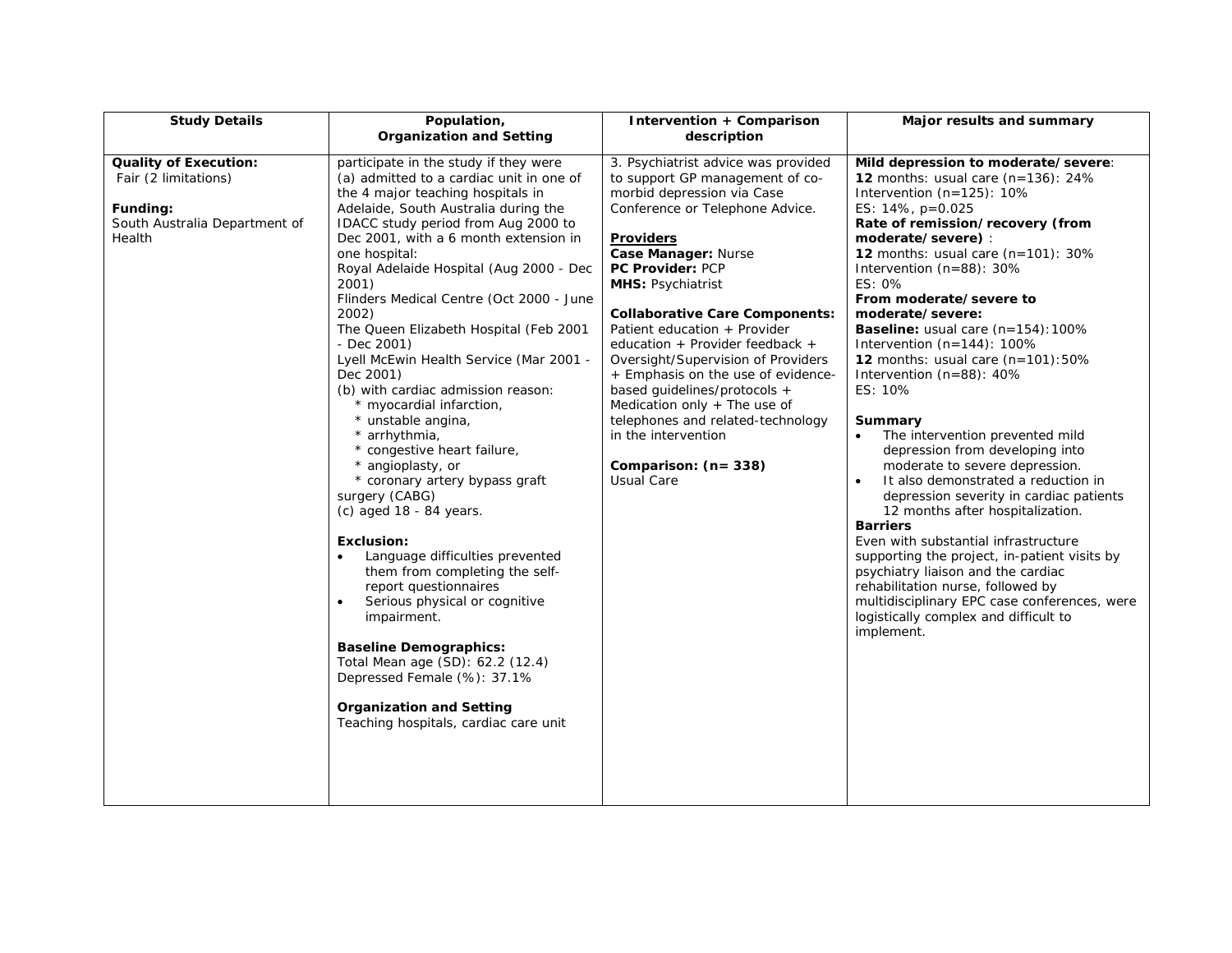| <b>Study Details</b>                                                                                                                                                                                                                                                                                    | Population,<br><b>Organization and Setting</b>                                                                                                                                                                                                                                                                                                                                                                                                                                                                                                                                                                                                                                                                                                                                                                                                                                                                                                                                                                                                                                                                                                                                                                                                                                               | Intervention + Comparison<br>description                                                                                                                                                                                                                                                                                                                                                                                                                                                                                                                                                                                                                                               | Major results and summary                                                                                                                                                                                                                                                                                                                                                                                                                                                                                                                                                                                                                                                                                                                                                                                                                                                                                                                                                                                                                                                                                                                                                                                                                                                                                                                                                                                                                                                                                                                                                       |
|---------------------------------------------------------------------------------------------------------------------------------------------------------------------------------------------------------------------------------------------------------------------------------------------------------|----------------------------------------------------------------------------------------------------------------------------------------------------------------------------------------------------------------------------------------------------------------------------------------------------------------------------------------------------------------------------------------------------------------------------------------------------------------------------------------------------------------------------------------------------------------------------------------------------------------------------------------------------------------------------------------------------------------------------------------------------------------------------------------------------------------------------------------------------------------------------------------------------------------------------------------------------------------------------------------------------------------------------------------------------------------------------------------------------------------------------------------------------------------------------------------------------------------------------------------------------------------------------------------------|----------------------------------------------------------------------------------------------------------------------------------------------------------------------------------------------------------------------------------------------------------------------------------------------------------------------------------------------------------------------------------------------------------------------------------------------------------------------------------------------------------------------------------------------------------------------------------------------------------------------------------------------------------------------------------------|---------------------------------------------------------------------------------------------------------------------------------------------------------------------------------------------------------------------------------------------------------------------------------------------------------------------------------------------------------------------------------------------------------------------------------------------------------------------------------------------------------------------------------------------------------------------------------------------------------------------------------------------------------------------------------------------------------------------------------------------------------------------------------------------------------------------------------------------------------------------------------------------------------------------------------------------------------------------------------------------------------------------------------------------------------------------------------------------------------------------------------------------------------------------------------------------------------------------------------------------------------------------------------------------------------------------------------------------------------------------------------------------------------------------------------------------------------------------------------------------------------------------------------------------------------------------------------|
| Study:<br>Sharpe et al 2004<br>Location:<br>Edinburgh, UK<br>Population:<br>Depressed adults<br>Design:<br>Cohort study (nonrandomized)<br><b>Quality of Execution:</b><br>Fair (3 limitations)<br>Funding:<br>NHS Research and<br>Development/Cancer Research<br>Campaign Cancer Research<br>Programme | <b>Target Population:</b><br>$(N=196)$<br>Patients with MDD came from breast,<br>gynecological, bladder, prostate,<br>testicular and colorectal clinics at the<br>Edinburgh Cancer Centre between Sept.<br>'99 and Sept. 2000 using a screening<br>procedure described in the companion<br>paper Sharpe et al, 2003. Patients<br>recruited between 1999 and Feb. 2000<br>were assigned to the 'usual care only'<br>group and those recruited from March<br>2000 to Aug. 2000 were assigned to the<br>'usual care plus the experimental<br>intervention' group.<br>Inclusion:<br>Patients with MDD from consecutive<br>attendants at breast, gynecological,<br>bladder, prostate, testicular and<br>colorectal clinics<br>Exclusion:<br>Oncologist determines pt. will not<br>survive to follow-up or a complicated or<br>uncontrolled medical problem or a<br>complicating psychological diagnosis, a<br>history of continuous depression for<br>more than 1 year prior to cancer<br>diagnosis or difficulty in communicating<br>or currently receiving specialist<br>treatment from a psychiatrist or<br>psychologist<br><b>Baseline Demographics:</b><br>Mean Age (SD): 58(10.6)<br>Female N (%): 28 (93.3)<br>Male N (%): 2 (6.7)<br>Organization and Setting: Edinburgh<br>Cancer Centre | Intervention:<br>$(n=30)$<br>Pts. received education about<br>depression, up to ten 30-min<br>problem-solving therapy sessions<br>from 2-16 weeks, encouraged anti-<br>depressant discussion with GP,<br>coordination and monitoring of MDD<br>treatment<br><b>Care Providers:</b><br>Case Manager: Nurse<br>PC Provider: PCP<br><b>MHS:</b> Psychiatrist, psychologist<br><b>Collaborative Care Components:</b><br>Patient education+ provider<br>education+ supervision of<br>providers+ medication and<br>psychotherapy+ telephones +<br>technology to manage caseload<br><b>Usual Care:</b><br>$(n=30)$<br>GP, oncologist told to manage MDD<br>patients "as they normally would". | Depressive Symptoms: SCID (%)<br>No MDD:<br>3 months: usual care $(n=28):32\%$<br>intervention $(n=28): 71\%$<br>ES: 39.3,95% CI(7.9-56)<br>6 months: usual care $(n=26):42\%$<br>intervention (n=26): 81%<br>ES: 38.5, 95% CI(5.4-57)<br>Number of symptoms: Mean(SD)<br><b>Baseline:</b> usual care $(n=30)$ : 6.5(1.3)<br>intervention $(n=30)$ : 6.4(1.2)<br>ES: 0, 95% CI (-0.7to 0.5)<br><b>3</b> months: usual care $(n=28)$ : 5.5(2.2)<br>intervention $(n=30)$ : 3.1 $(2.4)$<br>ES: 2.3, 95% CI (-3.6 to -1.1)<br><b>6</b> months: usual care $(n=26)$ : 4.9(2.2)<br>intervention $(n=26)$ : 2.6(2.3)<br>ES: 2.2, 95%<br>Quality of life: HADS Mean (SD)<br><b>HADS self-rated anxiety:</b><br><b>Baseline:</b> control $(n=30)$ : 12.8 $(3.6)$<br>intervention $(n=30)$ : 12.9(3.1)<br>ES: 0, 95% CI(-1.9-2.0)<br>3 months: usual care $(n=27)$ : 12.6(3.6)<br>intervention $(n=27): 7.7(4.1)$<br>ES: $4.8, 95\%$ CI(-7.1-(-2.6))<br><b>6</b> months: usual care $(n=26):11.7(3.7)$<br>intervention $(n=26): 7.9(4.7)$<br>ES: 3.8, 95% CI(-6.6-(-0.9))<br>HADS self-rated depression: Mean<br><b>Baseline:</b> usual care $(n=30):10.3(4.0)$<br>intervention $(n=30): 10.4(3.6)$<br>ES: 0, 95% CI(-1.8-2.0)<br>3 months: usual care $(n=27)$ : 10.6(3.7)<br>intervention $(n=27)$ : 7.0(4.4)<br>ES: 3.5, 95% CI(-5.9 to -1.1)<br><b>6</b> months: usual care $(n=26)$ : 9.6(4.7)<br>intervention $(n=26)$ : 7.0(4.1)<br>ES: 2.7, 95% CI(-5.5-0.1)<br>Summary:<br>Nurse-delivered intervention is feasible,<br>produces substantially better outcomes<br>for patients. |
|                                                                                                                                                                                                                                                                                                         |                                                                                                                                                                                                                                                                                                                                                                                                                                                                                                                                                                                                                                                                                                                                                                                                                                                                                                                                                                                                                                                                                                                                                                                                                                                                                              |                                                                                                                                                                                                                                                                                                                                                                                                                                                                                                                                                                                                                                                                                        |                                                                                                                                                                                                                                                                                                                                                                                                                                                                                                                                                                                                                                                                                                                                                                                                                                                                                                                                                                                                                                                                                                                                                                                                                                                                                                                                                                                                                                                                                                                                                                                 |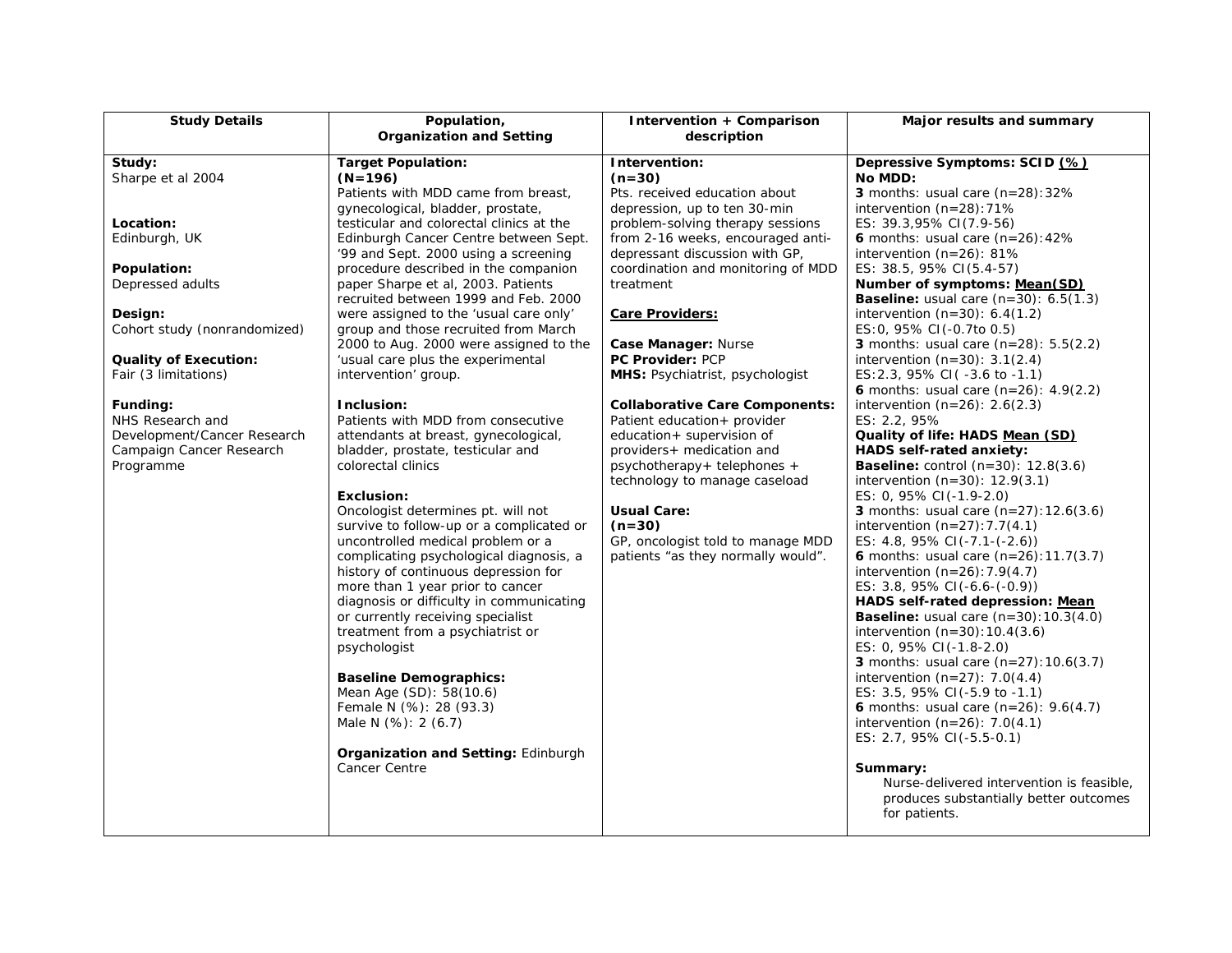| <b>Study Details</b>             | Population,<br><b>Organization and Setting</b> | Intervention + Comparison<br>description | Major results and summary                                                                                                                                                                                                                                    |
|----------------------------------|------------------------------------------------|------------------------------------------|--------------------------------------------------------------------------------------------------------------------------------------------------------------------------------------------------------------------------------------------------------------|
| See Previous                     | See Previous                                   | See Previous                             | Limitations:<br>Participants were predominately<br>females with inactive breast cancer,<br>limiting generalizability.<br>Small sample size, only one nurse<br>$\bullet$<br>administered intervention:<br>Effectiveness of treatment is limited.<br>$\bullet$ |
| <b>Authors:</b>                  | <b>Target Population:</b>                      | Intervention:                            | Depressive Symptoms:HSCL-20 Mean                                                                                                                                                                                                                             |
| Simon et al 2006                 | $(N=217)$                                      | $(n=103)$                                | <b>Baseline:</b> usual care $(n=104):1.57(0.71)$                                                                                                                                                                                                             |
|                                  | Participants were enrolled in 2002 at          | Care managers contacted pts. 3           | Intervention $(n=103)$ : 1.61 $(0.68)$                                                                                                                                                                                                                       |
| Location:                        | four group-model behavioral health             | times during 6 month period,             | ES: $t-test = 0.39$                                                                                                                                                                                                                                          |
| Washington and Northern Idaho    | clinics of Group Health Cooperative, a         | assessed Depressive Symptoms,            | 6 months: usual care $(n=94):1.08$                                                                                                                                                                                                                           |
|                                  | prepaid health plan serving over               | use of anti- depressant medication,      | intervention $(n=94):0.95$                                                                                                                                                                                                                                   |
| Population:                      | 500,000 patients.                              | side effects. Contacted 3 and 6          | ES: adjusted difference=0.13,                                                                                                                                                                                                                                |
| Adult behavioral health clinic   |                                                | months into study for blinded            | 95% CI(-0.7, 0.31)                                                                                                                                                                                                                                           |
| outpatients                      | Inclusion:                                     | telephone assessment. Global             | Rate of Remission/Recovery:                                                                                                                                                                                                                                  |
|                                  | Age 18 and over. Received a new                | improvement self-rated                   | 6 months: usual care $(n=94):37\%$                                                                                                                                                                                                                           |
| Design:                          | antidepressant prescription from a             | measurement and SCL-20 taken             | intervention $(n=91):41\%$                                                                                                                                                                                                                                   |
| <b>RCT</b>                       | psychiatrist (no antidepressant use in         |                                          | Self-rating of "much improved" or "very                                                                                                                                                                                                                      |
|                                  | the past 90 days), received a visit            | <b>Providers</b>                         | much improved"                                                                                                                                                                                                                                               |
| <b>Quality of Execution:</b>     | diagnosis of a depressive disorder in the      |                                          | 6 months: usual care $(n=94):52\%$                                                                                                                                                                                                                           |
| Good (1 limitation)              | past 30 days, and had no recorded              | Case Manager:                            | intervention $(n=91):57\%$                                                                                                                                                                                                                                   |
|                                  | diagnosis of bipolar disorder or               | <b>Registered Nurse</b>                  | Adequate filled prescription                                                                                                                                                                                                                                 |
| Funding:<br>NIMH, Lilly Research | schizophrenia in the past two years.           | PC Provider:                             | 6 months: usual care $(n=97)$ : 55%                                                                                                                                                                                                                          |
| Laboratories                     | Exclusion:                                     | Psychiatrist<br>MHS:                     | intervention (n=98): 64%<br>ES: $x$ -squared=1.88                                                                                                                                                                                                            |
|                                  | A score on the SCL depression scale that       | Psychiatrist, Registered Nurse           |                                                                                                                                                                                                                                                              |
|                                  | was less than .5 (that is, remission of        |                                          | Summary:                                                                                                                                                                                                                                                     |
|                                  | depression), regular use of                    | <b>Collaborative Care Components:</b>    | Care management intervention has no<br>$\bullet$                                                                                                                                                                                                             |
|                                  | antidepressant medication in the prior         | Provider education +                     | significant effect on SCL-20 scores,                                                                                                                                                                                                                         |
|                                  | 90 days (that is, the index prescription       | oversight/supervision of providers       | probability of 50% improvement,                                                                                                                                                                                                                              |
|                                  | was not actually a new prescription),          | + medication and psychotherapy +         | patient-reported improvement at six                                                                                                                                                                                                                          |
|                                  | and cognitive, language, or hearing            | use of telephones $+$ use of             | months                                                                                                                                                                                                                                                       |
|                                  | impairment severe enough to preclude           | technology to manage caseload            | Care management patients made more<br>$\bullet$                                                                                                                                                                                                              |
|                                  | participation                                  |                                          | medication management visits over six                                                                                                                                                                                                                        |
|                                  |                                                | Usual Care: (n=104)                      | months                                                                                                                                                                                                                                                       |
|                                  | <b>Baseline Demographics:</b>                  | Contacted 3 and 6 months into            | No significant differences in rates of<br>$\bullet$                                                                                                                                                                                                          |
|                                  | Mean Age (SD): 41(15); Female N (%):           | study for blinded telephone              | adequate medication treatment                                                                                                                                                                                                                                |
|                                  | 71(69%); Male N (%): 32(31%);                  | assessment. Global improvement           | Care management program does not<br>$\bullet$                                                                                                                                                                                                                |
|                                  | Caucasian N (%): 92(89)                        | self-rated measurement and SCL-          | significantly improve clinical outcomes                                                                                                                                                                                                                      |
|                                  |                                                | 20 taken. This was only contact by       | for patients starting antidepressant                                                                                                                                                                                                                         |
|                                  | <b>Organization and Setting:</b>               | study implementers, usual care           | medication                                                                                                                                                                                                                                                   |
|                                  | Group-model outpatient behavioral              | otherwise.                               |                                                                                                                                                                                                                                                              |
|                                  | health clinics                                 |                                          |                                                                                                                                                                                                                                                              |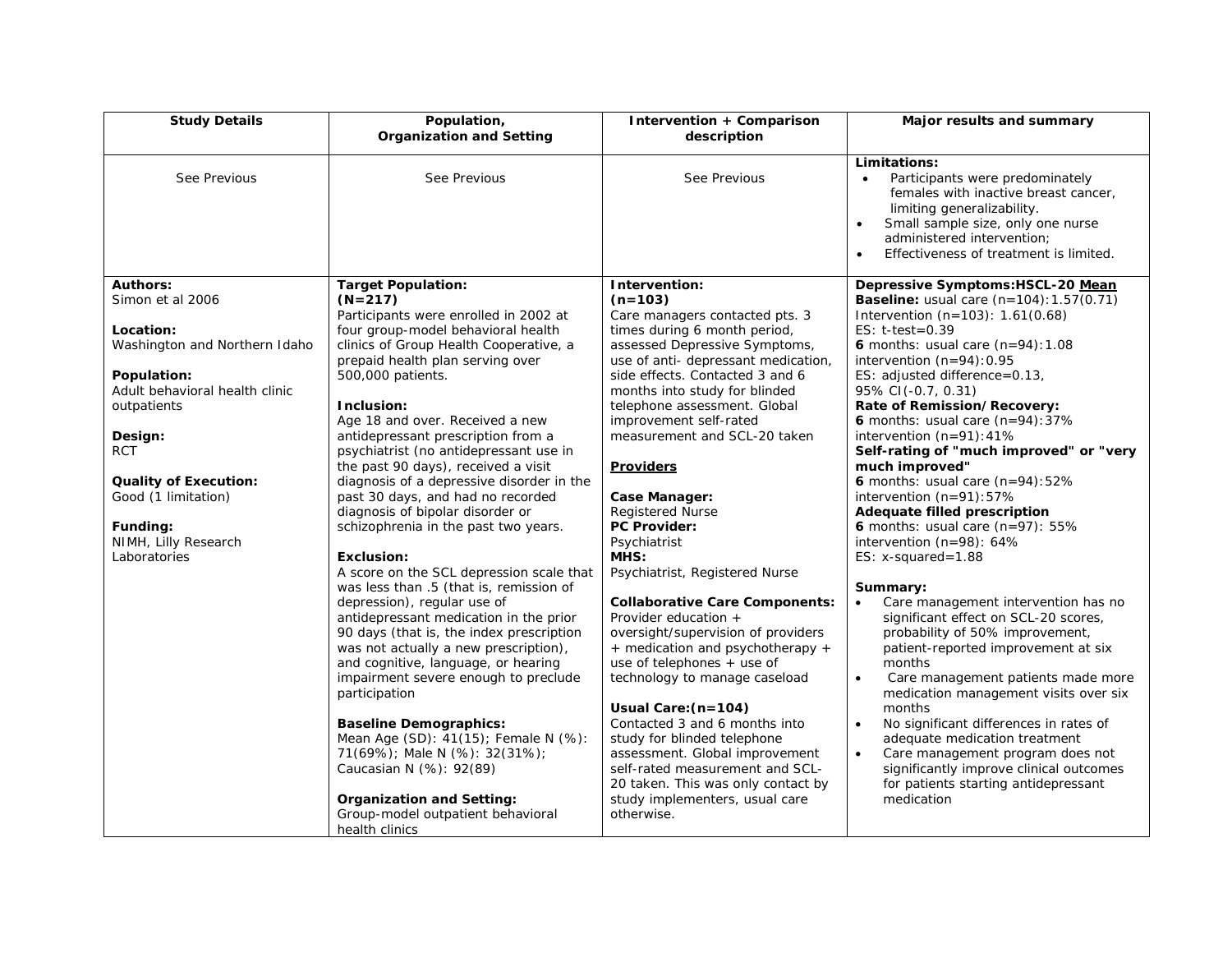| <b>Study Details</b>                                                        | Population,<br><b>Organization and Setting</b>                                                                                                                                                                                                                                                                                                                                                                                                                              | Intervention + Comparison<br>description                                                                                                                                                                                                                                                                                                                                                                                                        | Major results and summary                                                                                                                                                                                                                                                                                                                                                                                                                                                                                                                                                                                                                                         |
|-----------------------------------------------------------------------------|-----------------------------------------------------------------------------------------------------------------------------------------------------------------------------------------------------------------------------------------------------------------------------------------------------------------------------------------------------------------------------------------------------------------------------------------------------------------------------|-------------------------------------------------------------------------------------------------------------------------------------------------------------------------------------------------------------------------------------------------------------------------------------------------------------------------------------------------------------------------------------------------------------------------------------------------|-------------------------------------------------------------------------------------------------------------------------------------------------------------------------------------------------------------------------------------------------------------------------------------------------------------------------------------------------------------------------------------------------------------------------------------------------------------------------------------------------------------------------------------------------------------------------------------------------------------------------------------------------------------------|
| See Previous                                                                | See Previous                                                                                                                                                                                                                                                                                                                                                                                                                                                                | See Previous                                                                                                                                                                                                                                                                                                                                                                                                                                    | Limitations:<br>Sample size not adequate to detect<br>$\bullet$<br>small differences in clinical outcomes,<br>Intervention not intense enough to<br>$\bullet$<br>determine efficacy of treatment                                                                                                                                                                                                                                                                                                                                                                                                                                                                  |
| <b>Authors:</b><br>Simon et al 2007<br>Location:<br><b>Washington State</b> | Target Population: (N=9063)<br>The PATHWAYS study was conducted at<br>9 primary care clinics of Group Health<br>Cooperative (GHC). A randomized trial<br>of a systematic depression treatment<br>program for people with comorbid                                                                                                                                                                                                                                           | <b>Intervention (PATHWAYS):</b><br>$(n=165)$<br>Tri-modal stepped-care model using<br>psychotherapy or pharmacotherapy.<br>In-person or telephone contact<br>twice a month. Physician prescribed                                                                                                                                                                                                                                                | Depressive Symptoms: SCL-90 Mean<br><b>Baseline:</b> usual care $(n=164): 1.63(0.46)$<br>PATHWAYS (n=165): 1.71(0.51)<br>ES: $t-test = 1.39$ , $p=0.17$<br>6 months: usual care $(n=146)$ : 1.25<br>PATHWAYS (n=147): 1.15                                                                                                                                                                                                                                                                                                                                                                                                                                        |
| Population:<br>Depressed adults with diabetes<br>mellitus                   | depression and diabetes. Participants<br>were identified by a population based<br>depression screening program.                                                                                                                                                                                                                                                                                                                                                             | meds, depression nurse followed-up<br>with supervision by study<br>psychiatrists. Follow up reduced to<br>every 2 months, until the 12 month                                                                                                                                                                                                                                                                                                    | 12 months: usual care (n=145): 1.20<br>PATHWAYS (n=146): 1.05<br>ES: mean difference= $0.23$ , p= $0.03$<br>24 months: usual care (n=140): 1.22                                                                                                                                                                                                                                                                                                                                                                                                                                                                                                                   |
| Design:<br><b>RCT</b>                                                       | Inclusion:<br>A Hopkins Symptom Checklist (SCL)<br>depression score of 1.1 or greater at the                                                                                                                                                                                                                                                                                                                                                                                | follow-up. Treatment followed<br>protocol of IMPACT late-life<br>depression trial.                                                                                                                                                                                                                                                                                                                                                              | PATHWAYS (n=141): 1.10<br>ES: mean difference=0.20, $p=0.048$                                                                                                                                                                                                                                                                                                                                                                                                                                                                                                                                                                                                     |
| <b>Quality of Execution:</b><br>Good (1 limitation)<br>Funding:             | second screening (indicating at least<br>moderate Depressive Symptoms). Also,<br>patients were ambulatory, were English<br>speaking, had adequate hearing to                                                                                                                                                                                                                                                                                                                | <b>Providers</b><br>Case Manager: Nurse<br>PC Provider: Primary care                                                                                                                                                                                                                                                                                                                                                                            | Summary:<br>Intervention group accumulated 61<br>$\bullet$<br>additional free days of depression<br>Intervention group had outpatient health<br>$\bullet$                                                                                                                                                                                                                                                                                                                                                                                                                                                                                                         |
| <b>NIMH</b>                                                                 | complete a telephone interview, and<br>planned to continue to be enrolled in<br>GHC during the next year.                                                                                                                                                                                                                                                                                                                                                                   | physician<br>MHS: Psychiatrist, psychologist                                                                                                                                                                                                                                                                                                                                                                                                    | services costs that were \$314 less on<br>average than control<br>Limitations:                                                                                                                                                                                                                                                                                                                                                                                                                                                                                                                                                                                    |
|                                                                             | Exclusion:<br>Low depression scores, recent<br>psychiatric treatment, indications of a<br>bipolar or psychotic disorder, cognitive<br>impairment, or plans to move or for<br>disenrollment from the health plan.<br><b>Baseline Demographics:</b><br>intervention group<br>Mean age (SD): 58 (12)<br>Female 35%<br>White 71%; diabetes 96%<br>History of depression: 53%<br><b>Organization and Setting:</b><br>9 primary care clinics of Group Health<br>Cooperative (GHC) | <b>Collaborative Care Components:</b><br>Provider feedback +<br>oversight/supervision of providers<br>+ emphasis on the use of evidence-<br>based guidelines/protocols +<br>medication only + psychotherapy<br>only + medication and<br>psychotherapy $+$ the use of<br>telephones and related technology<br>+ the use of technology to manage<br>caseload<br>Usual Care: $(n=164)$<br>Continued usual care without any<br>special intervention | Contamination between groups<br>$\bullet$<br>$\bullet$<br>Cannot distinguish specific effects from<br>antidepressant medication or<br>psychotherapy from nonspecific effects<br>from supportive healthcare personnel<br>Cannot generalize due to special<br>$\bullet$<br>population studied<br><b>Research Gaps:</b><br>Effectiveness level of graduate primary<br>care mental health workers providing<br>case mgmt of depressed UK patients<br>needs to be studied more.<br><b>Economic Evaluation:</b><br>When an additional day free of<br>$\bullet$<br>depression is valued at \$10, the net<br>economic benefit of the intervention is<br>\$952 per patient |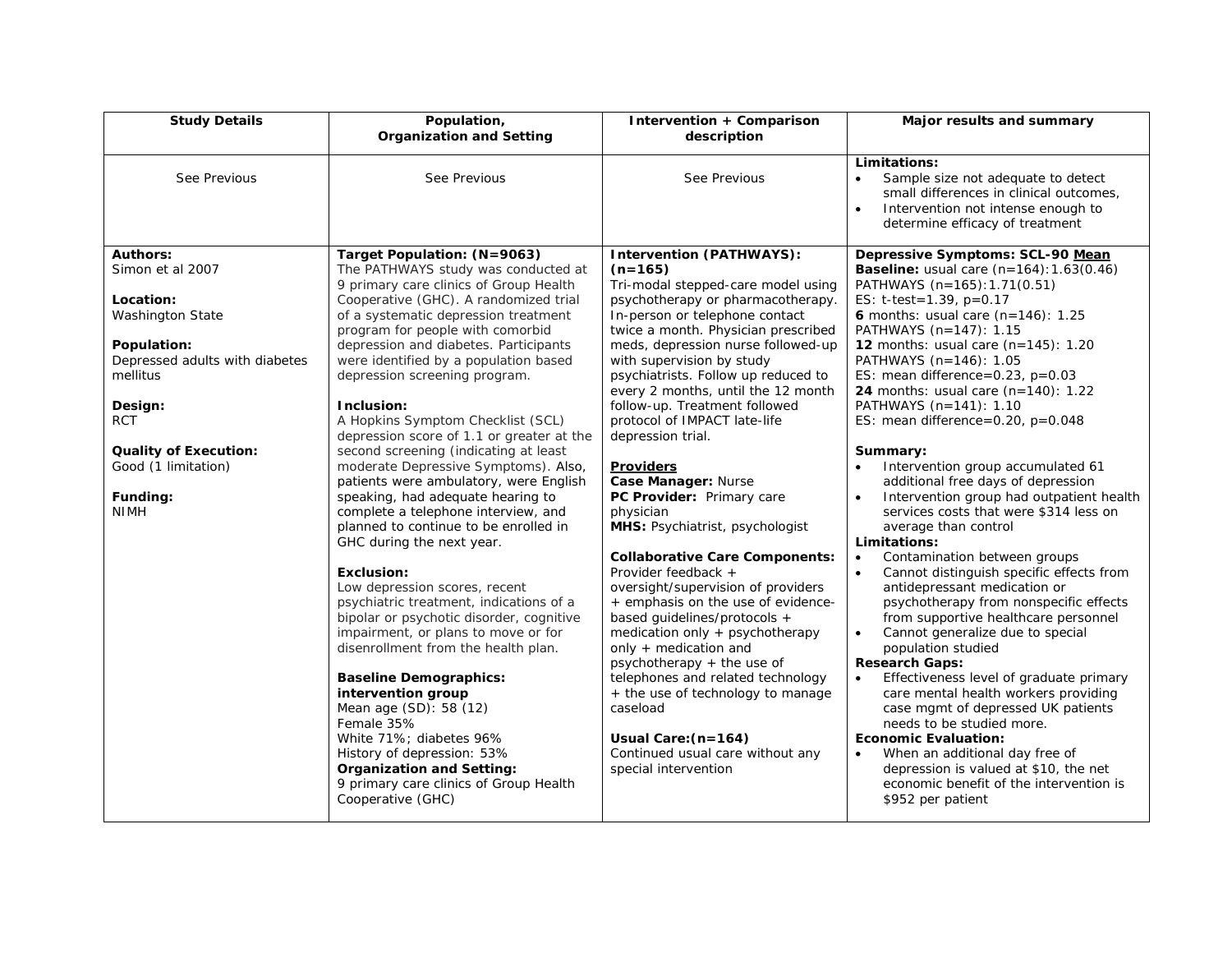| <b>Study Details</b>             | Population,                              | Intervention + Comparison             | Major results and summary                         |
|----------------------------------|------------------------------------------|---------------------------------------|---------------------------------------------------|
|                                  | <b>Organization and Setting</b>          | description                           |                                                   |
| <b>Authors:</b>                  | <b>Target Population:</b>                | Intervention:                         | Depressive Symptoms: BDI: Mean                    |
| Smit et al 2006                  | $(N=397)$                                | $(n=44)$                              | <b>Baseline:</b>                                  |
|                                  | Adult patients in 55 practices that have | DRP is a psychoeducational            | DRP (n=112) 20.6 (9.32),                          |
| Depression Recurrence            | recurrent major depression               | intervention that promotes a          | Care as Usual (n=72) 18.9 (9.49).                 |
| Prevention (DRP) vs. Care as     |                                          | relationship between the patient, a   | Recovery:                                         |
| Usual                            | Inclusion:                               | prevention specialist and PCP.        | 6 months: DRP ( $n=96$ ) 61%, CAU ( $n=62$ )      |
|                                  | Current (i.e. present in the past 2-12   | Attempts to reduce the recurrence     | 68%.                                              |
| Location:                        | weeks) diagnosis of major depression     | of depression by increasing           | <b>Remission:</b>                                 |
| City of Groningen, in the        | according to DSM-IV criteria.            | patients' self-efficacy to cope with  | DRP(n=96) 28%, CAU (n=62) 25%                     |
| northern part of The Netherlands |                                          | Depressive Symptoms. Uses pro-        | <b>Adherence:</b>                                 |
|                                  | Exclusion:                               | active measures, stress-              | <b>Baseline</b> : DRP (n=112) 74%,                |
| Population:                      | Younger than 17 years and older than     | management strategies and skills to   | CAY (n=72) 76%                                    |
| 18 years of age to 70            | 70 years of age, a life-threatening      | identify relapse or recurrence.       | 3 months DRP (n=102) 70%,                         |
|                                  | medical condition, psychotic disorder,   | Three individual face-to-face         | CAU (n=64) 72%                                    |
| Design:                          | dementia, and a primary addiction to     | sessions with a trained prevention    | 6 months DRP ( $n=96$ ) 59%,                      |
| <b>RCT</b>                       | alcohol or psychotropic drugs. Pregnant/ | specialist, followed by four          | CAU ( $n=62$ ) 60%                                |
|                                  | nursing; if receiving treatment for      | telephone calls per year for a 3-     | Healthcare Utilization: > 1 visit to PCP          |
| <b>Quality of Execution:</b>     | depression elsewhere.                    | year period.                          | <b>3</b> months: DRP: $(n=102)$ 85%, CAU $(n=64)$ |
| Good (1 limitation)              |                                          |                                       | 94%.                                              |
|                                  | Demographics:                            | <b>Providers</b>                      | 6 months (n=96) 78%, CAU (n=62) 66%               |
| Funding:                         | Age mean (SD): 42.5 (10.6)               |                                       |                                                   |
| Dutch Organizations and          | Female 65%                               | Case Manager: Psychologist            | Summary:                                          |
| hospitals                        |                                          | PC Provider: Primary care             | Depression and remission outcomes<br>$\bullet$    |
|                                  | <b>Organization and Setting:</b>         | physician                             | were the same for DRP and Usual                   |
|                                  | Primary care practices                   | MHS: Psychiatrist, psychologist,      | Care                                              |
|                                  |                                          | psychiatric nurse                     | The addition of other components to               |
|                                  |                                          |                                       | the DRP model did not improve                     |
|                                  |                                          | <b>Collaborative Care Components:</b> | outcomes                                          |
|                                  |                                          | Patient education + support for       | Limitations:                                      |
|                                  |                                          | self-care + provider education +      | Selection of PCPs was not random<br>$\bullet$     |
|                                  |                                          | provider feedback +                   | PCPs may have been more interested<br>$\bullet$   |
|                                  |                                          | oversight/supervision + evidence-     | in treating depression than the                   |
|                                  |                                          | based quidelines $+$ medication $+$   | average PCP                                       |
|                                  |                                          | use of telephones                     | Treatment for depression was high in<br>$\bullet$ |
|                                  |                                          | Comparison:                           | the CAU                                           |
|                                  |                                          | Enhanced Usual Care (n=72)            | PCPs awareness of depression                      |
|                                  |                                          | Own PCP provided care that may        | diagnosis may have influenced referral            |
|                                  |                                          | include a combination of              | to specialists                                    |
|                                  |                                          | antidepressants and counseling.       |                                                   |
|                                  |                                          | PCPs could refer to services          |                                                   |
|                                  |                                          | normally available (social workers,   |                                                   |
|                                  |                                          | private practice psychiatrists or     |                                                   |
|                                  |                                          | psychologists, or specialized mental  |                                                   |
|                                  |                                          | health agencies).                     |                                                   |
|                                  |                                          |                                       |                                                   |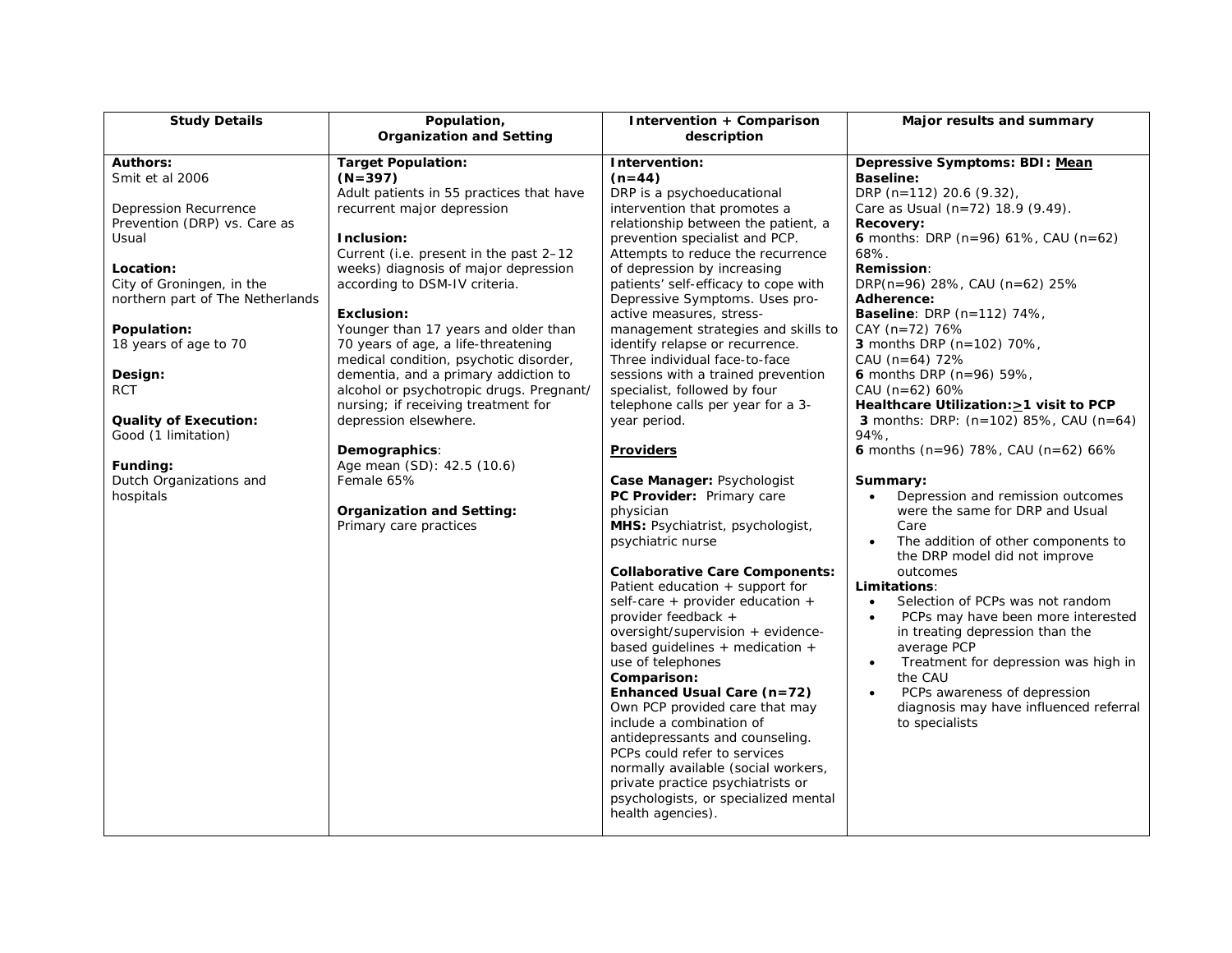| <b>Study Details</b>                                                                                                                                                                                                                                                                                                                                                                               | Population,<br><b>Organization and Setting</b>                                                                                                                                                                                                                                                                                                                                                                                                                                                                                                                                                                                                        | Intervention + Comparison<br>description                                                                                                                                                                                                                                                                                                                                                                                                                                                                                                                                                                                                                                                                                                                                                                                                                                                                                                                                                                                                                                                                                                                                                                                                                                                                                           | Major results and summary                                                                                                                                                                                                                                                                                                                                                                                                                                                                                                                                                                                                                                                                                                                                                                                        |
|----------------------------------------------------------------------------------------------------------------------------------------------------------------------------------------------------------------------------------------------------------------------------------------------------------------------------------------------------------------------------------------------------|-------------------------------------------------------------------------------------------------------------------------------------------------------------------------------------------------------------------------------------------------------------------------------------------------------------------------------------------------------------------------------------------------------------------------------------------------------------------------------------------------------------------------------------------------------------------------------------------------------------------------------------------------------|------------------------------------------------------------------------------------------------------------------------------------------------------------------------------------------------------------------------------------------------------------------------------------------------------------------------------------------------------------------------------------------------------------------------------------------------------------------------------------------------------------------------------------------------------------------------------------------------------------------------------------------------------------------------------------------------------------------------------------------------------------------------------------------------------------------------------------------------------------------------------------------------------------------------------------------------------------------------------------------------------------------------------------------------------------------------------------------------------------------------------------------------------------------------------------------------------------------------------------------------------------------------------------------------------------------------------------|------------------------------------------------------------------------------------------------------------------------------------------------------------------------------------------------------------------------------------------------------------------------------------------------------------------------------------------------------------------------------------------------------------------------------------------------------------------------------------------------------------------------------------------------------------------------------------------------------------------------------------------------------------------------------------------------------------------------------------------------------------------------------------------------------------------|
| <b>Authors:</b><br>Smit et al 2006 (1)<br>Psychiatric Consultation +<br>Depression Recurrence<br>Prevention (PC+DRP) vs Care as<br>Usual<br>Location:<br>City of Groningen, in the<br>northern part of The Netherlands<br>Population:<br>18 years of age to 70<br>Design:<br><b>RCT</b><br><b>Quality of Execution:</b><br>Good (1 limitation)<br>Funding:<br>Dutch Organizations and<br>hospitals | Target Population: (N=397)<br>Adult patients in 55 practices that have<br>recurrent major depression<br>Inclusion:<br>Current (i.e. present in the past 2-12<br>weeks) diagnosis of major depression<br>according to DSM-IV criteria<br><b>Exclusion:</b><br>Younger than 17 years and older than<br>70 years of age, a life-threatening<br>medical condition, psychotic disorder,<br>dementia, and a primary addiction to<br>alcohol or psychotropic drugs.<br>Pregnant/nursing; if receiving treatment<br>for depression elsewhere<br>Demographics:<br>Age mean (SD): 41 (13)<br>Female: 69%<br>Organization and Setting:<br>Primary care practices | Intervention: $(n=39)$<br>Combination of DRP (Attempts to<br>reduce the recurrence of depression<br>by increasing patients' self-efficacy<br>to cope with Depressive Symptoms.<br>Uses pro-active measures, stress-<br>management strategies and skills to<br>identify relapse or recurrence) and<br>Psychiatric Consultation (one 1-<br>hour visit with psychiatrist, prior to<br>the DRP program. The PCP provided<br>the psychiatrist with information<br>about the patients' health and<br>treatment status. Afterwards, the<br>psychiatrist reported his diagnostic<br>findings and treatment advice to<br>the PCP)<br><b>Providers</b><br>Case Manager: Psychologist<br>PC Provider: Primary care<br>physician<br>MHS: Psychiatrist; psychiatric<br><b>Nurse</b><br><b>Collaborative Care Components:</b><br>Patient education + support for<br>self-care + provider education +<br>provider feedback +<br>oversight/supervision+ evidence-<br>based guidelines $+$ medication $+$<br>use of telephones<br>Comparison: (n=72)<br>Enhanced Usual Care. Own PCP<br>provided care that may include a<br>combination of antidepressants and<br>counseling. PCPs could refer to<br>services normally available (social<br>workers, private practice<br>psychiatrists or psychologists, or<br>specialized mental health agencies). | <b>Depressive Symptoms: Beck Depression</b><br>Inventory Mean (SD):<br><b>Baseline:</b> PC+DRP (n=39) 20.3 (9.84);<br>Care as Usual (n=72) 18.9 (9.49);<br>Percent recovered:<br>6 months: $PC+DRP$ (n=32) 79%,<br>$CU (n=62) 68%$ .<br>Percent remitted:<br>6 months. $PC + DRP$ (n=32) 15%,<br>$CU (n=62) 25%$<br>Adherence:<br><b>Baseline</b> : $PC+DRP$ ( $n=39$ ) 72%<br>$UC (n=72) 76%$<br>3 months $PC+DRP$ (n=34) 74%<br>$UC$ (n=64) 72%<br>6 months $PC + DRP$ (n=32) 69%<br>$UC (n=62) 60%$<br>Healthcare Utilization: At least 1 visit<br><b>3</b> months: $PC + DRP$ : $(n=34)$ 79%<br>$UC$ (n=64) 94%<br>6 months $PC + DRP$ (n=32) 69%<br>$UC$ (n=62) 66%<br>Summary:<br>The PC+DRP and Usual Care did not<br>$\bullet$<br>have a significant difference in<br>depression and remission outcomes. |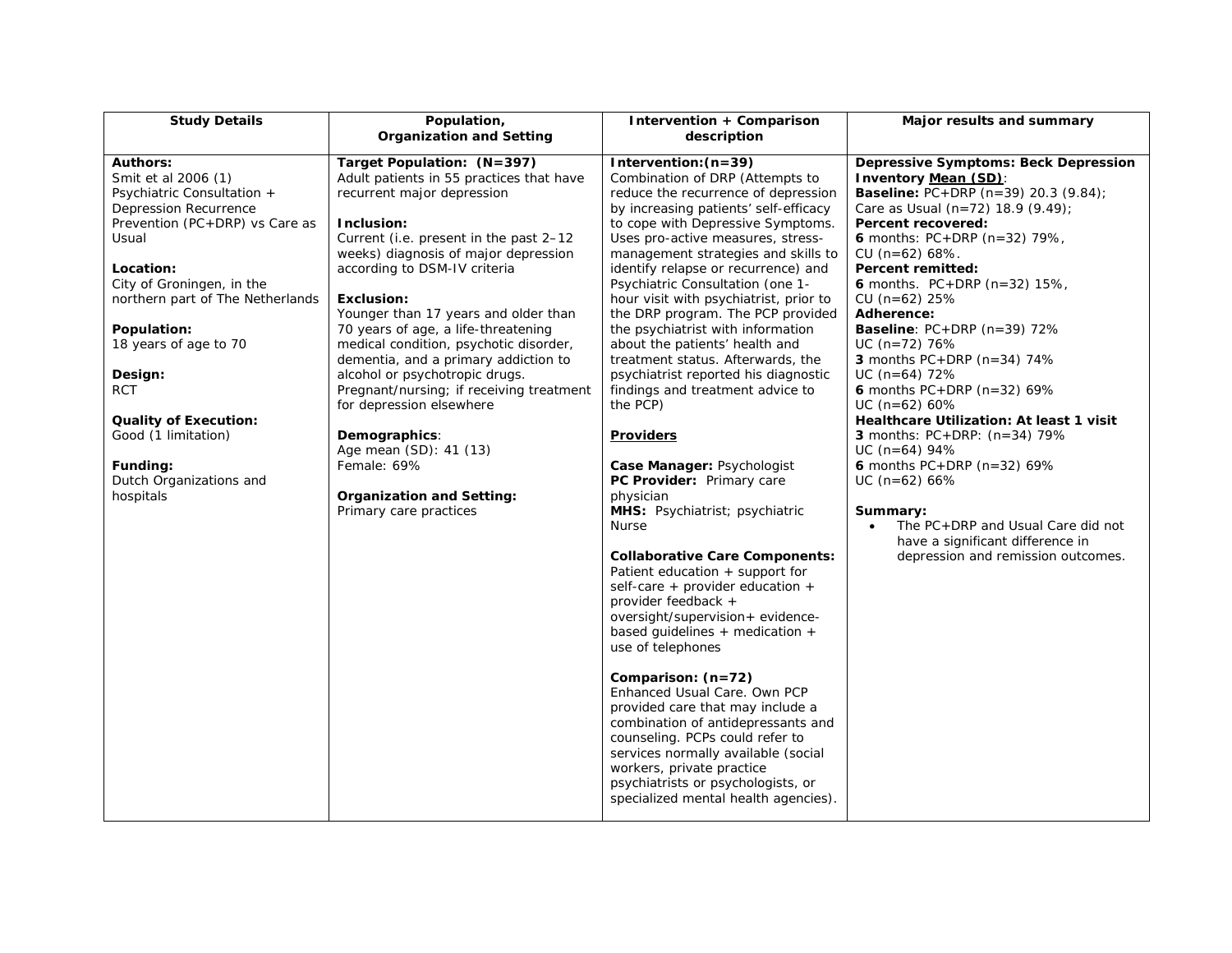| <b>Study Details</b>                                                                                                                                                                                                                                                                                                                                                                                        | Population,                                                                                                                                                                                                                                                                                                                                                                                                                                                                                                                                                                                                                                                                                                    | Intervention + Comparison                                                                                                                                                                                                                                                                                                                                                                                                                                                                                                                                                                                                                                                                                                                                                                                                                                                                                                                                                                                                                                                                                                                                                                                                                                                             | Major results and summary                                                                                                                                                                                                                                                                                                                                                                                                                                                                                                                                                                                                                                                                                                                                                                                         |
|-------------------------------------------------------------------------------------------------------------------------------------------------------------------------------------------------------------------------------------------------------------------------------------------------------------------------------------------------------------------------------------------------------------|----------------------------------------------------------------------------------------------------------------------------------------------------------------------------------------------------------------------------------------------------------------------------------------------------------------------------------------------------------------------------------------------------------------------------------------------------------------------------------------------------------------------------------------------------------------------------------------------------------------------------------------------------------------------------------------------------------------|---------------------------------------------------------------------------------------------------------------------------------------------------------------------------------------------------------------------------------------------------------------------------------------------------------------------------------------------------------------------------------------------------------------------------------------------------------------------------------------------------------------------------------------------------------------------------------------------------------------------------------------------------------------------------------------------------------------------------------------------------------------------------------------------------------------------------------------------------------------------------------------------------------------------------------------------------------------------------------------------------------------------------------------------------------------------------------------------------------------------------------------------------------------------------------------------------------------------------------------------------------------------------------------|-------------------------------------------------------------------------------------------------------------------------------------------------------------------------------------------------------------------------------------------------------------------------------------------------------------------------------------------------------------------------------------------------------------------------------------------------------------------------------------------------------------------------------------------------------------------------------------------------------------------------------------------------------------------------------------------------------------------------------------------------------------------------------------------------------------------|
|                                                                                                                                                                                                                                                                                                                                                                                                             |                                                                                                                                                                                                                                                                                                                                                                                                                                                                                                                                                                                                                                                                                                                |                                                                                                                                                                                                                                                                                                                                                                                                                                                                                                                                                                                                                                                                                                                                                                                                                                                                                                                                                                                                                                                                                                                                                                                                                                                                                       |                                                                                                                                                                                                                                                                                                                                                                                                                                                                                                                                                                                                                                                                                                                                                                                                                   |
| <b>Authors:</b><br>Smit et al 2006 (2)<br>Brief Cognitive Behavior<br>Therapy + Depression<br>Recurrence Prevention<br>(CBT+DRP) vs Care as Usual<br>Location:<br>City of Groningen, in the<br>northern part of the Netherlands<br>Population:<br>18 years of age to 70<br>Design:<br><b>RCT</b><br><b>Quality of Execution:</b><br>Good (1 limitation)<br>Funding:<br>Dutch Organizations and<br>hospitals | <b>Organization and Setting</b><br><b>Target Population:</b><br>$(N=397)$<br>Adult patients in 55 practices that have<br>recurrent major depression.<br>Inclusion:<br>Current (i.e. present in the past 2-12<br>weeks) diagnosis of major depression<br>according to DSM-IV criteria.<br><b>Exclusion:</b> Younger than 17 years and<br>older than 70 years of age, a life-<br>threatening medical condition, psychotic<br>disorder, dementia, and a primary<br>addiction to alcohol or psychotropic<br>drugs. Pregnant/ nursing; if receiving<br>treatment for depression elsewhere<br>Demographics:<br>Age: mean (SD)42.8 (11.6)<br>Female 54%<br><b>Organization and Setting:</b><br>Primary care practices | description<br>Intervention: $(n=44)$<br>Combination of DRP (reduces the<br>recurrence of depression by<br>increasing patients' self-efficacy to<br>cope with Depressive Symptoms.<br>Uses pro-active measures, stress-<br>management strategies and skills to<br>identify relapse or recurrence) and<br>CBT (Exposed to a 10-12 individual<br>weekly 1-hour sessions of CBT<br>tailored to primary care). The DRP<br>program started after the final CBT<br>session. CBT therapist informed the<br>prevention specialist of main<br>themes of CBT and the progress<br>achieved.<br><b>Care Providers</b><br>Case Manager: Psychologist<br>PC Provider: Primary care<br>physician<br>MHS: Psychiatrist, psychologist,<br>psychiatric nurse<br><b>Collaborative Care Components:</b><br>Patient education + support for<br>self-care + provider education +<br>provider feedback +<br>oversight/supervision, evidence-<br>based guidelines $+$ medication $+$<br>medication and psychotherapy+<br>use of telephones<br><b>Enhanced Usual Care:</b><br>$(n=72)$<br>PCP provided care that may include<br>a combination of AD medication and<br>counseling PCPs could refer to<br>services normally available (social<br>workers, private practice<br>psychiatrists or psychologists, or | <b>Depressive Symptoms:</b><br><b>Beck Depression Inventory:</b><br><b>Baseline:</b> CBT+DRP $(n=44)$ 20.3 $(9.25)$<br>Care as Usual (n=72) 18.9 (9.49);<br>Percent recovered:<br><b>6</b> months: $CBT + DRP$ (n=36) 70%<br>$CU (n=62) 68%$ .<br>Percent remitted:<br>6 months. $CBT+DRP$ (n=36) 18%<br>$CU (n=62) 25%$<br>Adherence:<br><b>Baseline</b> CBT+DRP $(n=44)$ 73%<br>$UC (n=72) 76%$<br>3 months CBT+DRP ( $n=40$ ) 50%<br>$UC$ (n=64) 72%<br>6 months CBT+DRP ( $n=36$ ) 42%<br>$UC (n=62) 60%$<br>Healthcare Utilization: At least 1 visit<br><b>3</b> months: $CBT+DRP$ : $(n=40)$ 58%<br>$UC$ (n=64) 94%<br>6 months CBT+DRP ( $n=36$ ) 61%<br>$UC$ (n=62) 66%<br>Summary:<br>Depression and remission outcomes<br>$\bullet$<br>were not statistically significant for<br>CBT+DRP and Usual Care |
|                                                                                                                                                                                                                                                                                                                                                                                                             |                                                                                                                                                                                                                                                                                                                                                                                                                                                                                                                                                                                                                                                                                                                | specialized mental health agencies).                                                                                                                                                                                                                                                                                                                                                                                                                                                                                                                                                                                                                                                                                                                                                                                                                                                                                                                                                                                                                                                                                                                                                                                                                                                  |                                                                                                                                                                                                                                                                                                                                                                                                                                                                                                                                                                                                                                                                                                                                                                                                                   |
|                                                                                                                                                                                                                                                                                                                                                                                                             |                                                                                                                                                                                                                                                                                                                                                                                                                                                                                                                                                                                                                                                                                                                |                                                                                                                                                                                                                                                                                                                                                                                                                                                                                                                                                                                                                                                                                                                                                                                                                                                                                                                                                                                                                                                                                                                                                                                                                                                                                       |                                                                                                                                                                                                                                                                                                                                                                                                                                                                                                                                                                                                                                                                                                                                                                                                                   |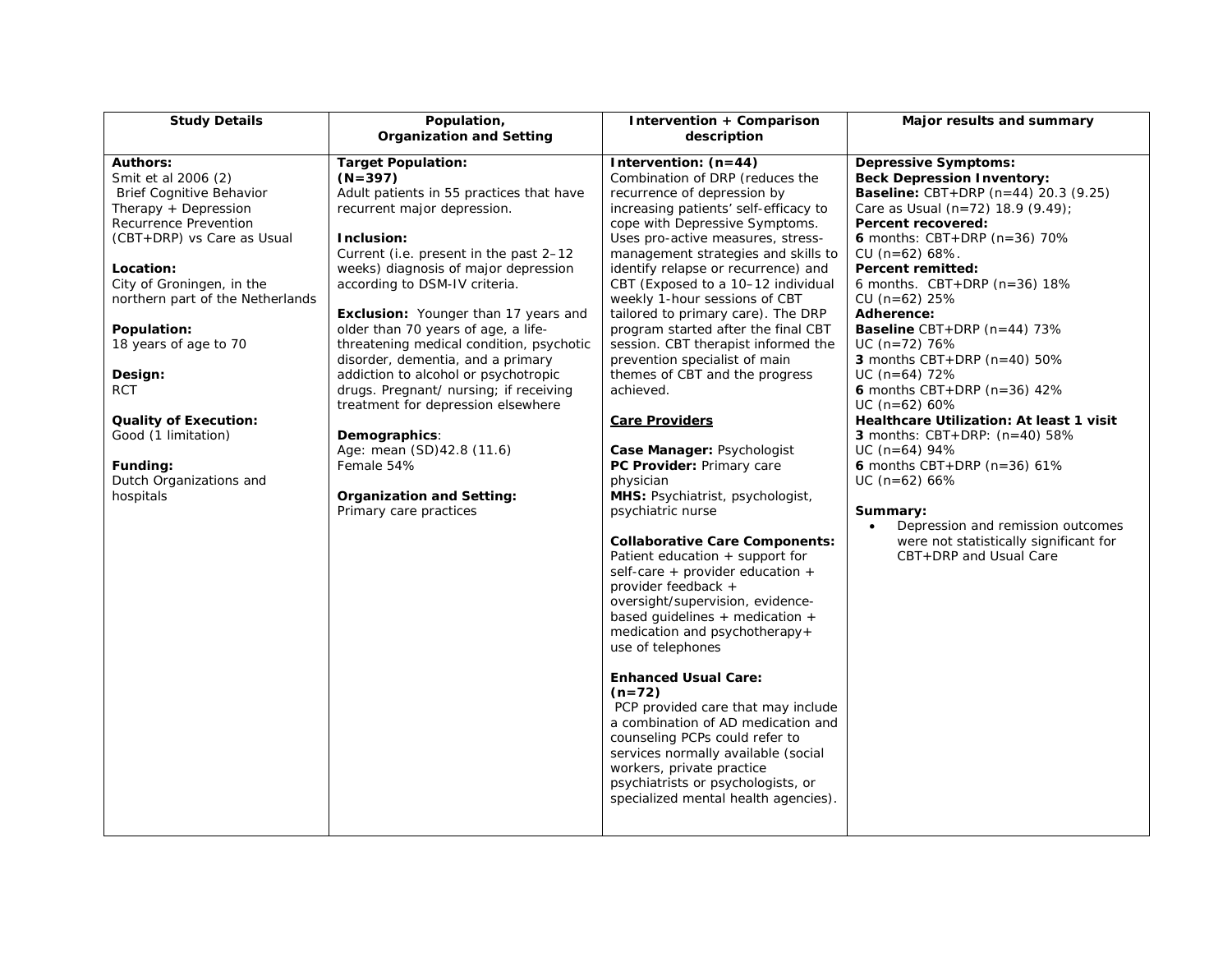| <b>Study Details</b>            | Population,                                                             | <b>Intervention + Comparison</b>                                         | Major results and summary                                                   |
|---------------------------------|-------------------------------------------------------------------------|--------------------------------------------------------------------------|-----------------------------------------------------------------------------|
|                                 | <b>Organization and Setting</b>                                         | description                                                              |                                                                             |
| <b>Authors:</b>                 | Target Population: (N=885)                                              | Intervention: $(n=125)$                                                  | Prevalence of Depression: MINI (%)                                          |
| Stiefel et al 2008              | Complex (INTERMED > 20) medically ill                                   | Most patients ( $n = 107$ ) received                                     | <b>Baseline:</b> usual care $(n=120):56\%$                                  |
|                                 | diabetes outpatients and rheumatoid                                     | an intervention conducted by the                                         | Intervention (n=120): 61%                                                   |
| Location:                       | inpatients                                                              | psychiatric liaison nurse; consisted                                     | <b>3</b> months: usual care $(n=78):53.5\%$                                 |
| The University Hospital of      |                                                                         | of 'facilitating emotional expression'                                   | intervention $(n=84):39\%$                                                  |
| Lausanne, Switzerland           | Inclusion:                                                              | (73%), 'practical advice' (71%),                                         | ES: change in prevalence=19.5                                               |
|                                 | Complex (INTERMED > 20) rheumatoid                                      | 'promoting life narrative' (48%) and                                     | 6 months: usual care $(n=73):53\%$                                          |
| Population:                     | inpatients and diabetes outpatients                                     | 'psycho-educational interventions'                                       | intervention $(n=83):41\%$                                                  |
| Diabetes and rheumatoid         |                                                                         | $(44%)$ .                                                                | ES: change in prevalence=17.0                                               |
| patients                        | <b>Exclusion:</b>                                                       |                                                                          | <b>9</b> months: usual care $(n=68):48\%$                                   |
|                                 | not speaking French, severe cognitive                                   | For about half of the patients in the                                    | intervention $(n=74):37\%$                                                  |
| Design:<br><b>RCT</b>           | disturbances, terminal illness, planned<br>placement in an institution, | intervention group ( $n = 76$ ) also<br>other types of intervention were | ES: change in prevalence=16.0<br><b>12</b> months: usual care $(n=83):49\%$ |
|                                 | hospitalization for less than 3 days and                                | proposed, such as referral to a                                          | intervention $(n=76):27.5%$                                                 |
| <b>Quality of Execution:</b>    | suicidal risk.                                                          | liaison psychiatrist $(n = 36)$ ,                                        | ES: change in prevalence=26.5                                               |
| Fair (4 limitations)            |                                                                         | psychiatric advice to the treating                                       | Depressive Symptoms : CES-D mean                                            |
|                                 | <b>Baseline Demographics:</b>                                           | physician ( $n = 32$ ) or                                                | <b>Baseline:</b> usual care $(n=120):27.5$                                  |
| Funding:                        | None reported                                                           | interdisciplinary case conferences                                       | Intervention $(n=120):27.2$                                                 |
| Swiss National Foundation;      |                                                                         | $(n = 8)$ . A minority of patients $(n = 1)$                             | <b>3</b> months: usual care $(n=78):30.2$                                   |
| Novartis Foundation; University | Organization and Setting:                                               | 13) did not receive any treatment                                        | intervention $(n=84):26.5$                                                  |
| Hospital Lausanne               | diabetes outpatient clinic of the Division                              | (due to                                                                  | ES: mean difference= $3.4$                                                  |
|                                 | of Endocrinology and Metabolism and                                     | a lack of indication for a                                               | 6 months: usual care $(n=73):28.9$                                          |
|                                 | rheumatology inpatient unit of the                                      | psychosocial intervention or patient                                     | intervention $(n=83):26.6$                                                  |
|                                 | Rheumatology Service of the University                                  | lacking motivation). The liaison                                         | ES: mean difference=2.0                                                     |
|                                 | Hospital of Lausanne                                                    | nurses, who effectuated the                                              | 9 months: usual care $(n=68):27.2$                                          |
|                                 |                                                                         | intervention, were supervised                                            | intervention $(n=74)$ : 24.5                                                |
|                                 |                                                                         | weekly by a senior psychiatrist or                                       | ES: mean difference= $2.4$                                                  |
|                                 |                                                                         | an experienced psychiatric liaison                                       | <b>12</b> months: usual care $(n=83):27.8$                                  |
|                                 |                                                                         | nurse.                                                                   | intervention $(n=76)$ : 24.8                                                |
|                                 |                                                                         |                                                                          | ES: mean difference= $2.7$                                                  |
|                                 |                                                                         | <b>Providers</b>                                                         | Functional Status: SF-36 PCS (mean)                                         |
|                                 |                                                                         | Case Manager: Psychiatric Nurse                                          | <b>Baseline:</b> usual care $(n=120):29.5$                                  |
|                                 |                                                                         | Liaison                                                                  | Intervention $(n=120)$ : 32                                                 |
|                                 |                                                                         | PC Provider: Primary Care                                                | <b>3</b> months: usual care $(n=78):33$                                     |
|                                 |                                                                         | Physician                                                                | intervention $(n=84):37.3$<br>ES: mean difference=1.8                       |
|                                 |                                                                         | <b>MHS: Psychiatrist</b>                                                 | 6 months: usual care $(n=73):33.5$                                          |
|                                 |                                                                         | <b>Collaborative Care Components:</b>                                    | intervention $(n=83):37.8$                                                  |
|                                 |                                                                         | Patient education + provider                                             | ES: mean difference=1.8                                                     |
|                                 |                                                                         | education + provider feedback +                                          | 9 months: usual care $(n=68):34$                                            |
|                                 |                                                                         | oversight/supervision of providers                                       | intervention $(n=74)$ : 38                                                  |
|                                 |                                                                         | + medication & psychotherapy                                             | ES: mean difference=1.5                                                     |
|                                 |                                                                         | Usual Care: (n=122)                                                      | 12 months: usual care $(n=83):33.7$                                         |
|                                 |                                                                         | Care as usual which includes the                                         | intervention $(n=76):37.4$                                                  |
|                                 |                                                                         |                                                                          | ES: mean difference= $1.2$                                                  |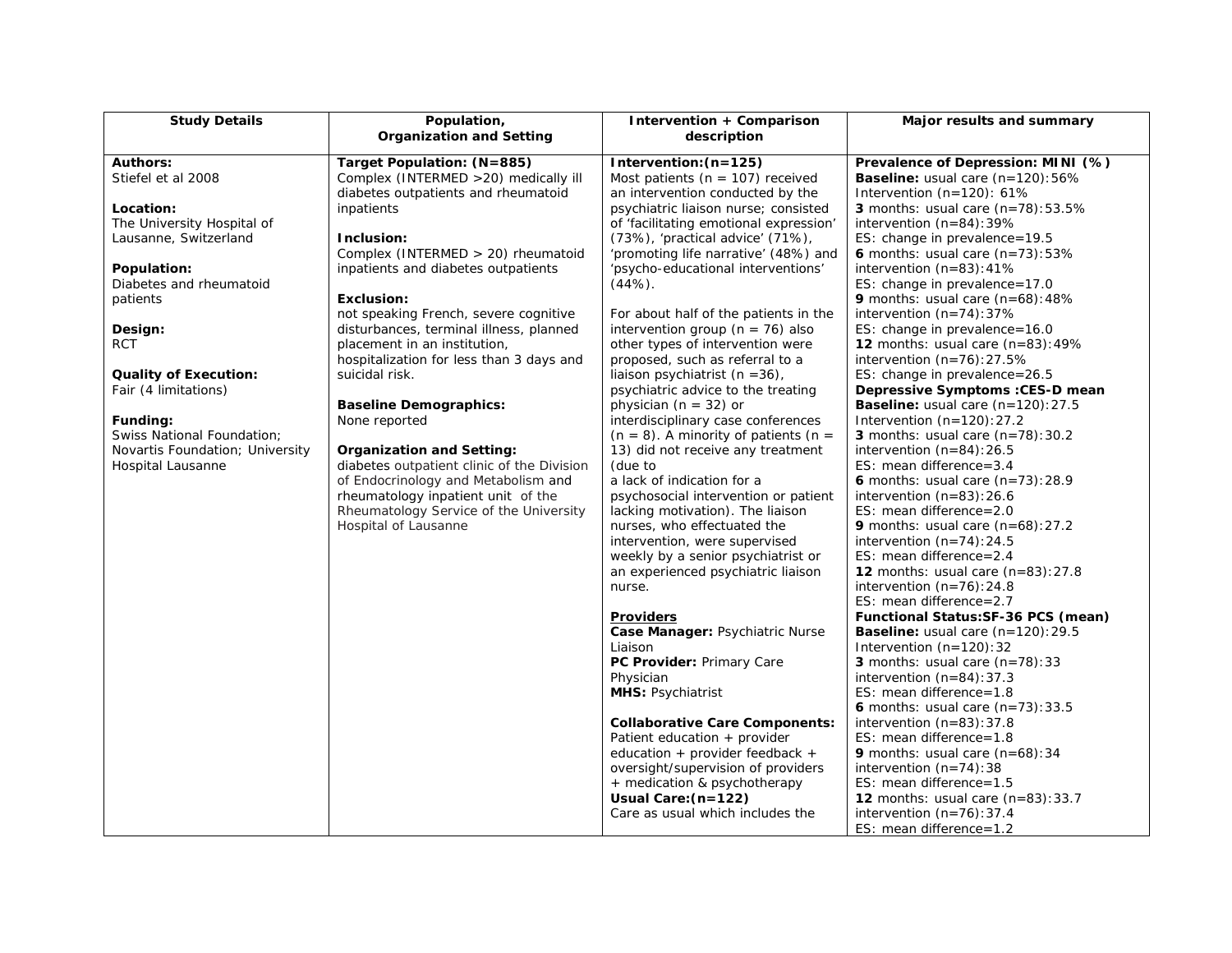| <b>Study Details</b> | Population,<br><b>Organization and Setting</b> | Intervention + Comparison<br>description                                                                                                                                                                  | Major results and summary                                                                                                                                                                                                                                                                                                                                                                                                                                                                                                                                                                                                                                                                                                                                                                                                                                                                                                                                                                                                       |
|----------------------|------------------------------------------------|-----------------------------------------------------------------------------------------------------------------------------------------------------------------------------------------------------------|---------------------------------------------------------------------------------------------------------------------------------------------------------------------------------------------------------------------------------------------------------------------------------------------------------------------------------------------------------------------------------------------------------------------------------------------------------------------------------------------------------------------------------------------------------------------------------------------------------------------------------------------------------------------------------------------------------------------------------------------------------------------------------------------------------------------------------------------------------------------------------------------------------------------------------------------------------------------------------------------------------------------------------|
| See Previous         | See Previous                                   | possibility for the treating physician<br>to request a psychiatric<br>consultation; both somatic services<br>involved in this study have access<br>to liaison psychiatry and regularly<br>refer patients. | Functional Status: SF-36 MCS (mean)<br>Baseline: usual care (n=120):35.4<br>Intervention $(n=120)$ : 34.8<br>3 m: usual care $(n=78):35.2$ ; intervention<br>$(n=84):37.4; ES: mean difference = 2.8$<br>6 m: usual care $(n=73):34.9$ ; intervention<br>$(n=83):37.6;$ ES: mean difference = 1.3<br>9 m: usual care $(n=68):36.8$ ; intervention<br>$(n=74):38;$ ES: mean difference = 1.8<br>12 months: usual care $(n=83):36.8$<br>intervention (n=76): 37.7, ES: mean<br>difference $=1.5$<br>Quality of Life: EuroQol (mean)<br><b>Baseline:</b> usual care $(n=120): 45.1$<br>Intervention $(n=120): 44.8$<br>3 months: usual care $(n=78): 47.2$<br>intervention $(n=84):54$<br>ES: mean difference= $7.1$<br>6 months: usual care $(n=73)47.7$<br>intervention $(n=83)$ : 55.4<br>ES: mean difference=8.0<br><b>9</b> months: usual care $(n=68): 49$<br>intervention $(n=74):54$<br>ES: mean difference $=5.3$<br><b>12</b> months: usual care $(n=83): 47.2$<br>intervention $(n=76):55.4$<br>ES: mean difference=7.5 |
|                      |                                                |                                                                                                                                                                                                           | Summary:<br>Significant improvement over time was<br>observed in the intervention group with<br>regard to Depressive Symptoms,<br>perception of physical and mental health<br>and quality of life<br>Effects stronger in diabetes patients with<br>$\bullet$<br>baseline MDD and in patients with<br>moderate INTERMED scores<br>Limitations:<br>MINI used for depression diagnosis<br>$\bullet$<br>Restricted sampling<br>$\bullet$<br>No baseline data presented<br>Psychopharmacology treatment not<br>$\bullet$<br>recorded<br>Low completion rate<br>$\bullet$                                                                                                                                                                                                                                                                                                                                                                                                                                                             |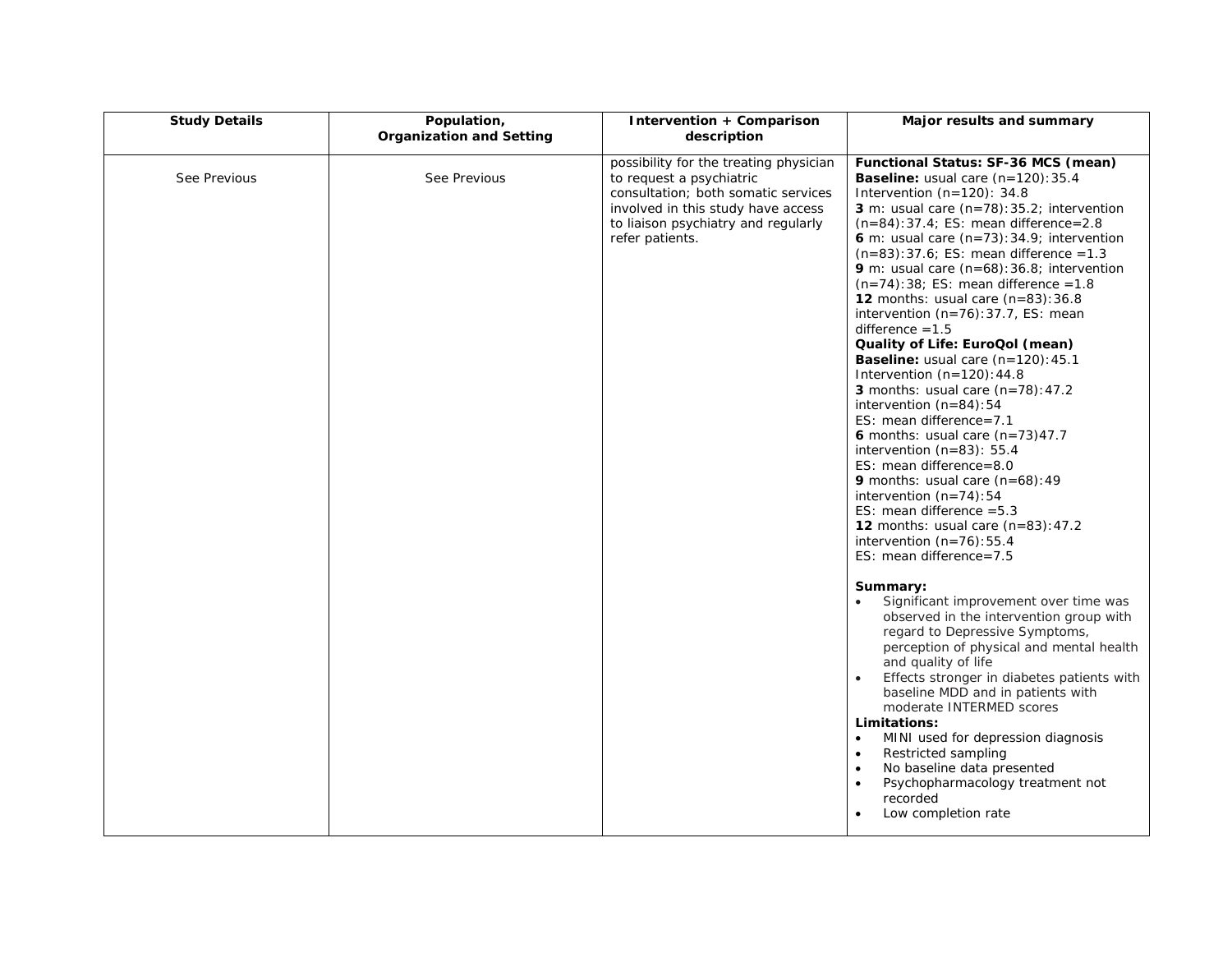| <b>Study Details</b>                 | Population,<br><b>Organization and Setting</b> | Intervention + Comparison<br>description                            | Major results and summary                                                                |
|--------------------------------------|------------------------------------------------|---------------------------------------------------------------------|------------------------------------------------------------------------------------------|
|                                      |                                                |                                                                     |                                                                                          |
| <b>Authors:</b>                      | <b>Target Population:</b>                      | Intervention:                                                       | Depressive Symptoms: SCL-20 Adjusted                                                     |
| Strong et al 2008                    | $(N=200)$                                      | Depression Care for People with                                     | <u>Mean</u>                                                                              |
|                                      | Cancer patients with a prognosis of            | Cancer $(n=101)$                                                    | Baseline: usual care (n=99): 2.25                                                        |
| Location:                            | greater than 6 months who and major            | The intervention group was offered                                  | Intervention $(n=101)$ : 2.35                                                            |
| regional tertiary National           | depression were recruited                      | a max. of 10 one-to-one sessions                                    | <b>3</b> months: usual care $(n=99): 1.54(0.8)$                                          |
| Health Service (NHS) Cancer          | Inclusion:                                     | over 3 months, preferably in                                        | intervention $(n=97):1.25(0.77)$                                                         |
| Center<br>Southeast of Scotland, UK. | Cancer prognosis of at least 6 months;         | person, but some over the phone.<br>The content comprised education | ES: 0.34 95% CI (-0.55- -0.13), p=0.002<br>6 months: usual care $(n=80)$ : 1.51 $(0.81)$ |
|                                      | major depressive disorder of at least a        | about depression and its treatment                                  | Intervention $(n=85): 1.03(0.79)$                                                        |
| Population:                          | month's duration that was not                  | (including antidepressant                                           | ES: -0.59 95% CI (-0.81- -0.37)                                                          |
| People with Cancer                   | associated with major changes in the           | medication); problem-solving                                        | <b>12</b> months: usual care $(n=80):1.43(0.94)$                                         |
|                                      | patient's cancer or its management;            | treatment to teach the patients                                     | Intervention: $(n=85)$ : 1.12 $(0.89)$                                                   |
| Design:                              | and a minimum severity of major                | coping strategies designed to                                       | ES: -0.42 95% CI (-0.67- -0.17)                                                          |
| <b>RCT</b>                           | depressive disorder, defined by a score        | overcome feelings of helplessness;                                  | Quality of Life: EORTC Pain Score (1-                                                    |
|                                      | on the Symptom Checklist-20                    | and communication about                                             | 100) Adjusted Mean                                                                       |
| <b>Quality of Execution:</b>         | (SCL-20) depression scale14 of at least        | management of major depressive                                      | <b>Baseline:</b> usual care $(n=99):33$                                                  |
| Good (1 limitation)                  | 1.75.                                          | disorder with each patient's                                        | intervention $(n=101):33$                                                                |
|                                      | Exclusion:                                     | oncologist and primary-care doctor.                                 | <b>3</b> months: usual care $(n=93)$ : 37.8(33.1)                                        |
| Funding:                             | unlikely to be able to adhere to the           |                                                                     | Intervention $(n=91)$ : 36.8(31.0)                                                       |
| Private institution/agency           | intervention: reasons included major           | <b>Providers</b>                                                    | ES: $-2.2$ 95% CI ( $-10.2-5.9$ ), p=0.597                                               |
|                                      | communication difficulties such as             | Case Manager: Cancer Nurse                                          | Quality of Life: EORTC fatigue Mean                                                      |
|                                      | severe deafness or dementia, inability to      | <b>PC Provider: PCP</b>                                             | <b>Baseline:</b> usual care $(n=99):56$                                                  |
|                                      | attend the cancer centre, concurrent           | MHS: Cancer Nurse, Psychiatrist,                                    | intervention $(n=101):56$                                                                |
|                                      | intensive anticancer treatment such as         | Psychologist                                                        | <b>3</b> months: usual care $(n=93): 55.4(27.6)$                                         |
|                                      | frequent chemotherapy or radiotherapy,         |                                                                     | Intervention $(n=91): 49.7(27.1)$                                                        |
|                                      | or another poorly controlled medical           | <b>Collaborative Care Components:</b>                               | ES: $-9.4$ 95% CI ( $-15.5 - -3.4$ ), $p = 0.003$                                        |
|                                      | disorder such as epilepsy that                 | Patient education $+$ provider                                      | <b>Functional Status: EORTC physical</b>                                                 |
|                                      | dominated their care. We also excluded         | education + oversight/supervision                                   | functioning: Mean Score (SD)                                                             |
|                                      | those who were receiving, or were              | of providers $+$ medication only $+$                                | <b>Baseline:</b> usual care $(n=99)$ : 73                                                |
|                                      | judged to need, specialist psychiatric         | the use of telephones                                               | intervention $(n=101)$ : 67                                                              |
|                                      | care (eg, chronic major depressive             |                                                                     | <b>3</b> months: usual care $(n=92)$ : 67.6(23.6)                                        |
|                                      | disorder of more than 2 years' duration,       | Usual Care: (n=99)                                                  | Intervention $(n=91)$ : 66.8(24.4)                                                       |
|                                      | severe substance or alcohol misuse, co-        | Each patient's primary-care doctor                                  | ES: 1.0, 95% CI $(-3.4-5.5)$ , p=0.643                                                   |
|                                      | morbid severe psychiatric disorder such        | and oncologist were informed of the<br>major depressive disorder    | Rate of Remission/Recovery: SCL-20                                                       |
|                                      | as psychosis, or risk of suicide).             | diagnosis. Upon request, advice                                     | <b>3</b> months: usual care $(n=99)$ : 14%<br>Intervention $(n=97)$ : 29%                |
|                                      | <b>Baseline Demographics:</b>                  | was provided regarding choice of                                    | OR: 2.9 95% CI (1.4-6.3), p=0.005                                                        |
|                                      | Mean Age (SD): 56.6 (11.4)                     | anti-depressant drug                                                |                                                                                          |
|                                      | Female: 69%                                    |                                                                     | Summary:                                                                                 |
|                                      | Male: 31%                                      |                                                                     | Depression Care for People with Cancer                                                   |
|                                      |                                                |                                                                     | improved the symptoms of depression                                                      |
|                                      | Organization and Setting:                      |                                                                     | more than usual care. The relative                                                       |
|                                      | regional tertiary National                     |                                                                     | benefit of the intervention could have                                                   |
|                                      | <b>Health Service Cancer Center</b>            |                                                                     | been greater if the doctors who                                                          |
|                                      |                                                |                                                                     | provided usual care were not informed                                                    |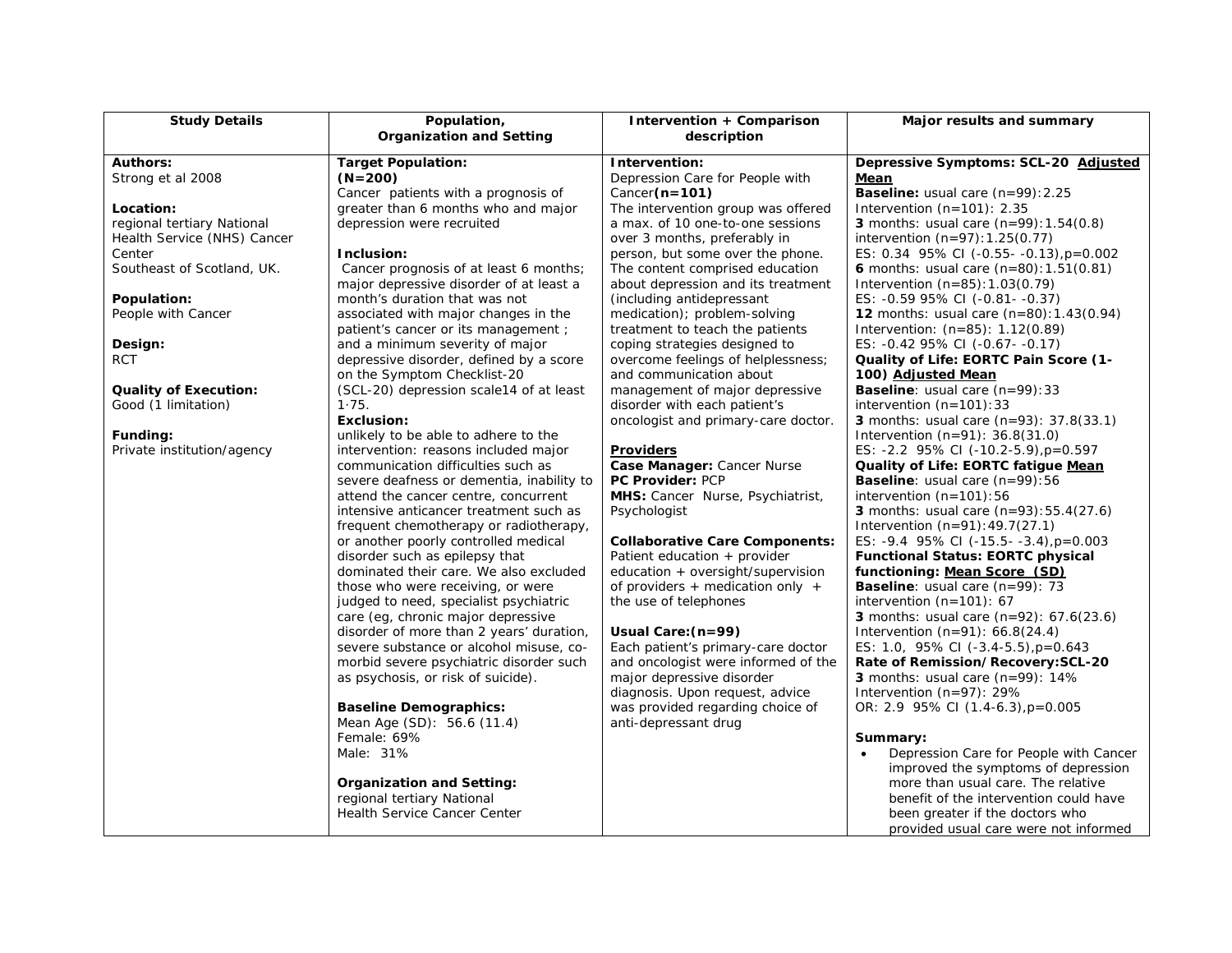| <b>Study Details</b>                                                                                                     | Population,<br><b>Organization and Setting</b>                                                                           | <b>Intervention + Comparison</b><br>description                                                                                                                                                                    | Major results and summary                                                                                                                                                                                                                                                                                                                                                                                                                                                                                                                                                              |
|--------------------------------------------------------------------------------------------------------------------------|--------------------------------------------------------------------------------------------------------------------------|--------------------------------------------------------------------------------------------------------------------------------------------------------------------------------------------------------------------|----------------------------------------------------------------------------------------------------------------------------------------------------------------------------------------------------------------------------------------------------------------------------------------------------------------------------------------------------------------------------------------------------------------------------------------------------------------------------------------------------------------------------------------------------------------------------------------|
| See Previous                                                                                                             | See Previous                                                                                                             | See Previous                                                                                                                                                                                                       | of the major depressive disorder<br>diagnosis.<br>Patients in the intervention group<br>$\bullet$<br>experienced a greater reduction in<br>anxiety and fatique, but not in pain or<br>physical functioning at 3 months.<br>Limitations:<br>Generalizability is uncertain because<br>$\bullet$<br>the study is done in the UK NHS, where<br>all patients are registered with a PCP<br>and have free access to specialist<br>services.<br>Prescriptions for antidepressants were<br>$\bullet$<br>higher in both groups.<br>Cancer patients with poor prognosis<br>$\bullet$<br>excluded. |
| <b>Authors:</b><br>Wang et al. 2007                                                                                      | Target population: (N=263,843)<br>people with depression working in large<br>companies from diverse sectors (airline,    | Intervention (n=304)<br>Telephonic outreach and care<br>management program encouraged                                                                                                                              | Depressive Symptoms : QIDS-SR score<br>Intervention ( $n=304$ ), comparison ( $n=300$ )<br>6 mo ES: Regresion Coefficient, $95\%$ CI = -                                                                                                                                                                                                                                                                                                                                                                                                                                               |
| <b>Linked to: Care managers</b><br>affect worker productivity<br>(Authors unknown)                                       | insurance, banking public utility, state<br>government, manufacturing) and<br>representing broad range of<br>occupations | workers to enter outpatient<br>treatment. Initial telephone<br>contacts included assessment,<br>recommendation for in-person                                                                                       | 1.0 $(-1.8, 0.2)$ , p=0.01<br>12 mo ES: Regression coefficient, 95% CI =<br>$-1.1$ ( $-1.8$ , 0.3), p=0.005<br>Response:                                                                                                                                                                                                                                                                                                                                                                                                                                                               |
| Location:                                                                                                                |                                                                                                                          | psychotherapy and medication                                                                                                                                                                                       | 6 mo OR $- 1.2$ (0.8, 2.0)                                                                                                                                                                                                                                                                                                                                                                                                                                                                                                                                                             |
| 16 national companies for<br>employees enrolled in United<br>Behavioral Health, a large<br>nationwide managed behavioral | Inclusion:<br>Moderate depression severity QIDS-SR<br>score $\geq$ = 8.                                                  | evaluation. For decline of in person<br>treatment, care managers provided<br>brief motivational intervention and<br>telephone contact.                                                                             | 12 mo OR $- 1.7$ (1.1, 2.5)<br>Recovery (QIDS-SR score 5 or <):<br>6 mo OR = $1.7$ (1.0, 2.5)<br>12 mo OR = $1.7$ (1.1, 2.4)                                                                                                                                                                                                                                                                                                                                                                                                                                                           |
| health care company in the<br>United States.                                                                             | Exclusion:<br>History of mania, substance                                                                                | <b>Providers</b>                                                                                                                                                                                                   | Summary:                                                                                                                                                                                                                                                                                                                                                                                                                                                                                                                                                                               |
| Design:<br>RCT                                                                                                           | dependence, suicidal ideation or<br>attempts in prior week, treatment by<br>mental health specialist in past year.       | Case Manager: Licensed masters'<br>degree level mental health clinicians<br>PC Provider: PCP (Primary Care<br>Physician) and other providers.                                                                      | Clinical and workplace outcomes were<br>improved<br>Limitations:<br>Generalizability of findings unclear<br>$\bullet$                                                                                                                                                                                                                                                                                                                                                                                                                                                                  |
| <b>Quality of Execution:</b><br>Good (1 limitation)                                                                      | Demographics:<br>Mean Age (SD): 40.7 yrs (10.5)<br>Female 70.7%                                                          | MHS: Psychiatrist, psychologist,<br>care manager, therapists, mental<br>health counselor.                                                                                                                          | because trial participants had less<br>severe depression and different socio-<br>demographic profile than nationally                                                                                                                                                                                                                                                                                                                                                                                                                                                                   |
| Funding:<br>NIMH, Robert Wood Johnson<br>Foundation, John D. and<br>Catherine T. MacArthur<br>Foundation                 | <b>Organization and Setting:</b><br>Managed behavior health plan,<br>worksites.                                          | <b>Collaborative Care Components:</b><br>Patient education + support for self<br>care + provider feedback +<br>oversight/supervision of providers<br>+ emphasis on evidence based<br>quidelines+ medication and/or | representative sample of depressed<br>workers<br><b>Barriers:</b><br>Insurance coverage by employer<br>$\bullet$<br>Employer must be willing to include<br>$\bullet$<br>coverage for mental health services                                                                                                                                                                                                                                                                                                                                                                            |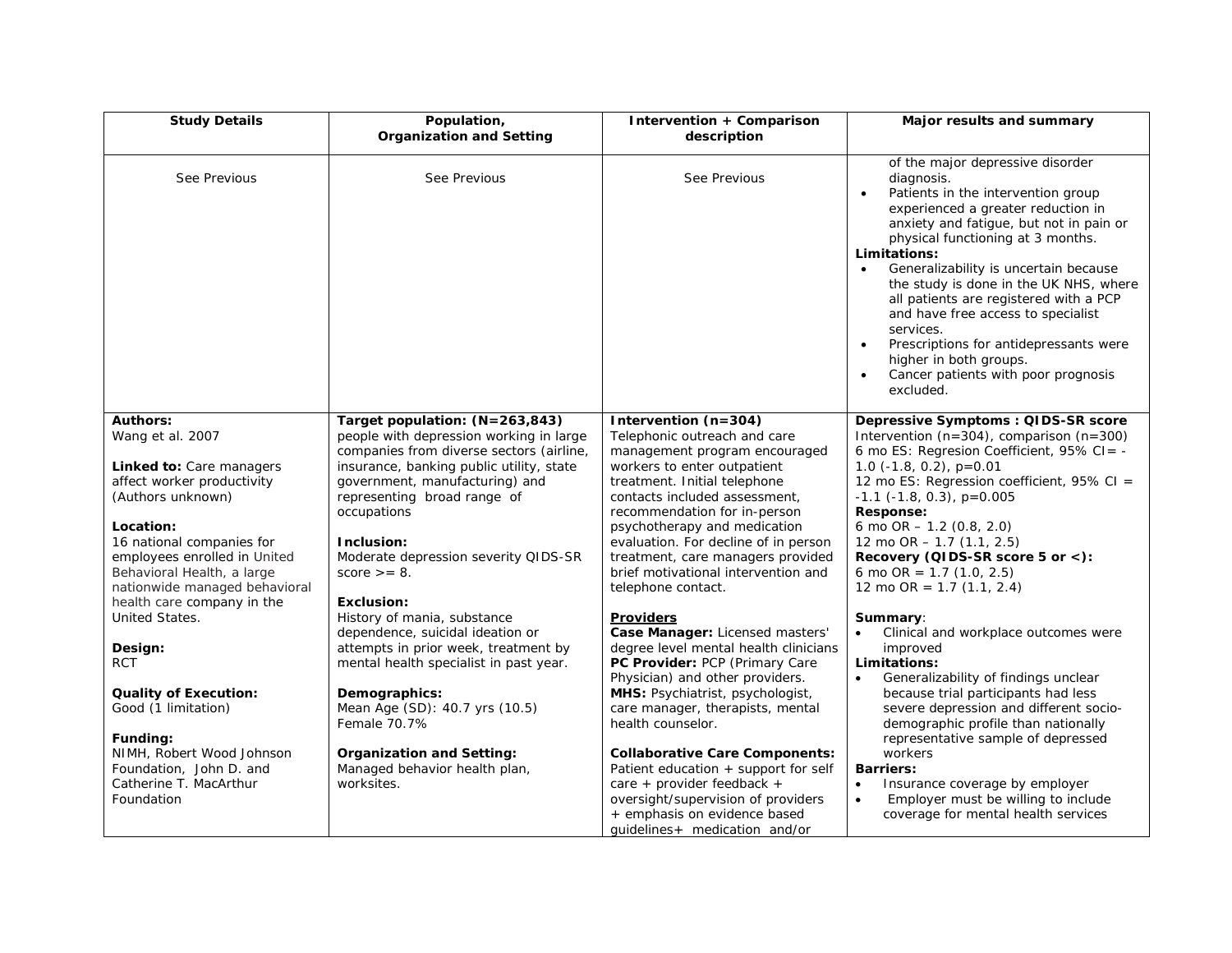| <b>Study Details</b>                   | Population,<br><b>Organization and Setting</b>                           | Intervention + Comparison<br>description                                                                                                                                                                                                                                                                                                                           | Major results and summary                                                                                                                                                                                                                                                                                                                                                                                               |
|----------------------------------------|--------------------------------------------------------------------------|--------------------------------------------------------------------------------------------------------------------------------------------------------------------------------------------------------------------------------------------------------------------------------------------------------------------------------------------------------------------|-------------------------------------------------------------------------------------------------------------------------------------------------------------------------------------------------------------------------------------------------------------------------------------------------------------------------------------------------------------------------------------------------------------------------|
| See Previous                           | See Previous                                                             | psychotherapy + use of telephone<br>in intervention $+$ use of technology<br>to manage caseload                                                                                                                                                                                                                                                                    | <b>Benefits:</b><br>Positive impact on job retention<br>$\bullet$<br>higher mean hours work by intervention<br>$\bullet$<br>group                                                                                                                                                                                                                                                                                       |
|                                        |                                                                          | Comparison: $(n = 300)$<br>Patients assigned to usual care<br>were informed that screening<br>indicated possible depression and<br>advised to consult with a clinician;<br>they could receive any normally<br>available insurance benefit or<br>service (e.g., psychotherapy or<br>medications), but not the additional<br>telephone care management<br>component. | Intervention group received more<br>$\bullet$<br>mental health specialist treatment<br>Harms:<br>Care may be interrupted if job is lost<br>$\bullet$<br>Economic information:<br>\$1800 annualized value of higher mean<br>hours worked among intervention<br>participants exceeds the \$100 to \$400<br>outreach and care management costs<br>associated with low to moderate intensity<br>interventions of this sort. |
|                                        |                                                                          |                                                                                                                                                                                                                                                                                                                                                                    |                                                                                                                                                                                                                                                                                                                                                                                                                         |
| <b>Authors:</b><br>Williams et al 2007 | Target population: $(N = 1, 175)$<br>Depressed ischemic stroke survivors | Intervention: (n=89)<br>Active-Initiative-Monitor                                                                                                                                                                                                                                                                                                                  | Depressive Symptoms: HAM-D Mean<br><b>Baseline:</b> Intervention $(n=89)$ 18 $(5.4)$                                                                                                                                                                                                                                                                                                                                    |
|                                        | were randomized from 4 Indianapolis                                      | intervention included: Activating                                                                                                                                                                                                                                                                                                                                  | Control (n=93) 19.2 $(5.9)$ , $p=0.16$                                                                                                                                                                                                                                                                                                                                                                                  |
| Location:                              | hospitals.                                                               | stroke survivors and their families                                                                                                                                                                                                                                                                                                                                | 3 months: Intervention $(n=89)$ 10.6(6.9)                                                                                                                                                                                                                                                                                                                                                                               |
| 4 Indianapolis hospitals               |                                                                          | to understand and accept                                                                                                                                                                                                                                                                                                                                           | Control (n=93) 13.9 $(7.8)$ , $p=0.004$                                                                                                                                                                                                                                                                                                                                                                                 |
|                                        | Inclusion:                                                               | depression diagnosis and                                                                                                                                                                                                                                                                                                                                           | PHQ-9: Mean                                                                                                                                                                                                                                                                                                                                                                                                             |
| Population:                            | Adults 18 years and older, with ischemic                                 | treatment. 20-minute structured                                                                                                                                                                                                                                                                                                                                    | <b>Baseline:</b> Intervention $(n=89)$ 14.0(5.2)                                                                                                                                                                                                                                                                                                                                                                        |
| Adults (>18 years)                     | stroke and that had no severe language                                   | session at entry. Initiating                                                                                                                                                                                                                                                                                                                                       | Control (n=93) 14.4 (5.2), $p=0.54$ .                                                                                                                                                                                                                                                                                                                                                                                   |
|                                        | impairment, no severe cognitive                                          | antidepressant medication. Study                                                                                                                                                                                                                                                                                                                                   | <b>3</b> months: Intervention $(n=89)$ 6.0(5.0)                                                                                                                                                                                                                                                                                                                                                                         |
| Design:<br><b>RCT</b>                  | impairment, understood English, had a<br>telephone, and who had a life   | nurse recommends an AD to the<br>stroke survivor's treating physician                                                                                                                                                                                                                                                                                              | Control (n=93) 9.4 (6.3), $p = < 0.001$<br><b>Response: HAM-D</b>                                                                                                                                                                                                                                                                                                                                                       |
|                                        | expectancy of at least 6 months.                                         | (neurologist or primary care                                                                                                                                                                                                                                                                                                                                       | <b>3</b> months: Intervention $(n=89)$ 51%                                                                                                                                                                                                                                                                                                                                                                              |
| <b>Quality of Execution:</b>           |                                                                          | provider). Monitoring treatment                                                                                                                                                                                                                                                                                                                                    | Control (n=93)30%, p=0.005                                                                                                                                                                                                                                                                                                                                                                                              |
| Fair (2 limitations)                   | <b>Exclusion:</b>                                                        | effectiveness                                                                                                                                                                                                                                                                                                                                                      | Rate of Remission: HAM-D <8                                                                                                                                                                                                                                                                                                                                                                                             |
|                                        | Persons with hemorrhagic stroke, active                                  |                                                                                                                                                                                                                                                                                                                                                                    | <b>3</b> months: Intervention $(n=89)$ 39%                                                                                                                                                                                                                                                                                                                                                                              |
| <b>Implementer and Funder:</b>         | psychosis, suicidality, or substance                                     | <b>Providers</b>                                                                                                                                                                                                                                                                                                                                                   | Control (n=93) 23%, $p=0.01$                                                                                                                                                                                                                                                                                                                                                                                            |
| None reported                          | abuse; those currently taking a                                          | Case Manager: Nurse                                                                                                                                                                                                                                                                                                                                                | Rate of Remission: PHQ-9 $<$ 5                                                                                                                                                                                                                                                                                                                                                                                          |
|                                        | monoamine oxidase inhibitor; and                                         | PC Provider: Primary care                                                                                                                                                                                                                                                                                                                                          | <b>3</b> months: Intervention $(n=89)$ 48%                                                                                                                                                                                                                                                                                                                                                                              |
|                                        | women pregnant at the time of stroke.                                    | physician or neurologist                                                                                                                                                                                                                                                                                                                                           | Control (n=93) 26%, $p=0.002$                                                                                                                                                                                                                                                                                                                                                                                           |
|                                        | <b>Baseline Demographics:</b>                                            | MHS: Nurse and study physician                                                                                                                                                                                                                                                                                                                                     |                                                                                                                                                                                                                                                                                                                                                                                                                         |
|                                        | Intervention                                                             | <b>Collaborative Care Components:</b>                                                                                                                                                                                                                                                                                                                              | Summary:<br>The model was significantly more<br>$\bullet$                                                                                                                                                                                                                                                                                                                                                               |
|                                        | Female: 61%, Male: 39%                                                   | Patient education + support for self                                                                                                                                                                                                                                                                                                                               | effective than usual care in improving                                                                                                                                                                                                                                                                                                                                                                                  |
|                                        | Race ethnicity: White: 61%; Black/                                       | care + provider feedback +                                                                                                                                                                                                                                                                                                                                         | depression outcomes in patients with                                                                                                                                                                                                                                                                                                                                                                                    |
|                                        | African American: 36%; Others: 3%                                        | Oversight/Supervision of Providers                                                                                                                                                                                                                                                                                                                                 | post-stroke depression.                                                                                                                                                                                                                                                                                                                                                                                                 |
|                                        | Mean Age (SD): 60 (13)                                                   | + Emphasis on the use of evidence-                                                                                                                                                                                                                                                                                                                                 | Limitations:                                                                                                                                                                                                                                                                                                                                                                                                            |
|                                        |                                                                          | based guidelines/protocols +                                                                                                                                                                                                                                                                                                                                       | 12 weeks may not be enough time to<br>$\bullet$                                                                                                                                                                                                                                                                                                                                                                         |
|                                        | <b>Organization and Setting:</b>                                         | medication only $+$ the use of                                                                                                                                                                                                                                                                                                                                     | notice an effect in some patients with                                                                                                                                                                                                                                                                                                                                                                                  |
|                                        | Hospital (in-patients), VA and others                                    | telephones and related-technology                                                                                                                                                                                                                                                                                                                                  | depression.                                                                                                                                                                                                                                                                                                                                                                                                             |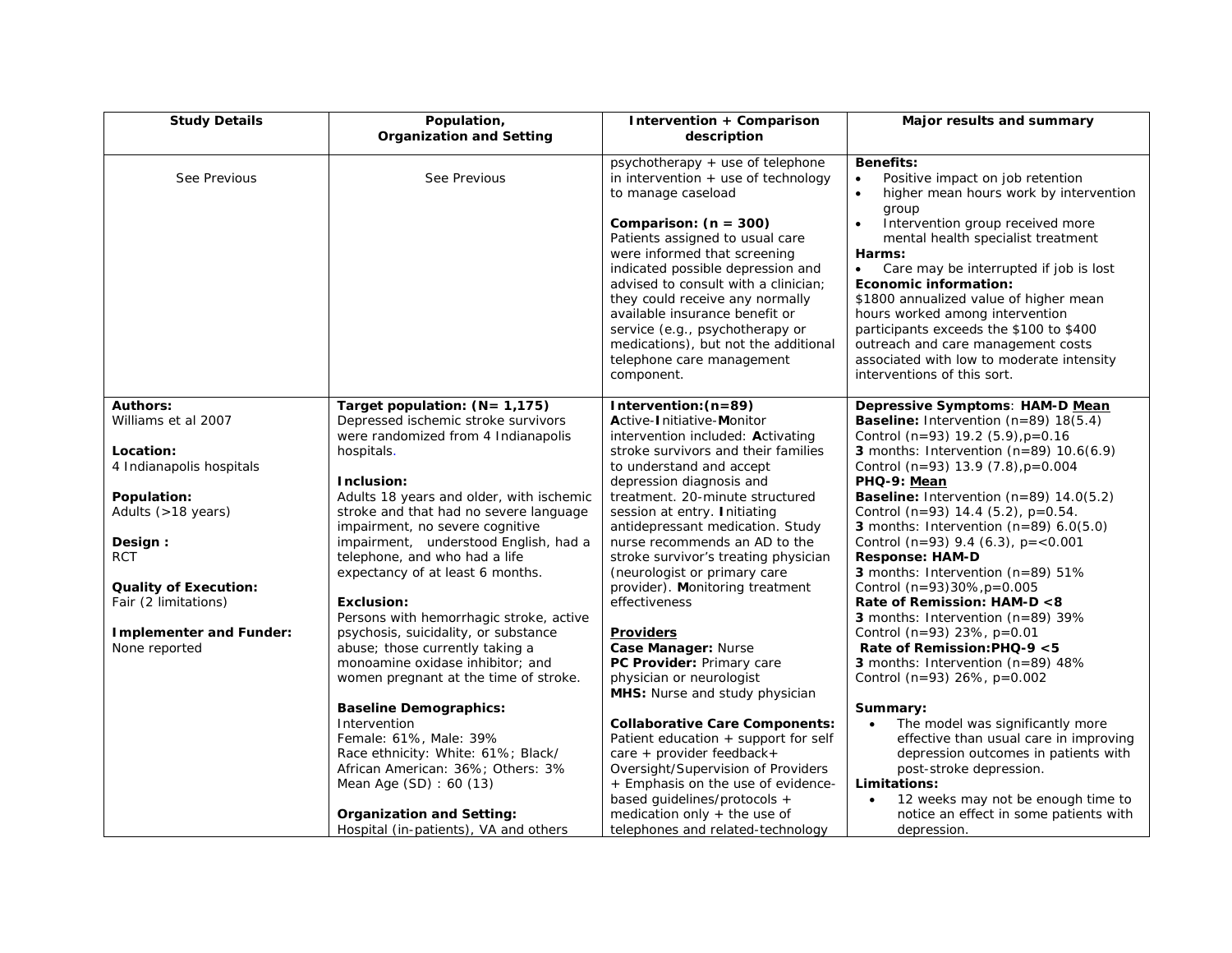| <b>Study Details</b>                                            | Population,<br><b>Organization and Setting</b>                                      | Intervention + Comparison<br>description                                                                                                                                                                                                                              | Major results and summary                                                                                                                   |
|-----------------------------------------------------------------|-------------------------------------------------------------------------------------|-----------------------------------------------------------------------------------------------------------------------------------------------------------------------------------------------------------------------------------------------------------------------|---------------------------------------------------------------------------------------------------------------------------------------------|
| See Previous                                                    | See Previous                                                                        | in the intervention<br>Comparison: (n= 94)<br>Usual Care identical number of<br>baseline and telephone sessions<br>controlled for an "attention effect".<br>Sessions focused on recognition and<br>monitoring of stroke symptoms and<br>risks; and not on depression. | Subjects in the study were slightly<br>$\bullet$<br>younger and has less physical<br>impairment than may be seen in other<br>stroke samples |
| <b>Authors:</b>                                                 | Target Population: (N=3918)                                                         | Intervention: (n=397)                                                                                                                                                                                                                                                 | <b>Depressive Symptoms:</b>                                                                                                                 |
| Wells et al 2008                                                | Patients in primary care practices<br>(clinics) with depression                     | QI-Meds: Local practice teams<br>were trained to educate primary                                                                                                                                                                                                      | (MHI-5) Mean (SD)<br>Baseline: Intervention (n=397) 35.65                                                                                   |
| Location:                                                       |                                                                                     | care clinicians, practice nurses were                                                                                                                                                                                                                                 | (10.57)                                                                                                                                     |
| seven care management<br>organizations covering each of         | Inclusion:<br>Patients intended to use the practice for                             | trained to help in patient<br>assessment, education and                                                                                                                                                                                                               | Usual Care (n=421) 36.39 (10.98)<br>9 years: Intervention ( $n=397$ ) 60.74                                                                 |
| the four US census regions (LA,                                 | next 12 months and screened positive                                                | activation for treatment. Practice                                                                                                                                                                                                                                    | Usual Care (n=421) 64.91                                                                                                                    |
| California; San Antonio, Texas,                                 | for current Depressive Symptoms plus                                                | teams were given patient education                                                                                                                                                                                                                                    | ES: t statistic : -2.02, $p = .05$                                                                                                          |
| Twin Cities, Minnesota, San Luis<br>Valley, Colorado, Columbia, | probable depression disorder in last                                                | materials for distribution. Nurse<br>specialists were trained to support                                                                                                                                                                                              | Summary:                                                                                                                                    |
| Maryland) in urban, suburban                                    | year.                                                                               | medication adherence through                                                                                                                                                                                                                                          | Main intervention effects were not<br>$\bullet$                                                                                             |
| and rural areas                                                 | <b>Exclusion:</b>                                                                   | monthly visit or telephone contacts                                                                                                                                                                                                                                   | seen sustained at 9 years.                                                                                                                  |
|                                                                 | < 18 yrs old, not fluent in English or                                              | for 6 or 12 months.                                                                                                                                                                                                                                                   |                                                                                                                                             |
| Population:<br>Patients with depression                         | Spanish, lacked insurance coverage for<br>the local therapists participating in the | <b>Providers</b><br>Case Manager: Nurse                                                                                                                                                                                                                               |                                                                                                                                             |
|                                                                 | intervention.                                                                       | PC Provider: Primary Care                                                                                                                                                                                                                                             |                                                                                                                                             |
| Design:                                                         |                                                                                     | Physician MHS: Psychiatrist and                                                                                                                                                                                                                                       |                                                                                                                                             |
| <b>RCT</b>                                                      | <b>Baseline Demographics:</b>                                                       | designated therapists from a                                                                                                                                                                                                                                          |                                                                                                                                             |
| <b>Quality of Execution:</b>                                    | Age 42.3 (13.7); Female: 68%; White:<br>59.9%; Hispanic: 27.4%; Black: 6%;          | behavioral health group who<br>received formal training                                                                                                                                                                                                               |                                                                                                                                             |
| Good (1 limitation)                                             | Other: 6.8%                                                                         | <b>Collaborative Care Components:</b>                                                                                                                                                                                                                                 |                                                                                                                                             |
|                                                                 |                                                                                     | Patient education + provider                                                                                                                                                                                                                                          |                                                                                                                                             |
| Funding:                                                        | <b>Organization and Setting:</b>                                                    | education + provider feedback +                                                                                                                                                                                                                                       |                                                                                                                                             |
| <b>NIMH</b>                                                     | Non-academic managed care and<br>primary care clinics.                              | Oversight/Supervision of Providers<br>+ Emphasis on the use of evidence-                                                                                                                                                                                              |                                                                                                                                             |
|                                                                 |                                                                                     | based guidelines/protocols +                                                                                                                                                                                                                                          |                                                                                                                                             |
|                                                                 |                                                                                     | Psychotherapy only + Medication                                                                                                                                                                                                                                       |                                                                                                                                             |
|                                                                 |                                                                                     | and Psychotherapy + the use of                                                                                                                                                                                                                                        |                                                                                                                                             |
|                                                                 |                                                                                     | telephones in intervention<br>Usual Care: (n=421)                                                                                                                                                                                                                     |                                                                                                                                             |
|                                                                 |                                                                                     | Usual practice management and                                                                                                                                                                                                                                         |                                                                                                                                             |
|                                                                 |                                                                                     | resources plus mailing AHCPR                                                                                                                                                                                                                                          |                                                                                                                                             |
|                                                                 |                                                                                     | practice guidelines to the medical                                                                                                                                                                                                                                    |                                                                                                                                             |
|                                                                 |                                                                                     | director of each clinic with copies<br>for each clinician.                                                                                                                                                                                                            |                                                                                                                                             |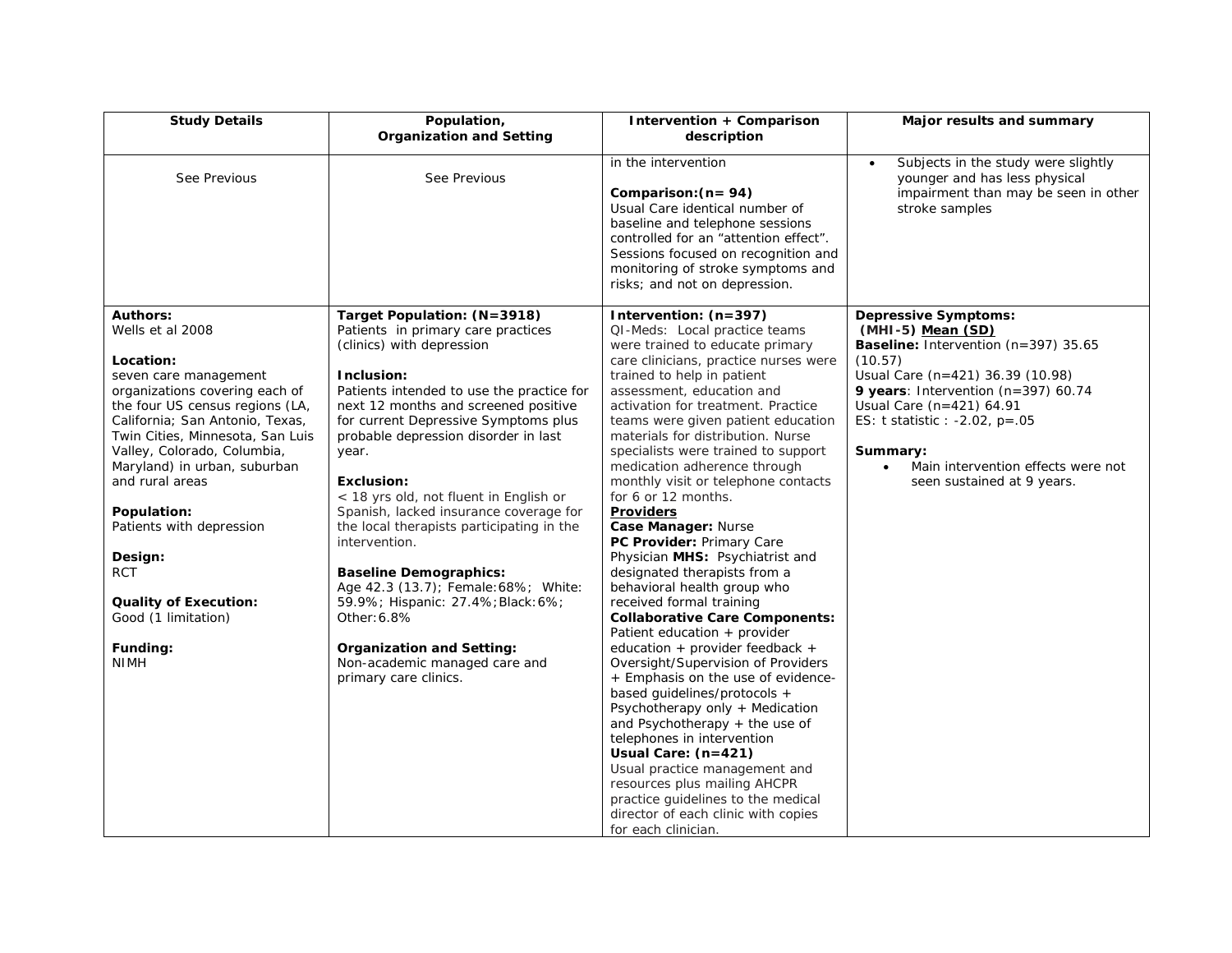| <b>Study Details</b>                                                                                                                                                                                                                                                                                                                                                                                                                                              | Population,<br><b>Organization and Setting</b>                                                                                                                                                                                                                                                                                                                                                                                                                                                                                                                                                                                                                                                                | Intervention + Comparison<br>description                                                                                                                                                                                                                                                                                                                                                                                                                                                                                                                                                                                                                                                                                                                                                                                                                                                                                                                                                                                                                                                                                                                                                                                                                                     | Major results and summary                                                                                                                                                                                                                                                                                                                                                                                                                                                                                                                                                                                                                                                                                                                                                                                                                                                                                                                                                                                                                                                                                                                                    |
|-------------------------------------------------------------------------------------------------------------------------------------------------------------------------------------------------------------------------------------------------------------------------------------------------------------------------------------------------------------------------------------------------------------------------------------------------------------------|---------------------------------------------------------------------------------------------------------------------------------------------------------------------------------------------------------------------------------------------------------------------------------------------------------------------------------------------------------------------------------------------------------------------------------------------------------------------------------------------------------------------------------------------------------------------------------------------------------------------------------------------------------------------------------------------------------------|------------------------------------------------------------------------------------------------------------------------------------------------------------------------------------------------------------------------------------------------------------------------------------------------------------------------------------------------------------------------------------------------------------------------------------------------------------------------------------------------------------------------------------------------------------------------------------------------------------------------------------------------------------------------------------------------------------------------------------------------------------------------------------------------------------------------------------------------------------------------------------------------------------------------------------------------------------------------------------------------------------------------------------------------------------------------------------------------------------------------------------------------------------------------------------------------------------------------------------------------------------------------------|--------------------------------------------------------------------------------------------------------------------------------------------------------------------------------------------------------------------------------------------------------------------------------------------------------------------------------------------------------------------------------------------------------------------------------------------------------------------------------------------------------------------------------------------------------------------------------------------------------------------------------------------------------------------------------------------------------------------------------------------------------------------------------------------------------------------------------------------------------------------------------------------------------------------------------------------------------------------------------------------------------------------------------------------------------------------------------------------------------------------------------------------------------------|
|                                                                                                                                                                                                                                                                                                                                                                                                                                                                   |                                                                                                                                                                                                                                                                                                                                                                                                                                                                                                                                                                                                                                                                                                               |                                                                                                                                                                                                                                                                                                                                                                                                                                                                                                                                                                                                                                                                                                                                                                                                                                                                                                                                                                                                                                                                                                                                                                                                                                                                              |                                                                                                                                                                                                                                                                                                                                                                                                                                                                                                                                                                                                                                                                                                                                                                                                                                                                                                                                                                                                                                                                                                                                                              |
| <b>Authors:</b><br>Wells et al 2008 (1)<br>Location:<br>seven care management<br>organizations covering each of<br>the four US census regions (LA,<br>California; San Antonio, Texas,<br>Twin Cities, Minnesota, San Luis<br>Valley, Colorado, Columbia,<br>Maryland) in urban, suburban<br>and rural areas<br>Population:<br>Patients with depression<br>Design:<br><b>RCT</b><br><b>Quality of Execution:</b><br>Good (1 limitation)<br>Funding:<br><b>NIMH</b> | <b>Target Population:</b><br>$(N=3918)$<br>Patients in primary care practices<br>(clinics) with depression<br>Inclusion:<br>Patients intended to use the practice for<br>next 12 months and screened positive<br>for current Depressive Symptoms plus<br>probable depression disorder in last<br>year.<br><b>Exclusion:</b><br>< 18 yrs old, not fluent in English or<br>Spanish, lacked insurance coverage for<br>the local therapists participating in the<br>intervention.<br><b>Baseline Demographics:</b><br>Age 42.6 (13.7); Female: 78.8%;<br>White: 52.6%; Hispanic:<br>34.2%; Black: 6.5%; Other: 6.7%<br><b>Organization and Setting:</b><br>Non-academic managed care and<br>primary care clinics. | Intervention: (n=451)<br>QI-Therapy: Local practice teams<br>were trained to educate primary<br>care clinicians, practice nurses were<br>trained to help in patient<br>assessment, education and<br>activation for treatment. Practice<br>teams were given patient education<br>materials for distribution. Practice<br>therapists were trained to provide<br>individual and group cognitive<br>behavioral therapy. 8-12 weeks of<br>therapy provided by a study<br>psychologist with active case<br>management by psychotherapists.<br><b>Providers</b><br>Case Manager: Nurse<br>PC Provider: Primary Care<br>Physician<br><b>MHS:</b> Psychiatrist and designated<br>therapists from a behavioral health<br>group who received formal training<br><b>Collaborative Care Components:</b><br>Patient education $+$ provider<br>education + provider feedback +<br>Oversight/Supervision of Providers<br>+ Emphasis on the use of evidence-<br>based guidelines/protocols +<br>Psychotherapy only + Medication<br>and Psychotherapy $+$ the use of<br>telephones in intervention<br>Usual Care: (n=421)<br>Usual practice management and<br>resources plus mailing AHCPR<br>practice guidelines to the medical<br>director of each clinic with copies<br>for each clinician. | Depressive Symptoms: MHI-5 Mean<br>Baseline: Intervention (n=451)34.83<br>(10.47), Usual Care (n=421) 36.39 (10.98)<br>9 years: Intervention (n=451) $61.87$<br>Usual Care (n=421) 64.91<br>ES: t statistic : -1.57, $p=.12$<br>Summary:<br>Main intervention effects were not<br>sustained at 9 years.<br>Limitations:<br>Moderate response rates. only<br>$\bullet$<br>conducted in certain minority groups,<br>reliance on self report measures, limited<br>sample sizes and power for some<br>comparisons<br><b>Barriers:</b><br>There was a significant intervention<br>effect among whites on barriers due to<br>insurance not paying for treatment.<br>Among whites there was a borderline<br>$\bullet$<br>significant effect on barriers due to<br>difficulty finding providers with both<br>intervention groups.<br>There was a sign overall intervention<br>$\bullet$<br>effect among minorities on barriers due<br>to respondents thinking they could<br>handle the problem on their own.<br>Whites in QI-Meds had less support<br>$\bullet$<br>compared with UC or QI-therapy. This<br>was a Level 1 significant overall<br>intervention effect. |